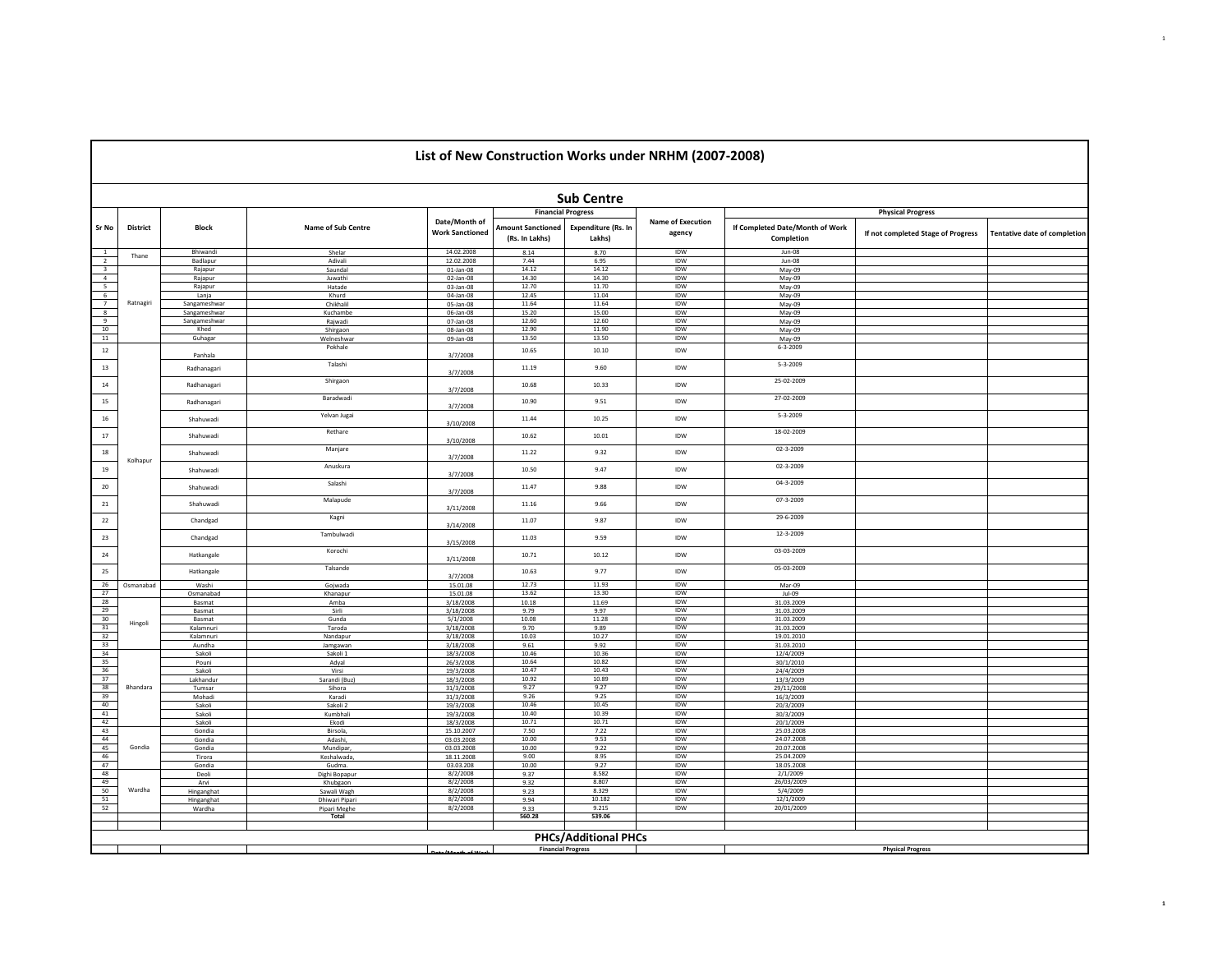|                                                                                                                                                           |                 |                             |                                         |                                         | <b>Financial Progress</b>                  |                                      |                                                        |                                               | <b>Physical Progress</b>           |                                     |
|-----------------------------------------------------------------------------------------------------------------------------------------------------------|-----------------|-----------------------------|-----------------------------------------|-----------------------------------------|--------------------------------------------|--------------------------------------|--------------------------------------------------------|-----------------------------------------------|------------------------------------|-------------------------------------|
| Sr No                                                                                                                                                     | <b>District</b> | <b>Block</b>                | Name of Sub Centre                      | Date/Month of<br><b>Work Sanctioned</b> | <b>Amount Sanctioned</b><br>(Rs. In Lakhs) | Expenditure (Rs. In<br>Lakhs)        | <b>Name of Execution</b><br>agency                     | If Completed Date/Month of Work<br>Completion | If not completed Stage of Progress | Tentative date of completion        |
| Sr No                                                                                                                                                     | <b>District</b> | <b>Block</b>                | Name of PHC                             | Sanctioned                              | <b>Amount Sanctioned (Rs.</b><br>In Lakhs) | <b>Expenditure (Rs. In</b><br>Lakhs) | Name of Execution agency                               | If Completed Date/Month of Work<br>Completion | If not completed Stage of Progress | <b>Tentative date of completion</b> |
|                                                                                                                                                           |                 |                             | Total                                   |                                         | 0.00                                       | Nil<br>0.00                          |                                                        |                                               |                                    |                                     |
|                                                                                                                                                           |                 |                             |                                         |                                         |                                            |                                      |                                                        |                                               |                                    |                                     |
|                                                                                                                                                           |                 |                             |                                         |                                         |                                            | <b>CHCs</b>                          |                                                        |                                               |                                    |                                     |
|                                                                                                                                                           |                 |                             |                                         | Date/Month of Work                      |                                            | <b>Financial Progress</b>            |                                                        |                                               | <b>Physical Progress</b>           |                                     |
| Sr No                                                                                                                                                     | District        | <b>Block</b>                | Name of CHC                             | Sanctioned                              | Amount Sanctioned (Rs.<br>In Lakhs)        | <b>Expenditure (Rs. In</b><br>Lakhs) | <b>Name of Execution agency</b>                        | If Completed Date/Month of Work<br>Completion | If not completed Stage of Progress | <b>Tentative date of completion</b> |
|                                                                                                                                                           |                 |                             |                                         |                                         |                                            | Nil                                  |                                                        |                                               |                                    |                                     |
|                                                                                                                                                           |                 |                             | Total                                   |                                         | 0.00                                       | 0.00                                 |                                                        |                                               |                                    |                                     |
|                                                                                                                                                           |                 |                             |                                         |                                         |                                            | <b>SDHs/Area Hospital</b>            |                                                        |                                               |                                    |                                     |
|                                                                                                                                                           |                 |                             |                                         |                                         |                                            | <b>Financial Progress</b>            |                                                        |                                               | <b>Physical Progress</b>           |                                     |
| Sr No                                                                                                                                                     | <b>District</b> | <b>Block</b>                | Name of SDH                             | Date/Month of Work<br>Sanctioned        | Amount Sanctioned (Rs.                     | <b>Expenditure (Rs. In</b>           | Name of Execution agency                               | If Completed Date/Month of Work               |                                    | <b>Tentative date of completion</b> |
|                                                                                                                                                           |                 |                             |                                         |                                         | In Lakhs)                                  | Lakhs)<br>Nil                        |                                                        | Completion                                    | If not completed Stage of Progress |                                     |
|                                                                                                                                                           |                 |                             | Total                                   |                                         | 0.00                                       | 0.00                                 |                                                        |                                               |                                    |                                     |
|                                                                                                                                                           |                 |                             |                                         |                                         |                                            |                                      |                                                        |                                               |                                    |                                     |
|                                                                                                                                                           |                 |                             |                                         |                                         |                                            | <b>District Hospitals</b>            |                                                        |                                               |                                    |                                     |
|                                                                                                                                                           | <b>District</b> | Block                       | Name of DH                              | Date/Month of Work                      |                                            | <b>Financial Progress</b>            | <b>Name of Execution agency</b>                        |                                               | <b>Physical Progress</b>           |                                     |
| Sr No                                                                                                                                                     |                 |                             |                                         | Sanctioned                              | <b>Amount Sanctioned (Rs.</b><br>In Lakhs) | <b>Expenditure (Rs. In</b><br>Lakhs) |                                                        | If Completed Date/Month of Work<br>Completion | If not completed Stage of Progress | <b>Tentative date of completion</b> |
|                                                                                                                                                           |                 |                             |                                         |                                         |                                            | Nil                                  |                                                        |                                               |                                    |                                     |
|                                                                                                                                                           |                 |                             | Total                                   |                                         | 0.00                                       | 0.00                                 |                                                        |                                               |                                    |                                     |
|                                                                                                                                                           |                 |                             |                                         |                                         |                                            |                                      |                                                        |                                               |                                    |                                     |
|                                                                                                                                                           |                 |                             |                                         |                                         |                                            |                                      | List of Renovation/ Upgradation under NRHM (2007-2008) |                                               |                                    |                                     |
|                                                                                                                                                           |                 |                             |                                         |                                         |                                            |                                      |                                                        |                                               |                                    |                                     |
|                                                                                                                                                           |                 |                             |                                         |                                         |                                            | <b>Sub Centre</b>                    |                                                        |                                               |                                    |                                     |
|                                                                                                                                                           |                 |                             |                                         |                                         |                                            | <b>Financial Progress</b>            |                                                        |                                               | <b>Physical Progress</b>           |                                     |
| Sr No                                                                                                                                                     | District        | <b>Block</b>                | Name of Sub Centre                      | Date/Month of Work<br>Sanctioned        | Amount Sanctioned (Rs.<br>In Lakhs)        | <b>Expenditure (Rs. In</b><br>Lakhs) | Name of Execution agency                               | If Completed Date/Month of Work<br>Completion | If not completed Stage of Progress | Tentative date of completion        |
| $\mathbf{1}$                                                                                                                                              |                 | Bhiwandi                    | Amne                                    | 07.03.2008                              | 1.31                                       | 1.15                                 | IDW                                                    | 06.06.2008                                    |                                    |                                     |
| $\frac{1}{2}$                                                                                                                                             |                 | <b>Bhiwandi</b><br>Bhiwandi | Kon<br>Bapgaor                          | 05.03.2008<br>05.03.2008                | 1.92<br>1.97                               | 1.90<br>1.97                         | <b>IDW</b><br>IDW                                      | 02.06.2008<br>04.06.2008                      |                                    |                                     |
| $\frac{3}{4}$                                                                                                                                             |                 | <b>Bhiwandi</b>             | Bapgaon                                 | 05.03.2008                              | 0.97                                       | 0.96                                 | IDW                                                    | 04.06.2008                                    |                                    |                                     |
| $\begin{array}{r l}\n\hline\n5 \\ \hline\n6 \\ \hline\n7 \\ \hline\n8 \\ \hline\n9\n\end{array}$                                                          |                 | Bhiwandi                    | Kalher                                  | 14.01.2008                              | 1.12                                       | 1.12                                 | <b>IDW</b>                                             | 13.07.2008                                    |                                    |                                     |
|                                                                                                                                                           |                 | Bhiwandi<br>Ambernath       | Kurund<br>Borhadpada                    | 03.07.2008<br>11.01.2008                | 1.02<br>2.45                               | 0.99<br>2.61                         | IDW<br><b>IDW</b>                                      | 06.06.2008<br>30.04.2008                      |                                    |                                     |
|                                                                                                                                                           |                 | Ambernath                   | Dahivali                                | 23.11.2007                              | 3.45                                       | 3.72                                 | IDW                                                    | 30.04.2008                                    |                                    |                                     |
| 10                                                                                                                                                        |                 | Murhad<br>Shahapur          | Devpe                                   | 04.03.2008<br>14.03.2008                | 3.11<br>2.60                               | 2.93<br>2.16                         | IDW<br>IDW                                             | 03.06.2009<br>12.06.2008                      |                                    |                                     |
| $11\,$                                                                                                                                                    |                 | Shahapur                    | Mugaon<br>1Apte                         | 14.03.2008                              | 2.12                                       | 1.81                                 | <b>IDW</b>                                             |                                               |                                    |                                     |
| 12                                                                                                                                                        |                 | Kalyan                      | Falegaon                                | 08.03.2008                              | 3.26                                       |                                      |                                                        | 12.06.2008                                    |                                    |                                     |
| 13<br>14                                                                                                                                                  |                 | Kalyan                      |                                         |                                         |                                            | 3.26                                 | IDW                                                    | 06.06.2008                                    |                                    |                                     |
| 15                                                                                                                                                        |                 |                             | Dahagaon                                | 03.03.2008                              | 1.35                                       | 1.34                                 | IDW                                                    | 29.03.2008                                    |                                    |                                     |
|                                                                                                                                                           |                 | Vasai<br>Vasai              | Nirmal<br>Gokhivare                     | 20.03.2008<br>08.09.2007                | 0.99<br>1.56                               | 0.91<br>1.56                         | <b>IDW</b><br>IDW                                      | 19.06.2008<br>09.01.2008                      |                                    |                                     |
|                                                                                                                                                           | Thane           | Vasai                       | Man                                     | 05.03.2008                              | 2.41                                       | 2.41                                 | IDW                                                    | 30.05.2008                                    |                                    |                                     |
|                                                                                                                                                           |                 | Palghar                     | Nanivali                                | 05.03.2008                              | 2.44                                       | 2.43<br>2.41                         | IDW                                                    | 02.05.2008                                    |                                    |                                     |
|                                                                                                                                                           |                 | Palghar<br>Palghar          | Velgaon Kondhan<br>Lalonde              | 12.09.2007<br>05.03.2008                | 2.41<br>2.41                               | 1.42                                 | IDW<br>IDW                                             | 23.01.2008<br>02.06.2008                      |                                    |                                     |
|                                                                                                                                                           |                 | Palghar                     | Barhanpur                               | 05.03.2008                              | 2.44                                       | 2.28                                 | IDW                                                    | 31.05.2008                                    |                                    |                                     |
|                                                                                                                                                           |                 | Palghar<br>Dahanu           | Kirat<br>Kinhwal                        | 20.03.2008<br>18.01.2008                | 2.44<br>2.34                               | 2.30<br>2.19                         | <b>IDW</b><br>IDW                                      | 29.03.2008<br>17.04.2008                      |                                    |                                     |
|                                                                                                                                                           |                 | Dahanu                      | Mahalaxmi Vivalvedhe                    | 04.03.2008                              | 2.46                                       | 2.35                                 | IDW                                                    | 03.05.2008                                    |                                    |                                     |
|                                                                                                                                                           |                 | Dahanu                      | Rankol                                  | 10.03.2008                              | 2.39                                       | 1.74                                 | IDW                                                    | 09.07.2008                                    |                                    |                                     |
|                                                                                                                                                           |                 | Talasari<br>Talasari        | Kewada- Awarpada<br>Vevji2 (Singalpada) | 04.03.2008<br>04.03.2008                | 1.66<br>5.11                               | 1.66<br>5.05                         | <b>IDW</b><br>IDW                                      | 25.03.2008<br>28.03.2008                      |                                    |                                     |
|                                                                                                                                                           |                 | Vikramgadh                  | Waki                                    | 25.03.2008                              | 0.91                                       | 0.91                                 | IDW                                                    | 24.04.2008                                    |                                    |                                     |
|                                                                                                                                                           |                 | Jawhar                      | Dengachimet                             | 13.03.2008                              | 0.29                                       | 0.28                                 | IDW                                                    | 12.04.2008                                    |                                    |                                     |
|                                                                                                                                                           |                 | Jawhar<br>Mokhada           | Garadwadi<br>Hirve                      | 13.03.2008<br>15.09.2007                | 0.62<br>0.50                               | 0.60<br>0.49                         | IDW<br>IDW                                             | 12.04.2008<br>28.01.2008                      |                                    |                                     |
|                                                                                                                                                           |                 | Thane                       | MODT                                    | 14.10.2007                              | 13.96                                      | 13.85                                | IDW                                                    | 05.02.2008                                    |                                    |                                     |
|                                                                                                                                                           |                 | Karjat                      | Posri                                   | 20/02/2008                              | 5.39                                       | 5.34                                 | <b>IDW</b>                                             | 24/01/2009                                    |                                    |                                     |
|                                                                                                                                                           |                 | Karjat<br>Alibag            | Bekare<br>Agrav                         | 20/02/2008<br>19/03/2008                | 3.05<br>1.52                               | 2.99<br>1.52                         | <b>IDW</b><br><b>IDW</b>                               | 2/1/2009<br>1/7/2008                          |                                    |                                     |
|                                                                                                                                                           |                 | Alibag                      | Gunjis                                  | 25/02/2008                              | 7.52                                       | 7.31                                 | IDW                                                    | 5/4/2008                                      |                                    |                                     |
|                                                                                                                                                           |                 | Karjat                      | Pathraj                                 | 20/02/2008                              | 3.10                                       | 3.04                                 | IDW                                                    | 24/01/2009                                    |                                    |                                     |
|                                                                                                                                                           |                 | Pen<br>Karjat               | Varsai<br>Chai                          | 26/03/2008<br>17/03/2008                | 0.95<br>2.69                               | 0.95<br>2.69                         | <b>IDW</b><br>IDW                                      | 24/05/2008<br>10/4/2008                       |                                    |                                     |
| 16<br>17<br>18<br>19<br>20<br>21<br>22<br>23<br>24<br>25<br>26<br>27<br>28<br>29<br>30 <sup>2</sup><br>31<br>32<br>33<br>34<br>35<br>36<br>37<br>38<br>39 |                 | Alibag                      | Shahai                                  | 17/03/2008                              | 1.93                                       | 1.93                                 | IDW                                                    | 10/4/2008                                     |                                    |                                     |
| 40<br>41                                                                                                                                                  |                 | Alibag<br>Shrivardhar       | chinchoti<br>Bagmandla                  | 17/03/2008<br>4/3/2008                  | 2.90<br>3.78                               | 2.90<br>3.78                         | IDW<br><b>IDW</b>                                      | 23/03/2009<br>16/07/2009                      |                                    |                                     |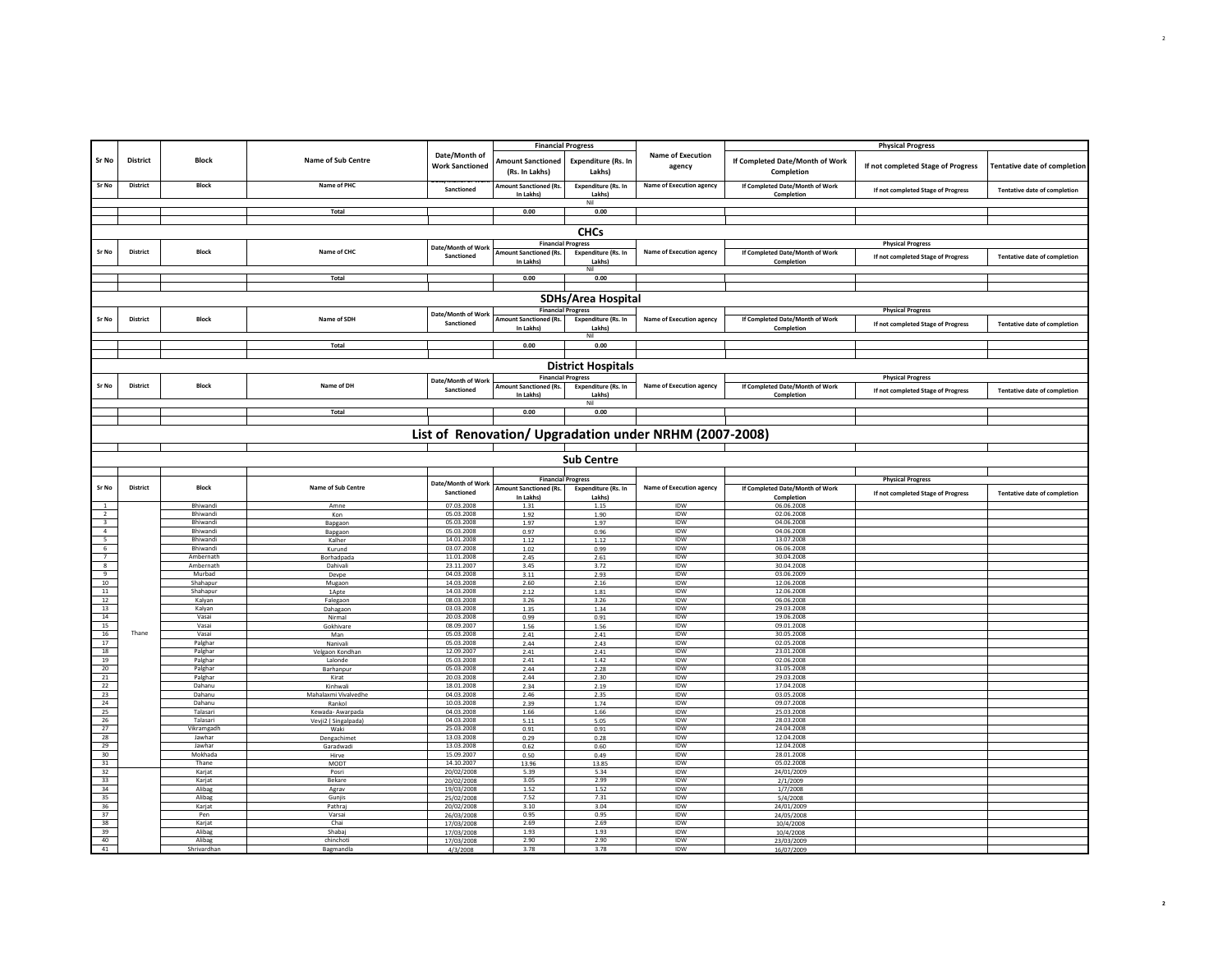| Sr No      | <b>District</b> | Block                   | Name of Sub Centre      | Date/Month of<br><b>Work Sanctioned</b> | <b>Financial Progress</b><br><b>Amount Sanctioned</b><br>(Rs. In Lakhs) | Expenditure (Rs. In<br>Lakhs) | <b>Name of Execution</b><br>agency | If Completed Date/Month of Work<br>Completion | <b>Physical Progress</b><br>If not completed Stage of Progress | Tentative date of completion |
|------------|-----------------|-------------------------|-------------------------|-----------------------------------------|-------------------------------------------------------------------------|-------------------------------|------------------------------------|-----------------------------------------------|----------------------------------------------------------------|------------------------------|
|            |                 |                         |                         |                                         |                                                                         |                               |                                    |                                               |                                                                |                              |
| 42         |                 | Shrivardhan             | Dandguri<br>Kandroli    | 4/3/2008                                | 4.74<br>3.66                                                            | 4.65<br>3.65                  | IDW<br>IDW                         | 22/08/2008                                    |                                                                |                              |
| 43<br>44   |                 | Khalapur<br>Khalapur    | Jamrung                 | 15/03/2008                              | 3.66                                                                    | 3.65                          | IDW                                | 6/12/2008                                     |                                                                |                              |
| 45         | RAIGAD          | Khalapur                | Mankivli                | 15/03/2008<br>31/03/2008                | 3.66                                                                    | 3.65                          | IDW                                | 10/12/2008<br>2/1/2009                        |                                                                |                              |
| 46         |                 | Karjat                  | Chincholi               | 15/03/2008                              | 3.69                                                                    | 3.69                          | <b>IDW</b>                         | 20/01/2009                                    |                                                                |                              |
| 47         |                 | Khalapur                | Honad                   | 31/01/2008                              | 3.66                                                                    | 3.65                          | IDW                                | 6/12/2008                                     |                                                                |                              |
| 48         |                 | Poladpur                | Paithan                 | 15/03/2008                              | 2.59                                                                    | 2.44                          | <b>IDW</b>                         | 20/01/2009                                    |                                                                |                              |
| 49         |                 | Mahad                   | Esane Kamble            | 17/03/2008                              | 3.14                                                                    | 2.98                          | IDW                                | 23/05/2008                                    |                                                                |                              |
| 50         |                 | Mahad                   | Nagaon                  | 15/03/2008                              | 3.38                                                                    | 3.33                          | IDW                                | 24/07/2008                                    |                                                                |                              |
| 51         |                 | Uran                    | Jasai                   | 15/03/2008                              | 4.08                                                                    | 4.08                          | IDW                                | 1/1/2009                                      |                                                                |                              |
| 52         |                 | Karjat                  | Gaurkamat               | 15/03/2008                              | 6.54                                                                    | 6.53                          | IDW                                | 28/01/2011                                    |                                                                |                              |
| 53         |                 | Mangaon                 | Rathwad                 | 31/01/2008                              | 4.89                                                                    | 3.02                          | IDW                                | 6/12/2008                                     |                                                                |                              |
| 54<br>55   |                 | Alibag                  | Vave<br>Chinchavli      | 31/03/2008                              | 4.89<br>3.28                                                            | 3.02<br>3.28                  | IDW<br>IDW                         | 23/03/2009                                    |                                                                |                              |
| 56         |                 | Karjat<br>Pen           | Amtem                   | 15/03/2008<br>12/3/2008                 | 3.94                                                                    | 3.94                          | IDW                                | 20/01/2009                                    |                                                                |                              |
| 57         |                 | Murud                   | Cheher                  | 10/6/2008                               | 2.99                                                                    | 2.99                          | IDW                                | 29/01/2010<br>7/3/2009                        |                                                                |                              |
| 58         |                 | Roha                    | Are Khurda              | 19/03/2008                              | 1.06                                                                    | 1.06                          | IDW                                | 1/7/2008                                      |                                                                |                              |
| 59         |                 | Sangameshwar            | Kumbharkhani            | 12-Mar-08                               | 0.99                                                                    | 0.99                          | IDW                                | Mar-08                                        |                                                                |                              |
| 60         |                 | Ratnagir                | Basani                  | 12-Mar-08                               | 0.99                                                                    | 0.99                          | IDW                                | Mar-08                                        |                                                                |                              |
| 61         |                 | Rajapur                 | Pendkhale               | 12-Mar-08                               | 0.98                                                                    | 0.96                          | IDW                                | Mar-08                                        |                                                                |                              |
| 62         |                 | Ratnagiri               | Karbude                 | 12-Mar-08                               | 0.98                                                                    | 0.96                          | IDW                                | Mar-08                                        |                                                                |                              |
| 63         |                 | Rajapur                 | Goval                   | 12-Mar-08                               | 0.98                                                                    | 0.97                          | IDW                                | Mar-08                                        |                                                                |                              |
| 64         |                 | Rajapur                 | Kotapur                 | 12-Mar-08                               | 0.99                                                                    | 0.98                          | <b>IDW</b>                         | $Mar-08$                                      |                                                                |                              |
| 65         |                 | Rajapur                 | Chindravale             | 12-Mar-08                               | 0.89                                                                    | 0.84                          | <b>IDW</b>                         | Mar-08                                        |                                                                |                              |
| 66         |                 | Guhagar                 | Palshet                 | 12-Mar-08                               | 0.78                                                                    | 0.57                          | <b>IDW</b>                         | $Mar-08$                                      |                                                                |                              |
| 67         |                 | Guhagar                 | Umarath                 | 12-Mar-08                               | 0.94<br>0.95                                                            | 1.06<br>0.95                  | <b>IDW</b><br><b>IDW</b>           | Mar-08<br>Mar-08                              |                                                                |                              |
| 68<br>69   | Ratnagiri       | Guhagar<br>Guhagar      | Pipmper<br>Veldur       | 12-Mar-08<br>12-Mar-08                  | 0.37                                                                    | 0.38                          | <b>IDW</b>                         | Mar-08                                        |                                                                |                              |
| 70         |                 | Guhagar                 | Kudali                  | 12-Mar-08                               | 0.18                                                                    | 0.14                          | <b>IDW</b>                         | Mar-08                                        |                                                                |                              |
| 71         |                 | Mandangad               | Peve                    | 12-Mar-08                               | 1.57                                                                    | 1.63                          | IDW                                | Mar-08                                        |                                                                |                              |
| 72         |                 | Mandangad               | Dahagaon                | 12-Mar-08                               | 0.67                                                                    | 0.61                          | IDW                                | Mar-08                                        |                                                                |                              |
| 73         |                 | Mandangad               | Tide                    | 12-Mar-08                               | 0.22                                                                    | 0.22                          | IDW                                | Mar-08                                        |                                                                |                              |
| 74         |                 | Sangameshwar            | Gimavi                  | 12-Mar-08                               | 0.46                                                                    | 0.49                          | IDW                                | Mar-08                                        |                                                                |                              |
| 75         |                 | Sangameshwar            | Tural                   | 12-Mar-08                               | 1.15                                                                    | 1.11                          | <b>IDW</b>                         | $Mar-08$                                      |                                                                |                              |
| 76         |                 | Sangameshwar            | Dhamanse                | 12-Mar-08                               | 1.12                                                                    | $1.1\,$                       | <b>IDW</b>                         | Mar-08                                        |                                                                |                              |
| 77         |                 | Sangameshwar            | Harcheri                | 12-Mar-08                               | 1.1                                                                     | 1.07                          | <b>IDW</b>                         | Mar-08                                        |                                                                |                              |
| 78         |                 | Sangameshwar            | Pomend                  | 12-Mar-08                               | 0.81                                                                    | 0.8                           | IDW                                | Mar-08                                        |                                                                |                              |
| 79         |                 | Rajapur                 | Kondye                  | 12-Mar-08                               | 1.95                                                                    | 1.89                          | IDW                                | Mar-08                                        |                                                                |                              |
| 80         |                 | Patan                   | Malharpeth              | 3/25/2008                               | 0.4                                                                     | 0.38                          | IDW                                | 5/15/2008                                     |                                                                |                              |
| 81<br>82   | Satara          | Patar<br>Patan          | Vihe                    | 3/25/2008                               | 0.6<br>0.91                                                             | 0.51<br>0.84                  | IDW<br><b>IDW</b>                  | 7/19/2008<br>5/28/2008                        |                                                                |                              |
| 83         |                 | Barshi                  | Tarale<br>Khandavi      | 3/25/2008<br>08.03.2008                 | 2.35                                                                    | 2.35                          | IDW                                | 30.05.2008                                    |                                                                |                              |
| 84         |                 | Pandharpur              | Khedbhalwani            | 07.03.2008                              | 1.39                                                                    | 2.59                          | <b>IDW</b>                         | 31.05.2008                                    |                                                                |                              |
| 85         |                 | N.Solapur               | donegaon                | 15.03.2008                              | 1.32                                                                    | 1.28                          | IDW                                | 21.04.2008                                    |                                                                |                              |
| 86         |                 | N.Solapur               | Belathi                 | 12.03.2008                              | 1.61                                                                    | 1.60                          | <b>IDW</b>                         | 18.04.2009                                    |                                                                |                              |
| 87         |                 | Barshi                  | Dahitane                | 10.03.2008                              | 0.49                                                                    | 0.49                          | IDW                                | 29.03.2008                                    |                                                                |                              |
| 88         |                 | Malshiras               | Mahalung                | 22.02.2008                              | 1.70                                                                    | 1.25                          | <b>IDW</b>                         | 15.06.2008                                    |                                                                |                              |
| 89         |                 | Karmala                 | Takali                  | 05.03.2008                              | 1.24                                                                    | 1.88                          | IDW                                | 05.04.2008                                    |                                                                |                              |
| 90         |                 | Malshiras               | Maloli                  | 03.03.2008                              | 1.80                                                                    | 17.11                         | IDW                                | 15.04.2009                                    |                                                                |                              |
| 91         |                 | Mohol                   | Ankoli                  | 04.03.2008                              | 1.07                                                                    | 1.07                          | IDW                                | 29.03.2008                                    |                                                                |                              |
| 92         |                 | Mangalwedha             | Kagast<br>Gonewadi      | 27.02.2008                              | 1.26                                                                    | 1.13<br>1.70                  | IDW<br><b>IDW</b>                  | 15.04.2008<br>15.04.2008                      |                                                                |                              |
| 93         |                 | Mangalwedha             |                         | 22.02.2008                              | 1.72                                                                    |                               |                                    |                                               |                                                                |                              |
| 94<br>95   |                 | Mangalwedha<br>Mohol    | Hunnur<br>Konheri       | 27.02.2008<br>13.03.2008                | 1.99<br>1.31                                                            | 1.82<br>1.29                  | <b>IDW</b><br><b>IDW</b>           | 25.06.2008<br>20.05.2008                      |                                                                |                              |
| 96         |                 | Karmala                 | Sade                    | 10.03.2008                              | 1.08                                                                    | 0.10                          | IDW                                | 28.03.2008                                    |                                                                |                              |
| 97         |                 | Malshiras               | Bondle                  | 22.02.2008                              | 1.07                                                                    | 0.83                          | <b>IDW</b>                         | 30.05.2008                                    |                                                                |                              |
| 98         |                 | Pandharpur              | Gursale                 | 18.03.2008                              | 0.20                                                                    | 0.20                          | IDW                                | 26.03.2008                                    |                                                                |                              |
| 99         |                 | S. Solapur              | Nimbare                 | 08.03.2008                              | 3.59                                                                    | 3.41                          | <b>IDW</b>                         | 26.06.2008                                    |                                                                |                              |
| 100        |                 | Karmala                 | Salase                  | 10.03.2008                              | 0.63                                                                    | 0.52                          | IDW                                | 20.06.2008                                    |                                                                |                              |
| 101        |                 | S. Solapur              | Kanbas                  | 03.03.2008                              | 1.56                                                                    | 1.56                          | IDW                                | 22.05.2008                                    |                                                                |                              |
| 102        |                 | Akkalkot                | Mundewadi               | 12.03.2008                              | 1.50                                                                    | 1.46                          | IDW                                | 20.04.2008                                    |                                                                |                              |
| 103        |                 | S. Solapur              | Kandalgaon              | 08.03.2008                              | 2.69                                                                    | 2.69                          | IDW                                | 26.06.2008                                    |                                                                |                              |
| 104        |                 | S. Solapur              | Mulegaon Tanda          | 22.02.2008                              | 1.18                                                                    | 1.14                          | IDW                                | 30.03.2008                                    |                                                                |                              |
| 105<br>106 |                 | Akkalkot<br>Akkalkot    | Haidra<br>Tolnur        | 03.03.2008<br>03.03.2008                | 1.44<br>1.50                                                            | 1.44<br>1.42                  | IDW<br>IDW                         | 30.03.2008<br>30.03.2008                      |                                                                |                              |
| 107        |                 | Akkalkot                | Udagi                   | 03.03.2008                              | 1.51                                                                    | $1.61\,$                      | <b>IDW</b>                         | 30.03.2008                                    |                                                                |                              |
| 108        |                 | N.Solapur               | Kalamar                 | 14.03.2008                              | 1.74                                                                    | 1.74                          | IDW                                | 30.03.2008                                    |                                                                |                              |
| 109        |                 | Akkalkot                | Korsegaon               | 14.03.2008                              | 1.22                                                                    | 1.08                          | IDW                                | 20.06.2008                                    |                                                                |                              |
| 110        |                 | Akkalkot                | Tadwal                  | 18.03.2008                              | 1.25                                                                    | 1.21                          | <b>IDW</b>                         | 20.09.2008                                    |                                                                |                              |
| 111        |                 | Mangalwedha             | Hulianti                | 14.03.2008                              | 0.95                                                                    | 0.92                          | IDW                                | 30.03.2008                                    |                                                                |                              |
| 112        |                 | N.Solapur               | Akolekathi              | 14.03.2008                              | 1.41                                                                    | 1.38                          | IDW                                | 24.01.2009                                    |                                                                |                              |
| 113        |                 | S. Solapur              | Takali                  | 05.03.2008                              | 1.60                                                                    | 1.60                          | IDW                                | 31.03.2008                                    |                                                                |                              |
| 114        |                 | Mohol                   | Takali                  | 05.03.2008                              | 1.37                                                                    | 1.37                          | IDW                                | 18.05.2008                                    |                                                                |                              |
| 115        |                 | Mohol                   | Kurul                   | 27.02.2008                              | 1.06                                                                    | 1.00                          | <b>IDW</b>                         | 28.03.2008                                    |                                                                |                              |
| 116        |                 | Mohol                   | Penur                   | 15.03.2008                              | 1.25                                                                    | 1.18                          | IDW                                | 25.05.2008                                    |                                                                |                              |
| 117        |                 | Akkalkot                | Chung                   | 15.03.2008                              | 0.97                                                                    | 0.90                          | <b>IDW</b>                         | 28.08.2008                                    |                                                                |                              |
| 118        | Solapur         | Akkalkot                | Salgar                  | 11.03.2008                              | 1.62                                                                    | 1.40                          | IDW                                | 10.04.2008                                    |                                                                |                              |
| 119<br>120 |                 | Pandharpur<br>S. Solanu | Tisangi<br>Limbichincho | 03.03.2008<br>22.02.200                 | 1.93<br>1.60                                                            | 1.93<br>1.40                  | IDW<br><b>IDW</b>                  | 16.05.2008<br>08.06.2008                      |                                                                |                              |
|            |                 |                         |                         |                                         |                                                                         |                               |                                    |                                               |                                                                |                              |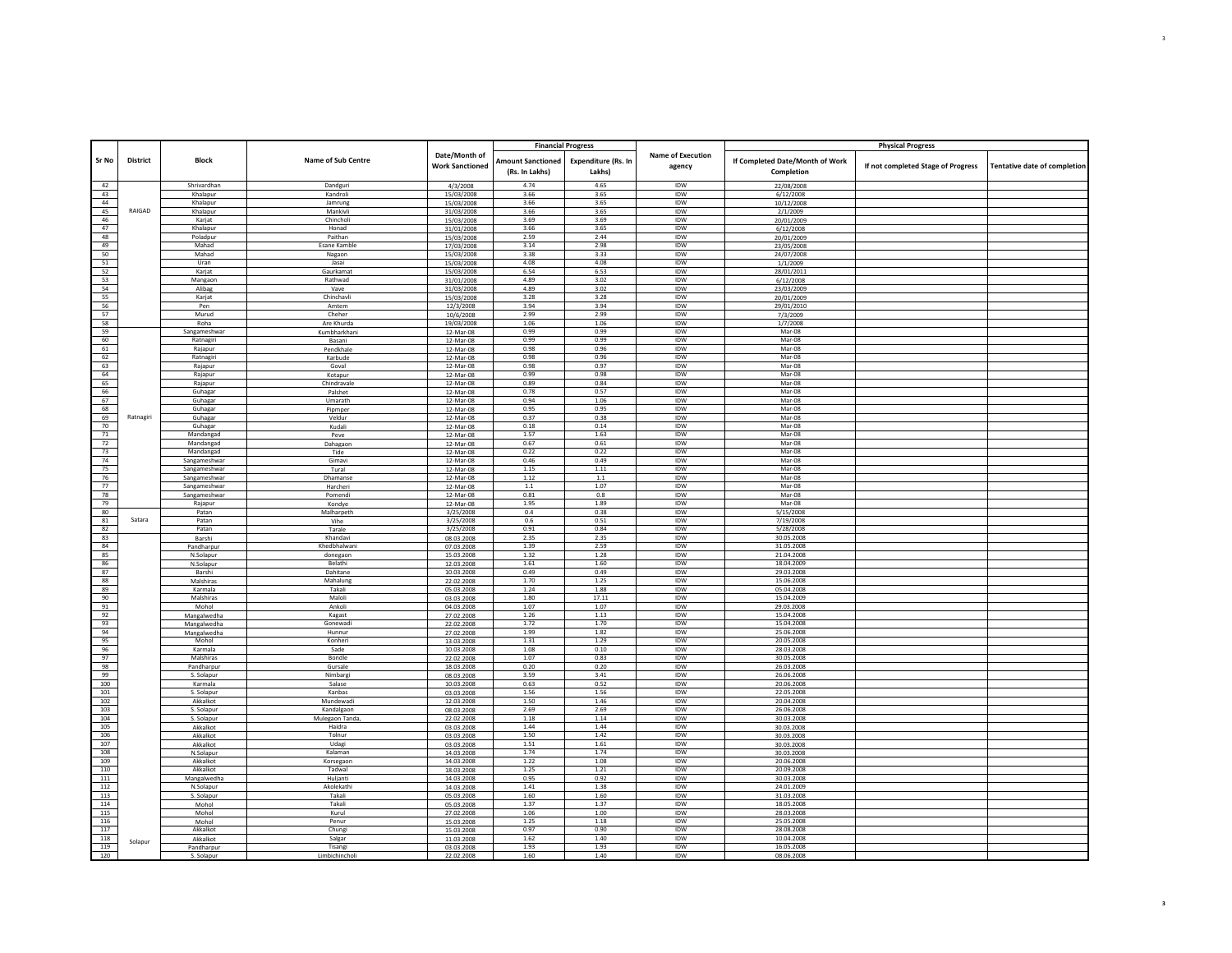|            |          |                        |                          |                          | <b>Financial Progress</b> |                     |                   |                                 | <b>Physical Progress</b>           |                                     |
|------------|----------|------------------------|--------------------------|--------------------------|---------------------------|---------------------|-------------------|---------------------------------|------------------------------------|-------------------------------------|
|            |          |                        |                          | Date/Month of            |                           |                     | Name of Execution |                                 |                                    |                                     |
| Sr No      | District | <b>Block</b>           | Name of Sub Centre       | <b>Work Sanctioned</b>   | <b>Amount Sanctioned</b>  | Expenditure (Rs. In | agency            | If Completed Date/Month of Work |                                    |                                     |
|            |          |                        |                          |                          | (Rs. In Lakhs)            | Lakhs)              |                   | Completion                      | If not completed Stage of Progress | <b>Tentative date of completion</b> |
|            |          | Mohol                  | Sohale                   |                          | 0.96                      |                     | <b>IDW</b>        | 31.07.2008                      |                                    |                                     |
| 121<br>122 |          |                        | Babhulgaor               | 05.03.2008<br>18.03.2008 | 0.76                      | 0.91<br>0.74        | IDW               | 07.07.2008                      |                                    |                                     |
| 123        |          | Pandharpur<br>Akkalkot | Hattikanbas              | 03.03.2008               | 1.12                      | 1.12                | <b>IDW</b>        | 19.08.2008                      |                                    |                                     |
| 124        |          | Mohol                  | Wafale                   | 11.03.2008               | 1.65                      | 1.41                | <b>IDW</b>        | 26.05.2008                      |                                    |                                     |
| 125        |          | Mohol                  | Yawali                   | 11.03.2008               | 1.91                      | 1.91                | IDW               | 26.05.2008                      |                                    |                                     |
| 126        |          | Sangola                | Medshing                 | 03.03.2008               | 1.37                      | 1.31                | <b>IDW</b>        | 10.09.2008                      |                                    |                                     |
| 127        |          | Sangola                | Sonand                   | 27.02.2008               | 1.82                      | 1.69                | IDW               | 25.05.2008                      |                                    |                                     |
| 128        |          | Mohol                  | Yenki                    | 04.03.2008               | 1.14                      | 0.91                | IDW               | 22.08.2008                      |                                    |                                     |
| 129        |          | Madha                  | Akole                    | 27.02.2008               | 1.71                      | 1.66                | IDW               | 25.05.2008                      |                                    |                                     |
| 130        |          | Pandharpur             | Wadikuroli               | 11.03.2008               | 1.00                      | 1.00                | <b>IDW</b>        | 31.05.2008                      |                                    |                                     |
| 131        |          | Mohol                  | Tambole                  | 04.03.2008               | 1.10                      | 1.01                | IDW               | 31.05.2008                      |                                    |                                     |
| 132        |          | Karmala                | Veet                     | 27.02.2008               | 1.75                      | 1.56                | IDW               | 15.07.2008                      |                                    |                                     |
| 133        |          | Sangola                | Pachegaon                | 11.03.2008               | 1.99                      | 1.99                | <b>IDW</b>        | 07.09.2008                      |                                    |                                     |
| 134        |          | Sangola                | Goudwadi,                | 07.03.2008               | 1.77                      | 1.77<br>1.03        | IDW<br><b>IDW</b> | 14.09.2008                      |                                    |                                     |
| 135<br>136 |          | Akkalkot               | Pitapur.                 | 07.03.2008               | 1.21<br>1.83              | 1.64                | <b>IDW</b>        | 20.09.2008                      |                                    |                                     |
| 137        |          | Madha                  | Aran,<br>Laul            | 27.02.2008               | 1.67                      | 1.67                | IDW               | 20.09.2008                      |                                    |                                     |
| 138        |          | Madha<br>Mohol         | Begampur                 | 27.02.2008<br>04.03.2008 | 0.96                      | 0.96                | IDW               | 30.05.2008<br>31.05.2008        |                                    |                                     |
| 139        |          | N.Solapur              | Nannaj                   | 07.03.2008               | 1.63                      | 1.41                | IDW               | 6.01.2009                       |                                    |                                     |
| 140        |          | S. Solapur             | Achegaon                 | 15.03.2008               | 1.64                      | 1.44                | IDW               | 23.11.2008                      |                                    |                                     |
| 141        |          | Mangalwedha            | Bhalwani                 | 07.03.2008               | 1.99                      | 1.87                | <b>IDW</b>        | 31.08.2008                      |                                    |                                     |
| 142        |          | Malshiras              | Phalawani                | 27.02.2008               | 1.89                      | 1.87                | IDW               | 27.10.2008                      |                                    |                                     |
| 143        |          | Pandharpur             | Chale                    | 03.03.2008               | 1.42                      | 1.21                | IDW               | 20.09.2008                      |                                    |                                     |
| 144        |          | Pandharpur             | Bhose                    | 13.03.2008               | 1.36                      | 1.26                | <b>IDW</b>        | 30.06.2008                      |                                    |                                     |
| 145        |          | Pandharpur             | Mendapur                 | 13.03.2008               | 0.91                      | 0.89                | IDW               | 16.12.2008                      |                                    |                                     |
| 146        |          | Pandharpur             | Rangani                  | 13.03.2008               | 0.32                      | 0.08                | IDW               | 29.01.2008                      |                                    |                                     |
| 147        |          | Pandharpur             | Ozewadi                  | 13.03.2008               | 0.29                      | 0.17                | IDW               | 29.11.2008                      |                                    |                                     |
| 148        |          | Pandharpur             | Suste                    | 08.03.2008               | 3.06                      | 3.06                | IDW               | 31.02.2008                      |                                    |                                     |
| 149        |          | Pandharpur             | Bhandishegaon            | 08.03.2008               | 0.49                      | 0.42                | IDW               | 25.05.2008                      |                                    |                                     |
| 150        |          | Pandharpur             | Patkuroli                | 04.03.2008               | 0.80                      | 0.70                | IDW               | 30.09.2008                      |                                    |                                     |
| 151        |          | Malshiras              | Tandulwadi               | 22.02.2008               | 1.99                      | 1.80                | <b>IDW</b>        | 30.09.2008                      |                                    |                                     |
| 152        |          | Madha                  | Sheware                  | 22.02.2008               | 1.92                      | 1.86                | IDW               | 15.09.2008                      |                                    |                                     |
| 153        |          | S. Solapur             | Hattur                   | 01.03.2008               | 1.68                      | 1.63                | IDW               | 15.10.2008                      |                                    |                                     |
| 154        |          | Mohal                  | Khandali Moha            | 18.03.2008               | 1.03                      | 1.03                | IDW               | 05.10.2008                      |                                    |                                     |
| 155        |          | Walva                  | Kapuskhed                | Jan. 2008                | 1.22                      | 1.12                | IDW               | Sept.2008                       |                                    |                                     |
| 156        |          | Walva                  | Surul                    | Jan. 2008                | 0.94                      | 0.70                | IDW               | Oct.2008                        |                                    |                                     |
| 157<br>158 |          | Miraj<br>Khananur      | Karoli(M)<br>Wasumbe     | Jan. 2008                | 0.55<br>1.01              | 0.51<br>0.91        | IDW<br><b>IDW</b> | Sept.2008                       |                                    |                                     |
| 159        |          | Miraj                  | Linganoor                | Jan. 2008<br>Jan. 2008   | 1.28                      | 1.22                | IDW               | Sept.2008<br>Oct.2008           |                                    |                                     |
| 160        |          | Mirai                  | Soni                     | Jan. 2008                | 0.57                      | 0.49                | <b>IDW</b>        | Oct.2008                        |                                    |                                     |
| 161        |          | Walwa                  | Koregaon                 | Jan. 2008                | 1.13                      | 0.79                | IDW               | Sept.2008                       |                                    |                                     |
| 162        |          | Shirala                | Hategaon                 | Jan. 2008                | 0.48                      | 0.40                | <b>IDW</b>        | Oct.2008                        |                                    |                                     |
| 163        |          | Miraj                  | Tung                     | Jan. 2008                | 0.40                      | 0.40                | IDW               | Sept.2008                       |                                    |                                     |
| 164        |          | palus                  | Alsand                   | Jan. 2008                | 0.37                      | 0.19                | IDW               | Sept.2008                       |                                    |                                     |
| 165        |          | Atpadi                 | Zare                     | Jan. 2008                | 0.95                      | 0.68                | IDW               | Oct.2008                        |                                    |                                     |
| 166        |          | Atpadi                 | Gomewadi                 | Jan. 2008                | 0.38                      | 0.36                | IDW               | Oct.2008                        |                                    |                                     |
| 167        |          | Atpadi                 | Hivtad                   | Jan. 2008                | 0.38                      | 0.33                | <b>IDW</b>        | Sept.2008                       |                                    |                                     |
| 168        |          | Walwa                  | Nerle                    | Jan. 2008                | 0.61                      | 0.47                | IDW               | Oct.2008                        |                                    |                                     |
| 169        |          | Walwa                  | Bahe                     | Jan. 2008                | 0.50                      | 0.23                | <b>IDW</b>        | Oct.2008                        |                                    |                                     |
| 170        |          | khanapur               | Sonkire                  | Jan. 2008                | 0.92                      | 0.85                | IDW               | Sept.2008                       |                                    |                                     |
| 171        |          | khanapur               | Balwadi                  | Jan. 2008                | 1.10                      | 0.95                | <b>IDW</b>        | Sept.2008                       |                                    |                                     |
| 172        |          | Walwa                  | Takari                   | Jan. 2008                | 0.55                      | 0.54                | IDW               | Aug. 2008                       |                                    |                                     |
| 173<br>174 |          | Shirala                | Mandur<br>Yelavi         | Feb. 2008                | 1.98<br>0.81              | 1.77<br>0.61        | IDW<br>IDW        | Oct.2008                        |                                    |                                     |
| 175        |          | Tasgaon<br>Tasgaon     | Waifale                  | Feb. 2008<br>Feb. 2008   | 1.26                      | 0.94                | IDW               | Sept.2008<br>Nov.2008           |                                    |                                     |
| 176        |          | Tasgaon                | Gharniki                 | Feb. 2008                | 0.98                      | 0.80                | <b>IDW</b>        | Sept.2008                       |                                    |                                     |
| 177        |          | Walwa                  | Kalamawad                | Feb. 2008                | 1.20                      | 0.84                | IDW               | Aug. 2008                       |                                    |                                     |
| 178        |          | Shirala                | Punyat                   | Feb. 2008                | 1.25                      | 0.29                | IDW               | May-08                          |                                    |                                     |
| 179        | Sangli   | Tasgaon                | Kumthe                   | Feb. 2008                | 1.42                      | 1.36                | <b>IDW</b>        | Jun-08                          |                                    |                                     |
| 180        |          | Tasgaon                | Alate                    | Feb. 2008                | 0.66                      | 0.47                | IDW               | Jul-08                          |                                    |                                     |
| 181        |          | Shirala                | Nigadi                   | Feb. 2008                | 1.64                      | 1.58                | IDW               | Sept.2008                       |                                    |                                     |
| 182        |          | kadegaor               | Wangi                    | Feb. 2008                | 1.85                      | 0.78                | IDW               | May-08                          |                                    |                                     |
| 183        |          | Mirai                  | Kharkatwadi              | Feb. 2008                | 1.27                      | 1.25                | IDW               | $Jun-08$                        |                                    |                                     |
| 184        |          | Jath                   | Nigadi                   | Feb. 2008                | 0.45                      | 0.24                | IDW               | Sept.2008                       |                                    |                                     |
| 185        |          | Atapadi                | Walvan                   | Feb. 2008                | 1.05                      | 0.56                | <b>IDW</b>        | Nov.2008                        |                                    |                                     |
| 186        |          | Atapadi                | Shetfale                 | Feb. 2008                | 0.38                      | 0.37                | IDW               | Sept.2008                       |                                    |                                     |
| 187        |          | Miraj                  | Kavalapur                | Feb. 2008                | 1.81                      | 1.44                | IDW               | Aug.2008                        |                                    |                                     |
| 188        |          | K.mahankal             | Alakud                   | Feb. 2008                | 1.30                      | 1.10                | IDW               | Sept.2008                       |                                    |                                     |
| 189        |          | Jath                   | Muchandi                 | Feb. 2008                | $1.61\,$                  | $1.11\,$            | <b>IDW</b>        | Oct.2008                        |                                    |                                     |
| 190        |          | Atapadi                | Nimbavade                | Feb. 2008                | 0.41                      | 0.38                | IDW               | Sept.2008                       |                                    |                                     |
| 191<br>192 |          | Walwa<br>Atapadi       | Sakharale<br>Upale Myani | Feb. 2008                | 0.27<br>1.01              | 0.24<br>0.70        | IDW<br>IDW        | Aug. 2008                       |                                    |                                     |
| 193        |          | khanapur               | Vadgaon                  | Feb. 2008<br>Feb. 2008   | 1.37                      | 0.84                | IDW               | May-08<br>Jun-08                |                                    |                                     |
| 194        |          | Tasgaon                | Balgawade                |                          | 0.79                      | 0.79                | <b>IDW</b>        | Sept.2008                       |                                    |                                     |
| 195        |          | Shirala                | Karmala                  | Feb. 2008<br>Feb. 2008   | 0.31                      | 0.21                | IDW               | Aug. 2008                       |                                    |                                     |
| 196        |          | Tasgaon                | Bastavade                | Feb. 2008                | 1.10                      | 1.11                | <b>IDW</b>        | Oct.2008                        |                                    |                                     |
| 197        |          | Jath                   | Ja.Boblad                | Feb. 2008                | 1.42                      | 1.00                | IDW               | Sept.2008                       |                                    |                                     |
| 198        |          | K.mahankal             | Kokale                   | Feb. 2008                | 1.30                      | 1.10                | IDW               | Nov.2008                        |                                    |                                     |
| Г<br>199   |          | Walwa                  | Ladegaor                 | Feb. 2008                | 1.23                      | 0.99                | IDW               | Sept.2008                       |                                    |                                     |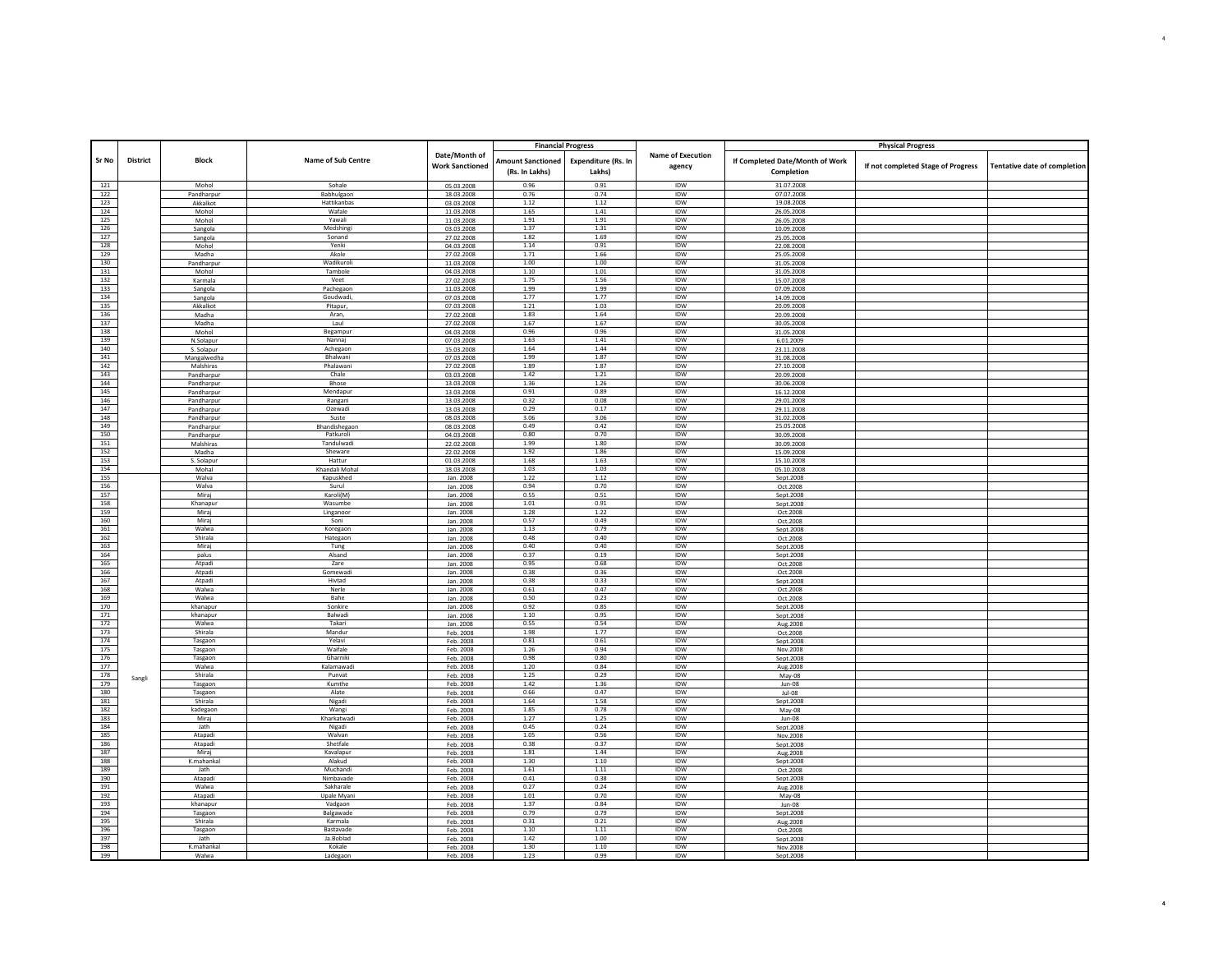|            |          |                            |                       |                                         |                                            | <b>Financial Progress</b>            |                             |                                               | <b>Physical Progress</b>           |                                     |
|------------|----------|----------------------------|-----------------------|-----------------------------------------|--------------------------------------------|--------------------------------------|-----------------------------|-----------------------------------------------|------------------------------------|-------------------------------------|
| Sr No      | District | <b>Block</b>               | Name of Sub Centre    | Date/Month of<br><b>Work Sanctioned</b> | <b>Amount Sanctioned</b><br>(Rs. In Lakhs) | <b>Expenditure (Rs. In</b><br>Lakhs) | Name of Execution<br>agency | If Completed Date/Month of Work<br>Completion | If not completed Stage of Progress | <b>Tentative date of completion</b> |
| 200        |          | Walwa                      | Etavade Bu.           | Feb. 2008                               | 1.95                                       | 1.59                                 | IDW                         | Aug.2008                                      |                                    |                                     |
| 201<br>202 |          | Atapadi<br>Shirala         | Salshinge<br>Shirala  | Feb. 2008<br>Feb. 2008                  | 0.62<br>6.70                               | 0.56<br>5.27                         | IDW<br>IDW                  | Oct.2008<br>Oct.2008                          |                                    |                                     |
| 203        |          | Karveer                    | Shingnapur            | 2/4/2008                                | 0.49                                       | 0.49                                 | IDW                         | 29-3-2008                                     |                                    |                                     |
| 204        |          | Chandgad                   | Ibramhimpur           | 2/4/2008                                | 0.51                                       | 0.48                                 | IDW                         | 24-6-2008                                     |                                    |                                     |
| 205        |          | Chandgad                   | Amaroli               | 2/4/2008                                | 0.50                                       | 0.50                                 | <b>IDW</b>                  | 15-3-2008                                     |                                    |                                     |
| 206        |          | Chandgad                   | Mangaon               | 3/7/2008                                | 0.49                                       | 0.47                                 | IDW                         | 20-8-2008                                     |                                    |                                     |
| 207        |          | Chandgad                   | shenoli               | 3/3/2008                                | 0.45                                       | 0.45                                 | IDW                         | 15-3-2008                                     |                                    |                                     |
| 208        |          | Gaganbawada                | Asalaj                | 2/24/2008                               | 0.53                                       | 0.49                                 | IDW                         | 25-5-2008<br>25-7-2008                        |                                    |                                     |
| 209<br>210 |          | Radhanagari<br>Radhanagari | Saravade<br>Panori    | 2/4/2008<br>2/4/2008                    | 0.54<br>0.59                               | 0.49<br>0.50                         | IDW<br>IDW                  | 25-7-2008                                     |                                    |                                     |
| 211        |          | Radhanagari                | Durgmanwad            | 2/1/2008                                | 0.52                                       | 0.50                                 | IDW                         | 22-4-2008                                     |                                    |                                     |
| 212        |          | Shahuwadi                  | Amba                  | 2/14/2008                               | 0.50                                       | 0.49                                 | IDW                         | $5 - 8 - 2008$                                |                                    |                                     |
| 213        |          | Shahuwadi                  | S.varun               | 2/21/2008                               | 0.50                                       | 0.49                                 | IDW                         | $9 - 7 - 2008$                                |                                    |                                     |
| 214        |          | Shahuwadi                  | Turukwadi             | 3/11/2008                               | 0.34                                       | 0.32                                 | IDW                         | 20-8-2008                                     |                                    |                                     |
| 215        |          | Shahuwadi                  | Turukwadi             | 3/7/2008                                | 1.56                                       | 1.56                                 | IDW                         | 22-06-2008                                    |                                    |                                     |
| 216        |          | Panhala                    | Majgaon               | 7/3/2008                                | 0.49                                       | 0.49                                 | IDW                         | 06-06-2008                                    |                                    |                                     |
| 217        |          | Gadhinglaj                 | Ataval                | 1/2/2008                                | 0.55                                       | 0.49                                 | IDW                         | 30/05/2008                                    |                                    |                                     |
| 218<br>219 |          | Gadhinglaj<br>Gadhinglaj   | Jaldyal               | 1/2/2008<br>1/2/2008                    | 0.30<br>0.48                               | 0.28<br>0.48                         | IDW<br><b>IDW</b>           | 30/05/2008<br>30/05/2008                      |                                    |                                     |
| 220        |          | Gadhinglaj                 | basarge<br>Kanadewadi | 1/2/2008                                | 0.47                                       | 0.48                                 | IDW                         | 30/05/2008                                    |                                    |                                     |
| 221        |          | Gadhinglaj                 | Khandal               | 1/2/2008                                | 0.49                                       | 0.49                                 | IDW                         | 30/05/2008                                    |                                    |                                     |
| 222<br>223 |          | Gadhinglaj<br>Hatkangale   | Muthanal<br>Atigre    | 7/3/2008<br>7/3/2008                    | 0.53<br>0.50                               | 5.00<br>0.48                         | IDW<br>IDW                  | 3/4/2008<br>06-06-2008                        |                                    |                                     |
| 224        | Kolhapur | Hatkangale                 | Aalate                | 7/3/2008                                | 0.53                                       | 0.49                                 | IDW                         | 06-06-2008                                    |                                    |                                     |
| 225        |          | Hatkangale                 | Tardal                | 7/3/2008                                | 0.49                                       | 0.48                                 | IDW                         | 06-06-2008                                    |                                    |                                     |
| 226        |          | Shirol                     | Shedshal              | 2/4/2008                                | 0.49                                       | 0.48                                 | IDW                         | $6 - 7 - 2008$                                |                                    |                                     |
| 227        |          | Shirol                     | Shirati               | 3/7/2008                                | 0.34                                       | 0.33                                 | IDW                         | 26-5-2008                                     |                                    |                                     |
| 228        |          | Shirol                     | Umalwad               | 2/21/2008                               | 0.49                                       | 0.48                                 | IDW                         | 15-11-2008                                    |                                    |                                     |
| 229        |          | Shirol                     | shirati               | 3/7/2008                                | 0.34                                       | 0.33                                 | <b>IDW</b>                  | 26-5-2008                                     |                                    |                                     |
| 230        |          | Shirol                     | Hasur                 | 3/7/2008                                | 0.34                                       | 0.31                                 | IDW                         | 26-5-2008                                     |                                    |                                     |
| 231        |          | Shirol                     | Narsinhawadi          | 5/7/2008                                | 0.49                                       | 0.49                                 | IDW                         | 4-9-2008                                      |                                    |                                     |
| 232        |          | Kagal                      | Lingnur               | 2/21/2008                               | 0.49                                       | 0.49                                 | IDW                         | $10-3-2008$<br>$10-3-2008$                    |                                    |                                     |
| 233        |          | Kagal                      | Sulkud                | 2/21/2008                               | 0.34                                       | 0.34                                 | IDW                         | $10-3-2008$                                   |                                    |                                     |
| 234        |          | Kagal                      | Vannali               | 2/21/2008                               | 0.50                                       | 0.48                                 | IDW                         | 7-2-2008                                      |                                    |                                     |
| 235        |          | Kagal                      | Boravade              | 1/25/2008                               | 0.56                                       | 0.49                                 | IDW                         | $6 - 2 - 2008$                                |                                    |                                     |
| 236<br>237 |          | Kagal                      | Bidri                 | 1/25/2008<br>3/5/2008                   | 0.54                                       | 0.49<br>0.48                         | IDW<br><b>IDW</b>           | 22-8-2008                                     |                                    |                                     |
| 238        |          | Kagal<br>Kagal             | Sake<br>Khadakewada   | 2/21/2008                               | 0.53<br>0.54                               | 0.50                                 | IDW                         | $10-3-2008$                                   |                                    |                                     |
| 239        |          | Kagal                      | Haladi                | 2/11/2008                               | 0.55                                       | 0.49                                 | IDW                         | 20-2-2008                                     |                                    |                                     |
| 240        |          | Kagal                      | Masa belewadi         | 3/3/2008                                | 0.30                                       | 0.30                                 | IDW                         | 22-8-2008                                     |                                    |                                     |
| 241        |          | Kagal                      | Madyal                | 3/7/2008                                | 0.50                                       | 0.49                                 | IDW                         | 17-05-2008                                    |                                    |                                     |
| 242        |          | Bhudargad                  | Kalnakwadi            | 3/7/2008                                | 0.48                                       | 0.48                                 | IDW                         | 15-4-2008                                     |                                    |                                     |
| 243        |          | Dindori                    | Janori                | Mar-2007                                | 0.64                                       | 0.42                                 | <b>IDW</b>                  | Mar-2007                                      |                                    |                                     |
| 244        |          | Niphad                     | Kasabe Sukane         | Mar-2007                                | 0.47                                       | 0.44                                 | IDW                         | Mar-2007                                      |                                    |                                     |
| 245        |          | Peth                       | Kulwandi              | Mar-2007                                | 1.26                                       | 1.05                                 | IDW                         | Mar-2007                                      |                                    |                                     |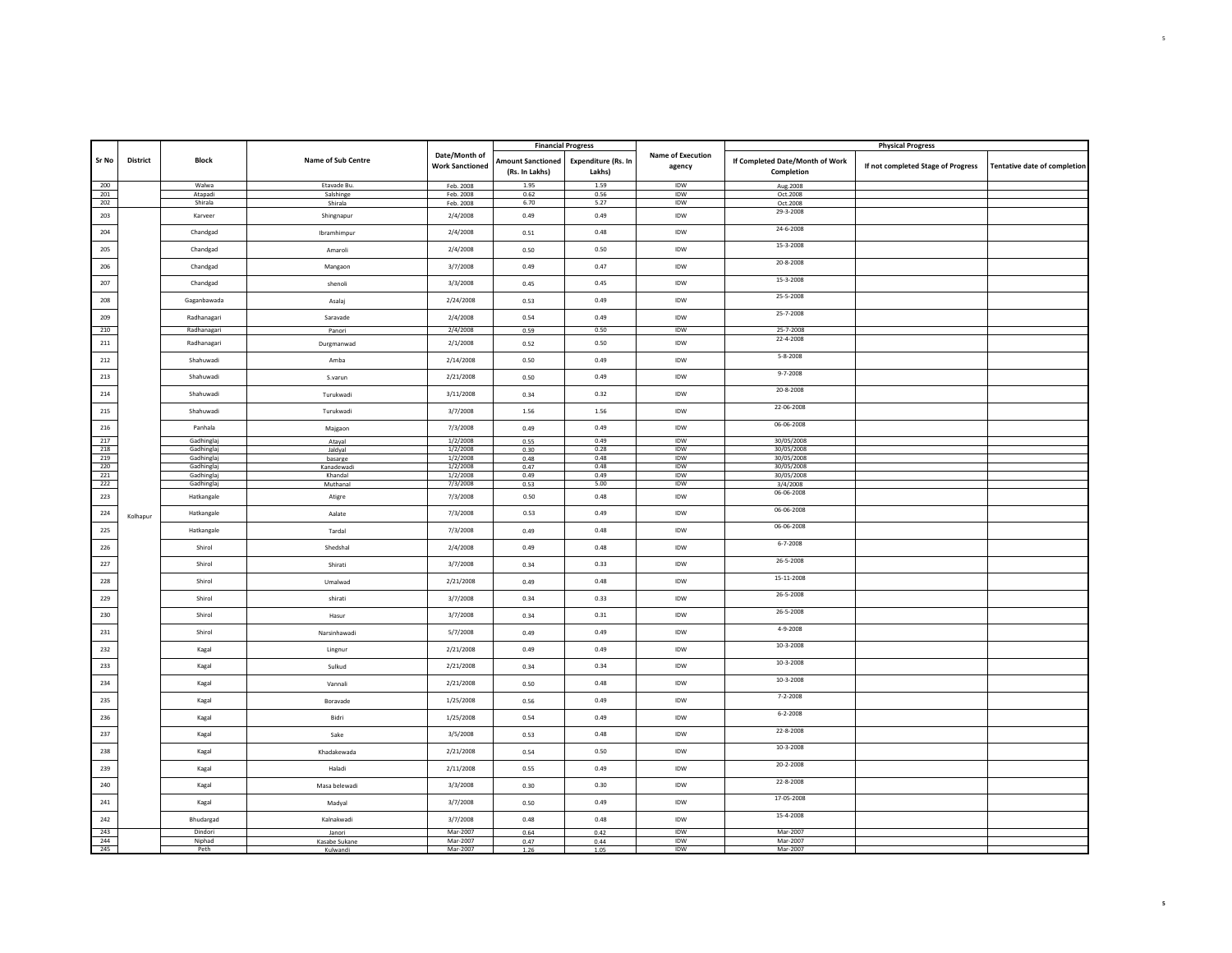|                   |            |                   |                                               |                                         | <b>Financial Progress</b>                  |                               |                                    |                                               | <b>Physical Progress</b>           |                                     |
|-------------------|------------|-------------------|-----------------------------------------------|-----------------------------------------|--------------------------------------------|-------------------------------|------------------------------------|-----------------------------------------------|------------------------------------|-------------------------------------|
| Sr No             | District   | <b>Block</b>      | Name of Sub Centre                            | Date/Month of<br><b>Work Sanctioned</b> | <b>Amount Sanctioned</b><br>(Rs. In Lakhs) | Expenditure (Rs. In<br>Lakhs) | <b>Name of Execution</b><br>agency | If Completed Date/Month of Work<br>Completion | If not completed Stage of Progress | <b>Tentative date of completion</b> |
| 246               |            | Peth              | Masagan                                       | Mar-2007                                | 1.34                                       | $1.1\,$                       | <b>IDW</b>                         | Mar-2007                                      |                                    |                                     |
| 247               |            | Dindori           | Korate                                        | Mar-2007                                | 0.6                                        | 0.35                          | IDW                                | Mar-2007                                      |                                    |                                     |
| 248               |            | Ninhad            | Palkhed                                       | Mar-2007                                | 0.76                                       | 0.52                          | <b>IDW</b>                         | Mar-2007                                      |                                    |                                     |
| 249               |            | Baglan            | Jaikheda                                      | Mar-2007                                | 0.55                                       | 0.37                          | <b>IDW</b>                         | Mar-2007                                      |                                    |                                     |
| 250               |            | Peth              | Ghagbhari                                     | Mar-2007                                | 0.89                                       | 0.57                          | IDW                                | Mar-2007                                      |                                    |                                     |
| 251               |            | Peth              | Devghat                                       | Mar-2007                                | 0.85                                       | 0.82                          | IDW                                | Mar-2007                                      |                                    |                                     |
| 252               |            | Kalwan            | Navi Bez                                      | Mar-2007                                | 0.17                                       | 0.16                          | IDW                                | Mar-2007                                      |                                    |                                     |
| 253               |            | Kalwar            | manur                                         | Mar-2007                                | 0.22                                       | 0.21                          | IDW                                | Mar-2007                                      |                                    |                                     |
| 254<br>255        |            | Niphad<br>Kalwan  | <b>Bhausaheb Nagar</b>                        | Mar-2007<br>Mar-2007                    | 0.55                                       | 0.54                          | IDW<br><b>IDW</b>                  | Mar-2007<br>Mar-2007                          |                                    |                                     |
| 256               |            | Surgana           | Juni bez<br>Hatgad                            | Mar-2007                                | 0.26<br>0.49                               | 0.24<br>0.47                  | IDW                                | Mar-2007                                      |                                    |                                     |
| 257               |            | Peth              | Jogmodi                                       | Mar-2007                                | 0.47                                       | 0.45                          | <b>IDW</b>                         | Mar-2007                                      |                                    |                                     |
| 258               |            | Malegaon          | vakhari                                       | Mar-2007                                | 0.41                                       | 0.39                          | IDW                                | Mar-2007                                      |                                    |                                     |
| 259               |            | Niphad            | Pimpals                                       | Mar-2007                                | 0.32                                       | 0.29                          | IDW                                | Mar-2007                                      |                                    |                                     |
| 260               |            | Niphad            | Kothure                                       | Mar-2007                                | 0.79                                       | 0.77                          | <b>IDW</b>                         | Mar-2007                                      |                                    |                                     |
| 261               | Nashik     | Kalwan            | Niwane                                        | Mar-2007                                | 0.2                                        | 0.19                          | IDW                                | Mar-2007                                      |                                    |                                     |
| 262               |            | Chandwad          | Sonisanghavi                                  | Mar-2007                                | 0.48                                       | 0.46                          | IDW                                | Mar-2007                                      |                                    |                                     |
| 263               |            | Dindori           | Umbarthan                                     | Mar-2007                                | 0.15                                       | 0.14                          | IDW                                | Mar-2007                                      |                                    |                                     |
| 264               |            | Surgana           | Kathipada                                     | Mar-2007                                | 0.16                                       | 0.14                          | <b>IDW</b>                         | Mar-2007                                      |                                    |                                     |
| 265               |            | Dindori           | Khedgaon                                      | Mar-2007                                | 0.24                                       | 0.23                          | IDW                                | Mar-2007                                      |                                    |                                     |
| 266               |            | Chandwad          | Dugave                                        | Mar-2007                                | 0.42                                       | 0.38                          | IDW                                | Mar-2007                                      |                                    |                                     |
| 267               |            | Deola             | Pimpalgaon                                    | Mar-2007                                | 0.46                                       | 0.44                          | IDW                                | Mar-2007                                      |                                    |                                     |
| 268               |            | Chandwad          | Uswad                                         | Mar-2007<br>Mar-2007                    | 0.48                                       | 0.46                          | IDW<br><b>IDW</b>                  | Mar-2007<br>Mar-2007                          |                                    |                                     |
| 269               |            | Deola<br>Chandwad | Lohner                                        | Mar-2007                                | 0.37                                       | 0.35                          | IDW                                | Mar-2007                                      |                                    |                                     |
| 270<br>271        |            | Baglan            | Dubere                                        | Mar-2007                                | 0.34<br>0.37                               | 0.33                          | <b>IDW</b>                         | Mar-2007                                      |                                    |                                     |
| 272               |            | Niphad            | Bramanwade<br>Kundewadi                       | Mar-2007                                | 0.64                                       | 0.36<br>0.59                  | <b>IDW</b>                         | Mar-2007                                      |                                    |                                     |
| 273               |            | Niphad            | Wanjarwadi                                    | Mar-2007                                | 0.45                                       | 0.44                          | <b>IDW</b>                         | Mar-2007                                      |                                    |                                     |
| 274               |            | Sinnar            | Konambe                                       | Mar-2007                                | 0.52                                       | 0.51                          | <b>IDW</b>                         | Mar-2007                                      |                                    |                                     |
| 275               |            | Niphad            | khedlezunge                                   | Mar-2007                                | 0.65                                       | 0.63                          | IDW                                | Mar-2007                                      |                                    |                                     |
| 276               |            | Sinnar            | Pathare                                       | Mar-2007                                | 0.54                                       | 0.53                          | IDW                                | Mar-2007                                      |                                    |                                     |
| 277               |            | Sinnar            | Mirgaon                                       | Mar-2007                                | 0.63                                       | 0.62                          | <b>IDW</b>                         | Mar-2007                                      |                                    |                                     |
| 278               |            | Niphad            | Rue                                           | Mar-2007                                | 0.6                                        | 0.57                          | IDW                                | Mar-2007                                      |                                    |                                     |
| 279               |            | Sinnar            | Panchale                                      | Mar-2007                                | 0.36                                       | 0.35                          | IDW                                | Mar-2007                                      |                                    |                                     |
| 280               |            |                   | .M&R to sc at Wakodi                          | 29.12.07                                |                                            |                               | <b>IDW</b>                         |                                               |                                    |                                     |
| 281               |            | Nagar             | .M&R to sc at Nagardevle                      | 29.12.07                                | 1.86                                       | 1.26                          | IDW                                | 20.04.2008                                    |                                    |                                     |
| 282               |            |                   | .M&R to sc at Pimpalgaon Malvi                | 29.12.07                                |                                            |                               | <b>IDW</b>                         |                                               |                                    |                                     |
| 283               |            |                   | .M&R to sc at Supa                            | 29.12.07                                |                                            |                               | IDW                                |                                               |                                    |                                     |
| 284<br>285        |            | Parner            | M&R to sc at Kanur Pathar                     | 29.12.07                                | 1.39                                       | 1.32                          | <b>IDW</b><br><b>IDW</b>           | 16.03.2008                                    |                                    |                                     |
| 286               |            |                   | .M&R to sc at Jamgaon                         | 29.12.07<br>29.12.07                    |                                            |                               | IDW                                |                                               |                                    |                                     |
| 287               | Ahmednagar | Jamkhed           | M&R to sc at Halgaon                          | 29.12.07                                | 1.39                                       | 1.33                          | <b>IDW</b>                         | 20.03.2008                                    |                                    |                                     |
| 288               |            |                   | .M&R to sc at Ratnapur<br>.M&R to sc at Sakat | 29.12.07                                |                                            |                               | IDW                                |                                               |                                    |                                     |
| 289               |            |                   | .M&R to sc at Hivargaon pavsa                 | 29.12.07                                |                                            |                               | IDW                                |                                               |                                    |                                     |
| 290               |            | Sangamner         | .M&R to sc at Varudi Pathar                   | 29.12.07                                | 1.53                                       | 1.40                          | IDW                                | 28.03.2008                                    |                                    |                                     |
| 291               |            |                   | .M&R to sc at Jorve                           | 29.12.07                                |                                            |                               | IDW                                |                                               |                                    |                                     |
| 292               |            |                   | .M&R to sc at Kalam                           | 29.12.07                                |                                            |                               | IDW                                |                                               |                                    |                                     |
| 293               |            | Akole             | M&R to sc at Lingdev                          | 29.12.07                                | 1.52                                       | 1.38                          | IDW                                | 28.03.2008                                    |                                    |                                     |
| 294               |            |                   | .M&R to sc at Devdhan                         | 29.12.07                                |                                            |                               | <b>IDW</b>                         |                                               |                                    |                                     |
| 295               |            | Dhule             | Moghan                                        | 12/11/2007                              | 0.39                                       | 0.38                          | IDW                                | 10/3/2008                                     |                                    |                                     |
| 296               |            | Dhule             | Purmepada                                     | 12/11/2007                              | 0.50                                       | 0.49                          | <b>IDW</b>                         | 10/3/2008                                     |                                    |                                     |
| 297               |            | Dhule             | Raver                                         | 12/11/2007                              | 0.50                                       | 0.49                          | <b>IDW</b>                         | 29/2/2008                                     |                                    |                                     |
| 298               |            | Dhule             | Nhyalod                                       | 12/11/2007                              | 0.50                                       | 0.49                          | IDW                                | 17/3/2008                                     |                                    |                                     |
| 299               |            | Dhule             | Mehergaon                                     | 12/11/2007                              | 0.30                                       | 0.29                          | IDW                                | 31/3/2008                                     |                                    |                                     |
| 300<br>301        |            | Dhule<br>Dhule    | Nimdale<br>Chichkheda                         | 12/11/2007                              | 0.61<br>0.49                               | 0.60<br>0.48                  | IDW<br><b>IDW</b>                  | 31/3/2008<br>31/3/2008                        |                                    |                                     |
| 302               |            | Dhule             | Fagne                                         | 12/11/2007<br>12/11/2007                | 0.39                                       | 0.37                          | IDW                                | 31/3/2008                                     |                                    |                                     |
| 303               | Dhule      | Shirpur           | Balkuwa                                       | 4/2/2008                                | 0.50                                       | 0.49                          | <b>IDW</b>                         | 31/3/2008                                     |                                    |                                     |
| 304               |            | Shinkheda         | Warul                                         | 12/11/2007                              | 0.35                                       | 0.34                          | IDW                                | 10/3/2008                                     |                                    |                                     |
| 305               |            | Shinkheda         | Walkheda                                      | 4/2/2008                                | 0.63                                       | 0.62                          | IDW                                | 31/3/2008                                     |                                    |                                     |
| 306               |            | Shinkheda         | Varshi                                        | 4/2/2008                                | 0.45                                       | 0.44                          | IDW                                | 31/3/2008                                     |                                    |                                     |
| 307               |            | Shinkheda         | Virdel                                        | 4/2/2008                                | 0.54                                       | 0.52                          | IDW                                | 31/3/2008                                     |                                    |                                     |
| 308               |            | Shinkheda         | Bramhane                                      | 4/2/2008                                | 0.49                                       | 0.48                          | <b>IDW</b>                         | 31/3/2008                                     |                                    |                                     |
| 309               |            | Shinkheda         | Raniane                                       | 4/2/2008                                | 0.49                                       | 0.48                          | IDW                                | 31/3/2008                                     |                                    |                                     |
| 310               |            | Sakri             | Dhamnar                                       | 4/2/2008                                | 0.63                                       | 0.62                          | IDW                                | 31/3/2008                                     |                                    |                                     |
| 311               |            | Erandole          | Farkande                                      | 10/26/2007                              | 0.56                                       | 0.56                          | IDW                                | 2/23/2008                                     |                                    |                                     |
| 312               |            | Erandole          | Adgaon                                        | 10/26/2007                              | 0.63                                       | 0.63                          | <b>IDW</b><br>IDW                  | 2/23/2008                                     |                                    |                                     |
| 313<br>314        |            | Erandole          | Nandkhurd                                     | 10/26/2007                              | 0.47                                       | 0.47<br>$1.2$                 | <b>IDW</b>                         | 2/23/2008                                     |                                    |                                     |
| 315               |            | Raver<br>Amalner  | Kusumba<br>Dahiwad                            | 10/26/2007<br>10/26/2007                | 1.22                                       | 0.85                          | IDW                                | 3/31/2008                                     |                                    |                                     |
| 316               |            | Dharngaon         | Pashtane                                      | 12/20/2007                              | 0.85<br>1.34                               | 1.29                          | IDW                                | 3/18/2008<br>2/29/2008                        |                                    |                                     |
| 317               |            | Chopda            | Akulkheda                                     | 12/20/2007                              | 0.84                                       | 0.84                          | IDW                                | 2/23/2008                                     |                                    |                                     |
| 318               |            | Amalner           | Shahapur                                      | 12/20/2007                              | 1.49                                       | $1.4\,$                       | IDW                                | 2/29/2008                                     |                                    |                                     |
| 319               |            | Bhadgaon          | Kolgaon                                       | 2/25/2008                               | 1.91                                       | 1.75                          | <b>IDW</b>                         | 7/3/2008                                      |                                    |                                     |
| 320               | Jalgaon    | Bhadgaon          | kedgaon                                       | 2/25/2008                               | 1.73                                       | 1.7                           | IDW                                | 7/3/2008                                      |                                    |                                     |
| 321               |            | Pachora           | Khurhad                                       | 2/25/2008                               | 1.88                                       | 1.88                          | <b>IDW</b>                         | 11/3/2008                                     |                                    |                                     |
| 322               |            | Pachora           | Bhoje                                         | 2/25/2008                               | 1.66                                       | 1.66                          | IDW                                | 5/13/2008                                     |                                    |                                     |
| $\frac{323}{324}$ |            | Bhusawal          | Sakegaon                                      | 2/25/2008                               | 1.98                                       | 1.98                          | IDW                                | 9/17/2008                                     |                                    |                                     |
|                   |            | M.Nagar           | Naigaon                                       | 2/25/2008                               | 1.88                                       | 1.88                          | IDW                                | 7/3/2008                                      |                                    |                                     |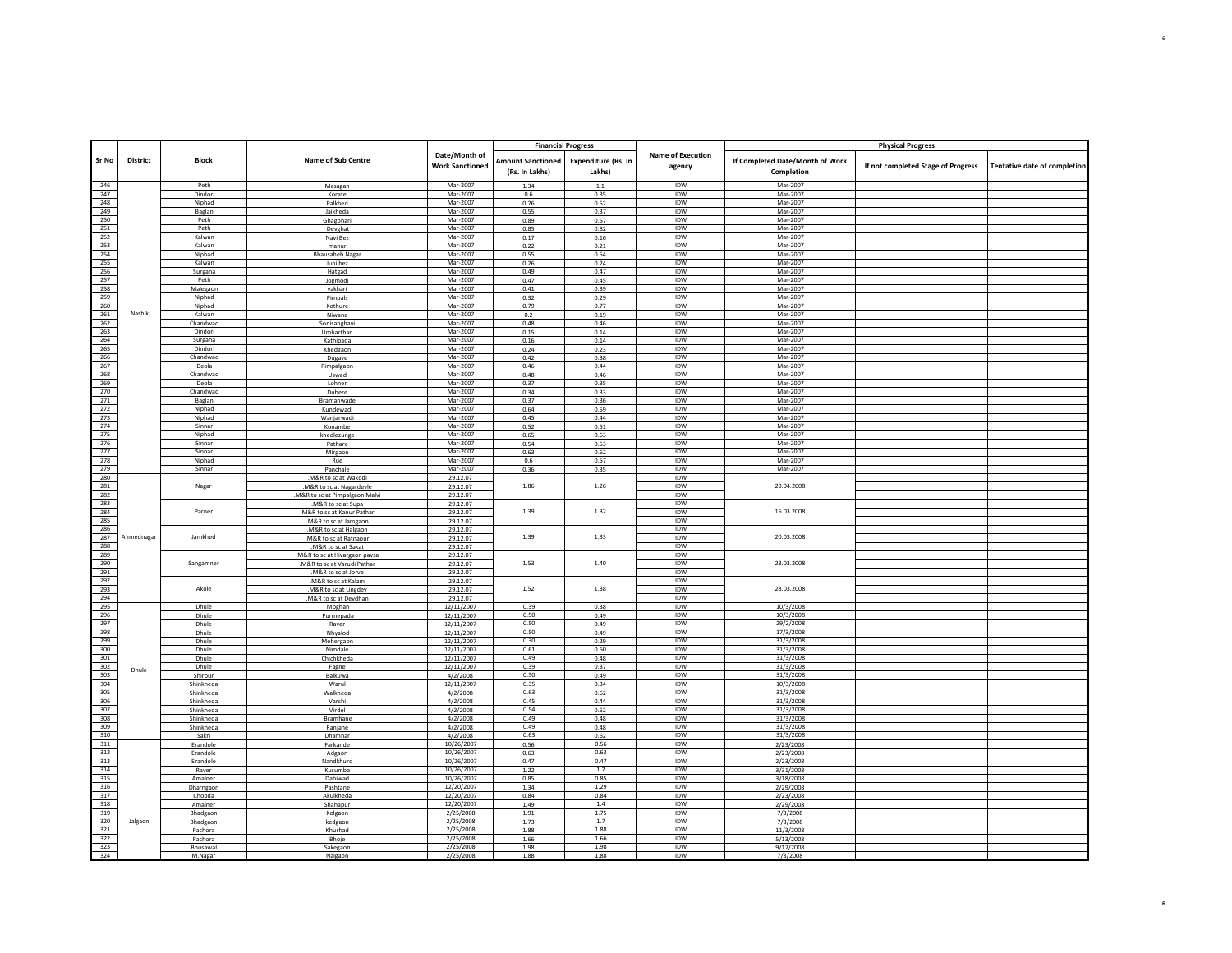|            |                 |              |                    |                                         | <b>Financial Progress</b>                  |                                      |                                    |                                               | <b>Physical Progress</b>           |                                     |
|------------|-----------------|--------------|--------------------|-----------------------------------------|--------------------------------------------|--------------------------------------|------------------------------------|-----------------------------------------------|------------------------------------|-------------------------------------|
| Sr No      | <b>District</b> | <b>Block</b> | Name of Sub Centre | Date/Month of<br><b>Work Sanctioned</b> | <b>Amount Sanctioned</b><br>(Rs. In Lakhs) | <b>Expenditure (Rs. In</b><br>Lakhs) | <b>Name of Execution</b><br>agency | If Completed Date/Month of Work<br>Completion | If not completed Stage of Progress | <b>Tentative date of completion</b> |
| 325        |                 | Bhusawal     | Tahakali           | 2/25/2008                               | 1.88                                       | 1.88                                 | <b>IDW</b>                         | 2/21/2009                                     |                                    |                                     |
| 326        |                 | Raver        | Vivre              | 2/25/2008                               | 0.75                                       | 0.75                                 | IDW                                | 7/3/2008                                      |                                    |                                     |
| 327        |                 | Chopda       | Mamalde            | 2/25/2008                               | 0.47                                       | 0.47                                 | IDW                                | 3/18/2008                                     |                                    |                                     |
| 328        |                 | Amalner      | Shirsale           | 2/25/2008                               | 1.99                                       | 1.98                                 | IDW                                | 5/13/2008                                     |                                    |                                     |
| 329        |                 | Amalner      | <b>Bharvas</b>     | 2/25/2008                               | 1.32                                       | 1.32                                 | <b>IDW</b>                         | 7/3/2008                                      |                                    |                                     |
| 330        |                 | Kannad       | Palaswadi          | 2/14/2008                               | 0.23                                       | 0.29                                 | <b>IDW</b>                         | 3/20/2008                                     |                                    |                                     |
| 331        |                 | Gangapur     | iambhala           | 1/8/2008                                | 0.47                                       | 2.00                                 | IDW                                | 3/20/2008                                     |                                    |                                     |
| 332        |                 | Gangapur     | Bhabulgaon         | 1/8/2008                                | 1.31                                       | 0.96                                 | <b>IDW</b>                         | 3/20/2008                                     |                                    |                                     |
| 333        |                 | Khultabad    | Sarai              | 1/17/2008                               | 1.15                                       | 0.81                                 | IDW                                | 3/20/2008                                     |                                    |                                     |
| 334        |                 | Kannad       | Chaffaner          | 2/14/2008                               | 1.12                                       | 1.39                                 | <b>IDW</b>                         | 3/20/2008                                     |                                    |                                     |
| 335        |                 | Khultabad    | Yesgaon            | 1/17/2008                               | 1.88                                       | 1.60                                 | <b>IDW</b>                         | 3/20/2008                                     |                                    |                                     |
| 336        |                 | Khultabad    | Kanaksheel         | 1/17/2008                               | 0.80                                       | 1.12                                 | <b>IDW</b>                         | 3/20/2008                                     |                                    |                                     |
| 337<br>338 |                 | Sovegaon     | Pimpla             | 2/28/2008                               | 0.69                                       | 0.50                                 | <b>IDW</b>                         | 3/20/2008                                     |                                    |                                     |
|            |                 | Paithan      | Chittegaon         | 2/27/2008                               | 1.58                                       | 1.71                                 | IDW                                | 3/20/2008                                     |                                    |                                     |
| 339        |                 | Paithan      | Shekta             | 2/27/2008                               | 0.65                                       | 0.50                                 | <b>IDW</b>                         | 3/20/2008                                     |                                    |                                     |
| 340        | Aurangabad      | Paithan      | Wahegaon           | 2/27/2008                               | 1.23                                       | 1.29                                 | <b>IDW</b>                         | 3/20/2008                                     |                                    |                                     |
| 341        |                 | Paithan      | Pimpalwadi         | 2/27/2008                               | 1.23                                       | 1.27                                 | <b>IDW</b>                         | 3/20/2008                                     |                                    |                                     |
| 342        |                 | Gangapur     | Dighi              | 2/27/2008                               | 0.37                                       | 0.41                                 | <b>IDW</b>                         | 3/20/2008                                     |                                    |                                     |
| 343        |                 | Aurangabad   | Chowka             | 2/27/2008                               | 0.88                                       | 0.57                                 | IDW                                | 3/20/2008                                     |                                    |                                     |
| 344<br>345 |                 | Paithan      | Takli A.           | 4/1/2008                                | 1.61                                       | 1.10                                 | <b>IDW</b>                         | 5/20/2008                                     |                                    |                                     |
|            |                 | Paithan      | Dhawarwadi         | 4/1/2008                                | 1.53                                       | 0.42                                 | <b>IDW</b>                         | 5/20/2008                                     |                                    |                                     |
| 346        |                 | Paithan      | Navgaon            | 4/1/2008                                | 1.01                                       | 0.60                                 | IDW                                | 5/20/2008                                     |                                    |                                     |
| 347        |                 | Aurangabad   | Taklimali          | 4/1/2008                                | 1.78                                       | 1.78                                 | <b>IDW</b>                         | 5/20/2008                                     |                                    |                                     |
| 348        |                 | Khultabad    | Khirdi             | 4/1/2008                                | 1.47                                       | 1.26                                 | IDW                                | 5/20/2008                                     |                                    |                                     |
| 349<br>350 |                 | Gangapur     | Maliwadgaon        | 4/1/2008                                | 1.55                                       | 1.63                                 | IDW                                | 5/20/2008                                     |                                    |                                     |
|            |                 | Paithan      | K.Jalgaon          | 4/1/2008                                | 2.08                                       | 1.40                                 | <b>IDW</b>                         | 5/20/2008                                     |                                    |                                     |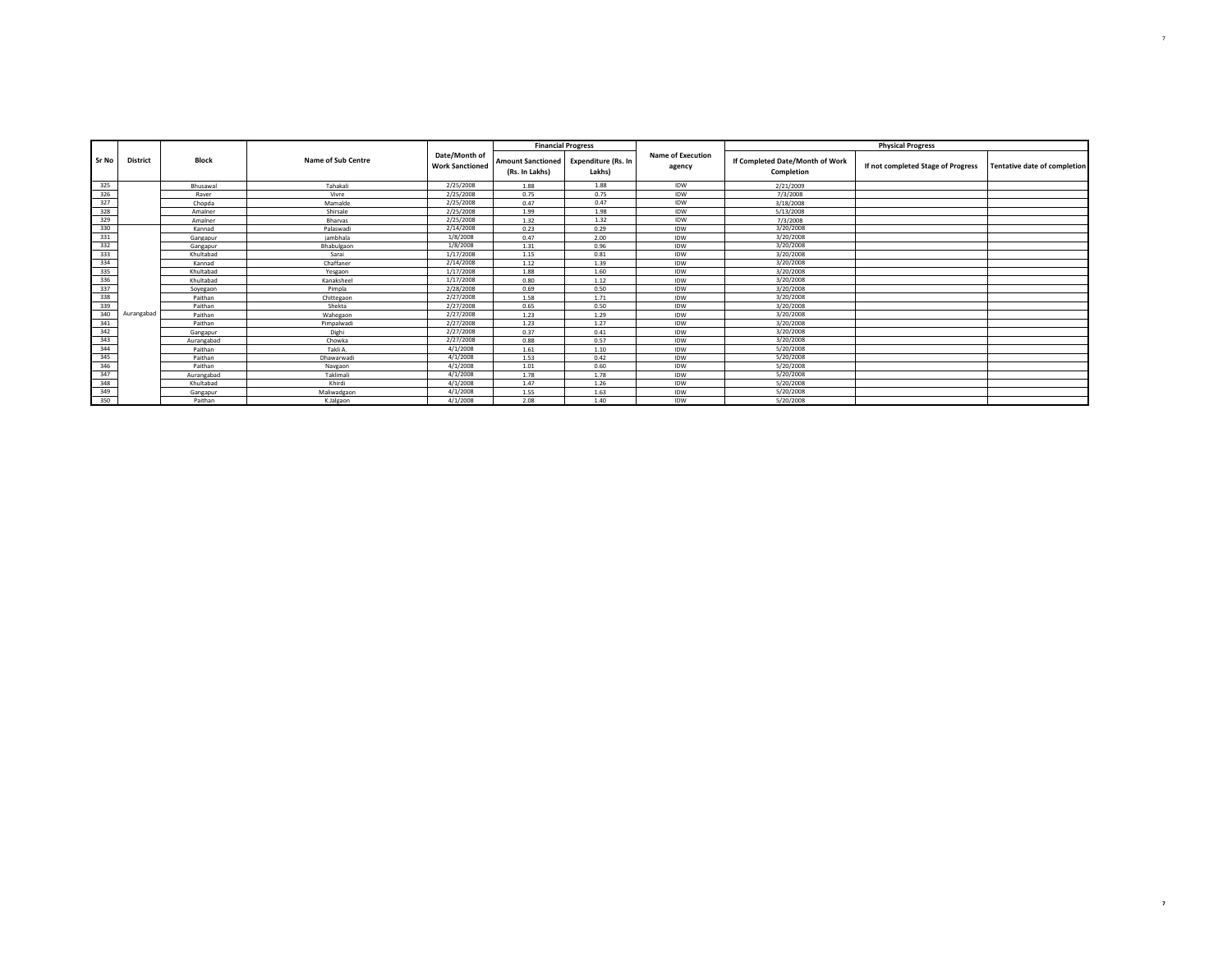|            |                 |                        |                           |                                         |                                            | <b>Financial Progress</b>     |                                    |                                               | <b>Physical Progress</b>           |                                     |
|------------|-----------------|------------------------|---------------------------|-----------------------------------------|--------------------------------------------|-------------------------------|------------------------------------|-----------------------------------------------|------------------------------------|-------------------------------------|
| Sr No      | <b>District</b> | <b>Block</b>           | Name of Sub Centre        | Date/Month of<br><b>Work Sanctioned</b> | <b>Amount Sanctioned</b><br>(Rs. In Lakhs) | Expenditure (Rs. In<br>Lakhs) | <b>Name of Execution</b><br>agency | If Completed Date/Month of Work<br>Completion | If not completed Stage of Progress | <b>Tentative date of completion</b> |
| 351        |                 | Paranda                | Shirala                   | 16.01.08                                | 1.85                                       | 1.70                          | IDW                                | Mar-08                                        |                                    |                                     |
| 352        |                 | Paranda                | Donia                     | 16.01.08                                | 1.83                                       | 1.58                          | <b>IDW</b>                         | Oct-08                                        |                                    |                                     |
| 353        |                 | Paranda                | Wakadi                    | 16.01.08                                | 1.94<br>1.94                               | 1.80                          | IDW                                | Mar-08                                        |                                    |                                     |
| 354<br>355 |                 | Kallam<br>Paranda      | Andora<br>Shirsaw         | 16.01.08<br>16.01.08                    | 1.91                                       | 1.77<br>1.80                  | IDW<br><b>IDW</b>                  | Jul-08<br>$Jul-08$                            |                                    |                                     |
| 356        |                 | Osmanabad              | Kond                      | 16.02.08                                | 2.75                                       | 2.81                          | IDW                                | <b>Jun-08</b>                                 |                                    |                                     |
| 357        |                 | Osmanabad              | Khed                      | 16.01.08                                | 1.47                                       | 1.41                          | IDW                                | Aug-08                                        |                                    |                                     |
| 358        |                 | Umarea                 | Belamb                    | 16.01.08                                | 1.30                                       | 1.29                          | IDW                                | $Jun-08$                                      |                                    |                                     |
| 359        | Osmanabad       | Umarga                 | Kawatha                   | 22.02.08                                | 2.00                                       | 1.81                          | IDW                                | Jul-08                                        |                                    |                                     |
| 360        |                 | Lohara                 | Kanegaon                  | 22.02.08                                | 1.57                                       | 1.25<br>1.86                  | IDW                                | Mar-08                                        |                                    |                                     |
| 361<br>362 |                 | Washi<br>Washi         | Pimpalgaon (L             | 07.03.08<br>07.03.08                    | 1.85<br>1.88                               | 1.68                          | <b>IDW</b><br>IDW                  | Sep-08<br>Oct-08                              |                                    |                                     |
| 363        |                 | Washi                  | Lakhangaon<br>Sarola (Ma) | 07.03.08                                | 3.30                                       | 3.06                          | IDW                                | Oct-08                                        |                                    |                                     |
| 364        |                 | Washi                  | Pimpalgaon (K)            | 07.03.08                                | 3.80                                       | 3.64                          | IDW                                | Oct-08                                        |                                    |                                     |
| 365        |                 | Osmanabad              | Pohaner                   | 07.03.08                                | 2.00                                       | 2.15                          | IDW                                | Jul-08                                        |                                    |                                     |
| 366        |                 | Umarga                 | Pethsangavi               | 07.03.08                                | 1.36                                       | 1.28                          | IDW                                | <b>Jun-08</b>                                 |                                    |                                     |
| 367        |                 | Osmanabad              | Aalni                     | 07.03.08                                | 3.26                                       | 3.39                          | <b>IDW</b>                         | Aug-08                                        |                                    |                                     |
| 368<br>369 |                 | Osmanabad              | Khamgaon                  | 07.03.08                                | 3.76                                       | 3.92                          | IDW                                | Oct-08                                        |                                    |                                     |
| 370        |                 | Ahemadpur<br>Ahemadpur | Shivankhed<br>Hingaon     | 28.11.2007<br>28.11.2007                | 0.88<br>0.86                               | 0.87<br>0.77                  | IDW<br>IDW                         | 05.03.2008<br>15.03.2008                      |                                    |                                     |
| 371        |                 | Ahemadpur              | Kopara                    | 28.11.2007                              | 0.99                                       | 0.85                          | IDW                                | 07.03.2008                                    |                                    |                                     |
| 372        |                 | Ahemadpur              | Kumtha                    | 28.11.2007                              | 0.70                                       | 0.66                          | <b>IDW</b>                         | 03.03.2008                                    |                                    |                                     |
| 373        |                 | Ahemadpur              | Walsang                   | 28.11.2007                              | 0.87                                       | 0.83                          | IDW                                | 09.03.2008                                    |                                    |                                     |
| 374        |                 | Chakur                 | Shivankhed                | 28.11.2007                              | 0.76                                       | 0.87                          | IDW                                | 29.03.2008                                    |                                    |                                     |
| 375        |                 | Chakur                 | Naygaon                   | 28.11.2007                              | 0.90                                       | 0.80                          | IDW                                | 29.03.2008                                    |                                    |                                     |
| 376<br>377 |                 | Chakur                 | Zari                      | 28.11.2007                              | 1.26                                       | 1.25                          | IDW                                | 29.03.2008                                    |                                    |                                     |
| 378        |                 | Devni<br>Devni         | Devani<br>Sargaon         | 28.11.2007<br>28.11.2007                | 0.93<br>0.61                               | 0.88<br>0.60                  | IDW<br>IDW                         | 05.03.2008<br>23.03.2008                      |                                    |                                     |
| 379        |                 | Devni                  | Konali                    | 28.11.2007                              | 0.52                                       | 0.57                          | <b>IDW</b>                         | 15.03.2010                                    |                                    |                                     |
| 380        |                 | Renapur                | Sindhagaon                | 28.11.2007                              | 0.76                                       | 0.79                          | IDW                                | 31.03.2008                                    |                                    |                                     |
| 381        |                 | Renapur                | Davangaon                 | 28.11.2007                              | 0.95                                       | 0.89                          | IDW                                | 31.03.2008                                    |                                    |                                     |
| 382        |                 | Renapur                | Poharegon                 | 28.11.2007                              | 1.12                                       | 1.05                          | IDW                                | 31.03.2008                                    |                                    |                                     |
| 383        |                 | Renapur                | Wangderi                  | 28.11.2007                              | 0.92                                       | 0.88                          | <b>IDW</b>                         | 31.03.2008                                    |                                    |                                     |
| 384<br>385 |                 | Renapur<br>Renapur     | Bitrgaon<br>Koshtagaon    | 28.11.2007<br>28.11.2007                | 0.81<br>0.90                               | 0.72<br>0.88                  | IDW<br>IDW                         | 31.03.2008<br>31.03.2008                      |                                    |                                     |
| 386        |                 | Renapur                | Karepur                   | 28.11.2007                              | 1.13                                       | 1.17                          | IDW                                | 31.03.2008                                    |                                    |                                     |
| 387        |                 | Renapur                | Khorala                   | 28.11.2007                              | 0.71                                       | 0.73                          | IDW                                | 31.03.2008                                    |                                    |                                     |
| 388        |                 | Ausa                   | Tawashied                 | 28.11.2007                              | $1.18\,$                                   | 1.08                          | IDW                                | 04.03.2008                                    |                                    |                                     |
| 389        |                 | Ausa                   | Tungi                     | 28.11.2007                              | 0.94                                       | 0.85                          | IDW                                | 01.03.2008                                    |                                    |                                     |
| 390        | LATUR           | Ausa                   | Shivali                   | 28.11.2007                              | 1.07                                       | 1.08                          | IDW                                | 31.03.2008                                    |                                    |                                     |
| 391        |                 | Ausa                   | Borgaon                   | 28.11.2007                              | 1.14                                       | 0.88                          | <b>IDW</b>                         | 31.03.2008                                    |                                    |                                     |
| 392<br>393 |                 | Ausa<br>Ausa           | Mogaraga<br>Kargon        | 28.11.2007<br>28.11.2007                | 0.93<br>1.09                               | 0.79<br>0.93                  | IDW<br>IDW                         | 31.03.2008<br>31.03.2008                      |                                    |                                     |
| 394        |                 | Ausa                   | Bhada                     | 28.11.2007                              | 1.59                                       | 1.44                          | IDW                                | 31.03.2008                                    |                                    |                                     |
| 395        |                 | Ausa                   | Chincholi Ka              | 28.11.2007                              | 1.09                                       | 1.02                          | IDW                                | 04.03.2008                                    |                                    |                                     |
| 396        |                 | Ausa                   | Korangala                 | 28.11.2007                              | 0.76                                       | 1.00                          | IDW                                | 31.03.2008                                    |                                    |                                     |
| 397        |                 | Udgir                  | Gudsar                    | 28.11.2007                              | 0.81                                       | 0.56                          | IDW                                | 23.03.2008                                    |                                    |                                     |
| 398        |                 | Udgir                  | Nalgir                    | 28.11.2007                              | 1.02                                       | 0.51                          | IDW                                | 13.03.2008                                    |                                    |                                     |
| 399<br>400 |                 | Udgir<br>Udgir         | Lohara<br>Khardkhel       | 28.11.2007<br>28.11.2007                | 0.92<br>0.87                               | 0.45<br>0.51                  | IDW<br>IDW                         | 12.03.2008<br>02.03.2008                      |                                    |                                     |
| 401        |                 | Udgir                  | Togre                     | 28.11.2007                              | 0.45                                       | 0.55                          | IDW                                | 03.03.2008                                    |                                    |                                     |
| 402        |                 | Shirur Aantpal         | Halki                     | 28.11.2007                              | 1.20                                       | 1.03                          | IDW                                | 29.03.2008                                    |                                    |                                     |
| 403        |                 | Shirur Aantpal         | Digol                     | 28.11.2007                              | 0.48                                       | 0.30                          | IDW                                | 29.03.2008                                    |                                    |                                     |
| 404        |                 | Shirur Aantpal         | Ujaed                     | 28.11.2007                              | 0.70                                       | 0.58                          | IDW                                | 29.03.2008                                    |                                    |                                     |
| 405        |                 | Shirur Aantoal         | Rani Ankulga              | 28.11.2007                              | 0.83                                       | 0.72                          | IDW                                | 29.03.2008                                    |                                    |                                     |
| 406<br>407 |                 | Latur                  | Bheta                     | 28.11.2007                              | 2.00                                       | 1.55                          | IDW                                | 31.03.2008                                    |                                    |                                     |
| 408        |                 | Nilnga<br>Renapur      | Panchincholi              | 28.11.2007<br>28.11.2007                | 2.72<br>$1.11\,$                           | 1.53<br>1.04                  | IDW<br>IDW                         | 04.03.2008<br>31.03.2008                      |                                    |                                     |
| 409        |                 | Ausa                   | Sindgaon<br>Almla         | 28.11.2007                              | 1.11                                       | 1.04                          | IDW                                | 31.03.2008                                    |                                    |                                     |
| 410        |                 | Ausa                   | Ashive                    | 28.11.2007                              | 1.11                                       | 1.01                          | IDW                                | 31.03.2008                                    |                                    |                                     |
| 411        |                 | Chakur                 | Shivankhed                | 28.11.2007                              | 1.11                                       | 1.04                          | IDW                                | 29.03.2008                                    |                                    |                                     |
| 412        |                 | Nilnga                 | Savari                    | 28.11.2007                              | 0.78                                       | 0.20                          | IDW                                | 04.03.2008                                    |                                    |                                     |
| 413        |                 | Ambad                  | Hastapokhari              | 3/26/2007                               | 0.70                                       | 0.70                          | <b>IDW</b>                         | 12/17/2007                                    |                                    |                                     |
| 414        |                 | Bhokardan              | Tandulwad                 | 3/26/2007                               | 0.70                                       | 0.58                          | <b>IDW</b>                         | 6/8/2007                                      |                                    |                                     |

Jalna **8**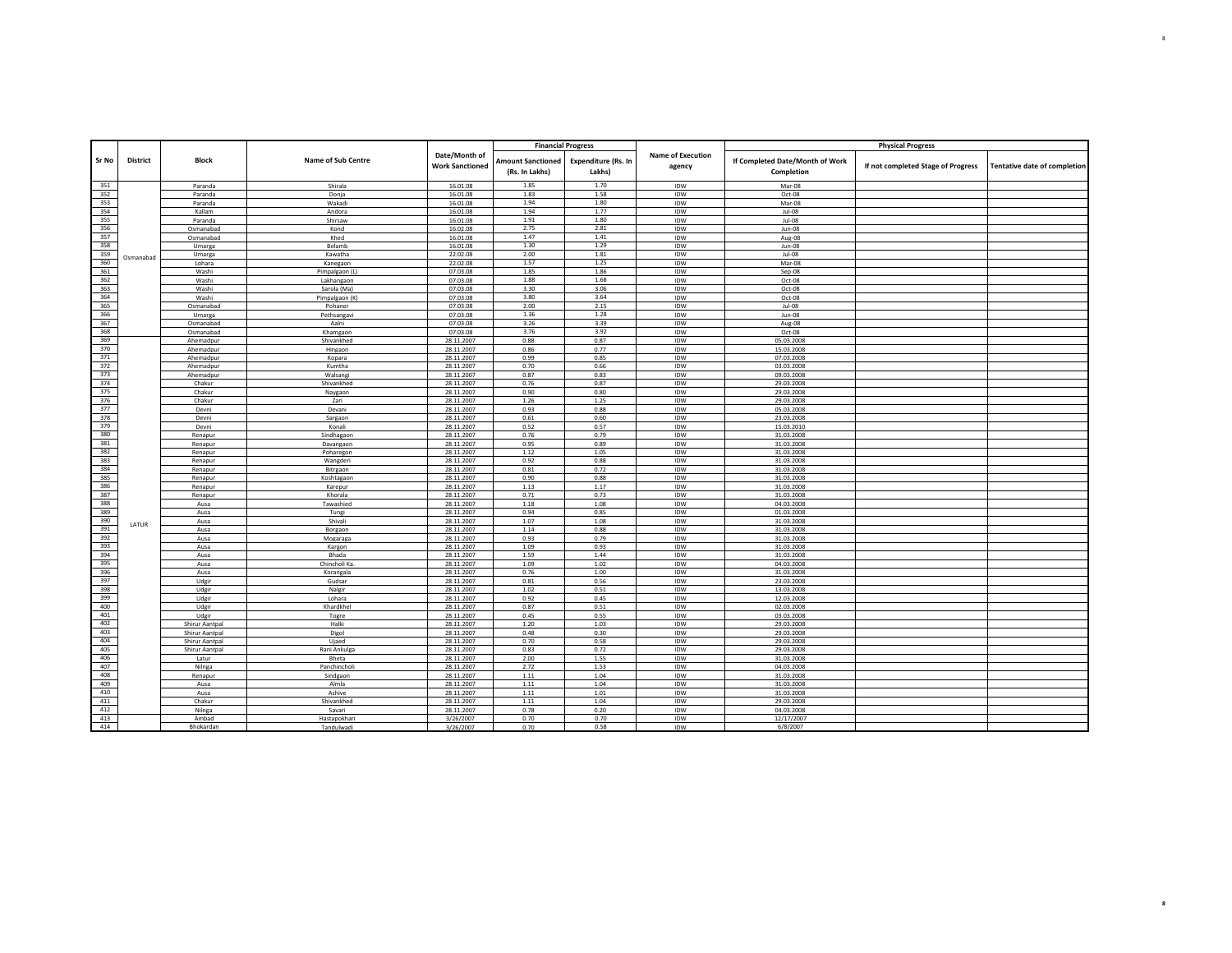|                 |          |                           |                              |                                         | <b>Financial Progress</b>                  |                               |                             |                                               | <b>Physical Progress</b>           |                                     |
|-----------------|----------|---------------------------|------------------------------|-----------------------------------------|--------------------------------------------|-------------------------------|-----------------------------|-----------------------------------------------|------------------------------------|-------------------------------------|
| Sr No           | District | <b>Block</b>              | Name of Sub Centre           | Date/Month of<br><b>Work Sanctioned</b> | <b>Amount Sanctioned</b><br>(Rs. In Lakhs) | Expenditure (Rs. In<br>Lakhs) | Name of Execution<br>agency | If Completed Date/Month of Work<br>Completion | If not completed Stage of Progress | <b>Tentative date of completion</b> |
| 415             |          | Ghansawangi               | Ramsgaon                     | 3/26/2007                               | 0.70                                       | 0.70                          | IDW                         | 11/17/2007                                    |                                    |                                     |
| 416             |          | Badnapur                  | Ambadgaon                    | 3/26/2007                               | 0.70                                       | 0.70                          | <b>IDW</b>                  | 3/13/2008                                     |                                    |                                     |
| 417             |          | Ghansawangi               | Devidahegaon                 | 3/26/2007                               | 0.70                                       | 0.65                          | IDW                         | 7/2/2008                                      |                                    |                                     |
| 418             |          | Bhokardan                 | Nalani                       | 3/26/2007                               | 0.70                                       | 0.40                          | IDW                         | 7/11/2007                                     |                                    |                                     |
| 419             |          | Jalna                     | Hisavan                      | 3/26/2007                               | 0.70                                       | 0.70                          | IDW                         | 8/24/2007                                     |                                    |                                     |
| 420             |          | Jafrabad                  | Akoladev                     | 3/26/2007                               | 0.70                                       | 0.70                          | IDW                         | 2/23/2008                                     |                                    |                                     |
| 421             |          | Mantha                    | Shivangiri                   | 3/26/2007                               | 0.70                                       | 0.70                          | IDW                         | 2/23/2008                                     |                                    |                                     |
| 422             |          | Ghansawangi               | Panewadi                     | 3/26/2007                               | 0.70                                       | 0.70                          | IDW                         | 11/17/2007                                    |                                    |                                     |
| 423             |          | Amhad                     | Mathpiampalgaon              | 3/26/2007                               | 0.70                                       | 0.70                          | IDW                         | 12/17/2007                                    |                                    |                                     |
| 424<br>425      |          | Ambad                     | Sukhapuri                    | 3/26/2007                               | 0.70                                       | 0.70                          | IDW                         | 2/22/2008                                     |                                    |                                     |
| 426             |          | Amhad                     | Gadhesavareaor               | 3/26/2007<br>3/26/2007                  | 0.70<br>0.70                               | 0.63<br>0.62                  | <b>IDW</b><br>IDW           | 7/11/2007<br>11/17/2007                       |                                    |                                     |
| 427             |          | Ghansawang<br>Ghansawangi | Jamsamarth<br>Bolegaon       | 3/26/2007                               | 0.70                                       | 0.38                          | IDW                         | 3/25/2008                                     |                                    |                                     |
| 428             |          | Partur                    | Hatadi                       | 3/26/2007                               | 0.70                                       | 0.70                          | IDW                         | 12/28/2007                                    |                                    |                                     |
| 429             |          | Bhokardan                 | Surangali                    | 3/26/2007                               | 0.70                                       | 0.53                          | IDW                         | 6/8/2007                                      |                                    |                                     |
| 430             |          | Badnapur                  | Akola N                      | 3/26/2007                               | 0.70                                       | 0.70                          | IDW                         | 9/10/2007                                     |                                    |                                     |
| 431             |          | Partur                    | Amba                         | 3/26/2007                               | 0.70                                       | 0.60                          | IDW                         | 6/11/2007                                     |                                    |                                     |
| 432             |          | Bhokardan                 | Dhigalkheda                  | 3/26/2007                               | 0.70                                       | 0.60                          | <b>IDW</b>                  | 9/13/2007                                     |                                    |                                     |
| 433             |          | Mantha                    | Kendali                      | 3/26/2007                               | 0.70                                       | 0.69                          | IDW                         | 9/27/2007                                     |                                    |                                     |
| 434             | Jalna    | Mantha                    | Tal.ani                      | 3/26/2007                               | 0.70                                       | 0.70                          | <b>IDW</b>                  | 11/19/2007                                    |                                    |                                     |
| 435             |          | Partur                    | Lingsa                       | 3/26/2007                               | 0.70                                       | 0.70                          | IDW                         | 2/22/2008                                     |                                    |                                     |
| 436             |          | Ghansawang                | Kandari Partur               | 3/26/2007                               | 0.70                                       | 0.69                          | IDW                         | 10/20/2007                                    |                                    |                                     |
| 437             |          | Ambad                     | Patharwala                   | 3/26/2007                               | 0.70                                       | 0.70<br>0.69                  | IDW                         | 12/17/2007                                    |                                    |                                     |
| 438<br>439      |          | Jalna<br>Ghansawangi      | Krushanagar<br>Karadgaon     | 3/26/2007<br>3/26/2007                  | 0.70<br>0.70                               | 0.70                          | IDW<br>IDW                  | 7/2/2008<br>1/10/2007                         |                                    |                                     |
| 440             |          | Jafrabad                  | Ambegaon                     | 3/26/2007                               | 0.70                                       | 0.70                          | IDW                         | 5/27/2008                                     |                                    |                                     |
| 441             |          | Badnapur                  | Dhopteshwar                  | 3/26/2007                               | 0.70                                       | 0.70                          | IDW                         | 12/17/2007                                    |                                    |                                     |
| 442             |          | Jalna                     | Sindhikalegaon               | 3/26/2007                               | 0.70                                       | 0.68                          | IDW                         | 7/2/2008                                      |                                    |                                     |
| 443             |          | Badnapur                  | Nadkheda                     | 3/26/2007                               | 0.70                                       | 0.68                          | IDW                         | 5/28/2008                                     |                                    |                                     |
| 444             |          | Ghansawang                | M Chincholi                  | 3/26/2007                               | 0.70                                       | 0.69                          | IDW                         | 6/10/2007                                     |                                    |                                     |
| 445             |          | Ghansawangi               | Khadka                       | 3/26/2007                               | 0.70                                       | 0.69                          | IDW                         | 8/30/2008                                     |                                    |                                     |
| 446             |          | Mantha                    | Wazarsarkate                 | 3/26/2007                               | 0.70                                       | 0.70                          | IDW                         | 7/2/2008                                      |                                    |                                     |
| 447             |          | Ghansawangi               | Ramsagaon                    | 3/26/2007                               | 0.70                                       | 0.70                          | IDW                         | 6/8/2007                                      |                                    |                                     |
| 448             |          | Jalna                     | Pimpri Dukr                  | 3/26/2007                               | 0.70                                       | 0.69                          | IDW                         | 7/2/2008                                      |                                    |                                     |
| 449             |          | Ghansawang                | Sakalgaon                    | 3/26/2007                               | 0.70                                       | 0.65                          | IDW                         | 12/28/2007                                    |                                    |                                     |
| 450             |          | Mantha                    | Naygaon                      | 3/26/2007                               | 0.70                                       | 0.61                          | IDW                         | 10/29/2007                                    |                                    |                                     |
| 451             |          | Partur<br>Badnapur        | Akoli                        | 3/26/2007                               | 0.70                                       | 0.65                          | IDW                         | 10/14/2008<br>7/2/2008                        |                                    |                                     |
| 452             |          | Jafrabad                  | Asarkheda                    | 3/26/2007                               | 0.70                                       | 0.70                          | IDW                         | 12/28/2007                                    |                                    |                                     |
| 453<br>454      |          | Mantha                    | Akoladev<br>Shivangiri       | 3/26/2007<br>3/26/2007                  | 0.70<br>0.70                               | 0.61<br>0.70                  | IDW<br><b>IDW</b>           | 10/29/2007                                    |                                    |                                     |
| 455             |          | Badnapur                  | Asarkheda                    | 3/26/2007                               | 0.70                                       | 0.70                          | IDW                         | 10/14/2008                                    |                                    |                                     |
| 456             |          | Ambad                     | Sarangpur                    | 3/26/2007                               | 0.70                                       | 0.68                          | IDW                         | 10/14/2008                                    |                                    |                                     |
| 457             |          | Purna                     | Kandkheda                    | 3/3/2008                                | 1.31                                       | 1.31                          | IDW                         | 9/25/2008                                     |                                    |                                     |
| 458             |          | Sonpeth                   | Dighole                      | 3/3/2008                                | 2.00                                       | 1.98                          | IDW                         | 8/6/2008                                      |                                    |                                     |
| 459             |          | Parbhani                  | Mandakhali                   | 3/3/2008                                | 2.00                                       | 1.50                          | IDW                         | 7/8/2008                                      |                                    |                                     |
| 460             |          | Jintur                    | Bhogaon                      | 3/3/2008                                | 2.00                                       | 1.72                          | IDW                         | 1/5/2009                                      |                                    |                                     |
| 461             |          | Gamgakhed                 | Mahatpuri                    | 3/3/2008                                | 2.00                                       | 1.50                          | IDW                         | 3/18/2009                                     |                                    |                                     |
| 462             |          | Parbhani                  | Lohgaon                      | 3/3/2008                                | 2.00                                       | 1.50                          | IDW                         | 7/5/2008                                      |                                    |                                     |
| 463             |          | Purna                     | Wazur                        | 3/3/2008                                | 2.00                                       | 1.87                          | IDW                         | 9/30/2008                                     |                                    |                                     |
| 464             |          | Parbhani                  | Devalgaon Dhudhate           | 3/3/2008                                | 2.00                                       | 1.56                          | IDW                         | 2/18/2009                                     |                                    |                                     |
| 465             |          | Gamgakhed                 | Elegaon                      | 3/3/2008                                | 1.91                                       | 1.74<br>1.99                  | IDW                         | 9/30/2008                                     |                                    |                                     |
| 466<br>467      |          | Gamgakhed<br>Purna        | Khandali<br>Mategaon         | 3/3/2008                                | 2.00<br>2.00                               | 1.99                          | IDW                         | 9/19/2008                                     |                                    |                                     |
| 468             | Parbhani | Parbhani                  | Tattujawla                   | 3/3/2008<br>3/3/2008                    | 1.97                                       | 1.97                          | IDW<br><b>IDW</b>           | 10/6/2008<br>8/26/2008                        |                                    |                                     |
| 469             |          | Parbhani                  | Nandagon                     | 3/3/2008                                | 1.40                                       | 1.34                          | IDW                         | 3/29/2008                                     |                                    |                                     |
| 470             |          | Sonpeth                   | Parwa                        | 3/3/2008                                | 1.96                                       | 1.96                          | <b>IDW</b>                  | 7/2/2008                                      |                                    |                                     |
| 471             |          | Purna                     | Gouar                        | 3/3/2008                                | 2.00                                       | 1.56                          | IDW                         | 2/7/2009                                      |                                    |                                     |
| 472             |          | Parbhani                  | Brahmangaon                  | 3/3/2008                                | 1.86                                       | 1.86                          | IDW                         | 8/6/2008                                      |                                    |                                     |
| 473             |          | Manwat                    | Palodi                       | 3/3/2008                                | 1.98                                       | 1.96                          | <b>IDW</b>                  | 9/22/2008                                     |                                    |                                     |
| 474             |          | Parbhani                  | Devalgaon Awachar            | 3/3/2008                                | 1.06                                       | 0.99                          | IDW                         | 3/28/2008                                     |                                    |                                     |
| 475             |          | Parbhani                  | Tadborgaon                   | 3/3/2008                                | 1.99                                       | 1.91                          | <b>IDW</b>                  | 11/7/2008                                     |                                    |                                     |
| 476             |          | Parbhani                  | Mangror                      | 3/3/2008                                | 1.41                                       | 1.40                          | IDW                         | 7/14/2008                                     |                                    |                                     |
| 477             |          | Parbhani                  | Ambetakli                    | 3/3/2008                                | 0.63                                       | 0.62                          | IDW                         | 5/22/2008                                     |                                    |                                     |
| 478<br>479      |          | Purna<br>Naigaon          | Pimpla (Lokh.)<br>Raher Tal. | 3/3/2008<br>29/9/2007                   | 1.99<br>0.50                               | 1.61<br>0.47                  | IDW<br>IDW                  | 9/27/2008<br>Jan.2009                         |                                    |                                     |
| 480             |          | Naigaon                   | Eklimor                      | 29/9/2007                               | 0.50                                       | 0.52                          | IDW                         | Jan.2009                                      |                                    |                                     |
| 481             |          | Naigaon                   | Rui                          | 29/9/2007                               | 0.50                                       | 0.49                          | IDW                         | Jan.2009                                      |                                    |                                     |
| 482             |          | Naigaon                   | Kushnur                      | 29/9/2007                               | 0.50                                       | 0.52                          | IDW                         | Feb.2009                                      |                                    |                                     |
| 483             |          | Billoli                   | Sagroli                      | 29/9/2007                               | 0.50                                       | 0.43                          | IDW                         | Mar-09                                        |                                    |                                     |
| 484             |          | Nanded                    | Tuppa                        | 29/9/2007                               | 0.50                                       | 0.43                          | IDW                         | Mar-09                                        |                                    |                                     |
| 485             |          | Umri                      | Gortha                       | 29/9/2007                               | 0.50                                       | 0.55                          | IDW                         | Mar-09                                        |                                    |                                     |
| 486             |          | Hadgaon                   | Chinchgavar                  | 29/9/2007                               | 0.50                                       | 0.46                          | IDW                         | Jan.2009                                      |                                    |                                     |
| 487             |          | Hadgaon                   | Manatha                      | 29/9/2007                               | 0.50                                       | 0.65                          | IDW                         | Jan.2009                                      |                                    |                                     |
| 488             |          | Kinwat                    | Sarkhani                     | 29/9/2007                               | 0.50                                       | 0.39                          | IDW                         | Jan. 2009                                     |                                    |                                     |
| 489             |          | Kinwat                    | Salaiguda                    | 29/9/2007                               | 0.50                                       | 0.66                          | IDW                         | Feb.2009                                      |                                    |                                     |
| 490             |          | Kinwat                    | Umribazar                    | 29/9/2007                               | 0.50                                       | 0.53                          | IDW                         | Mar-09                                        |                                    |                                     |
| 491             |          | Kinwat                    | Parditanda,                  | 29/9/2007                               | 0.50                                       | 0.51                          | IDW                         | Mar-09                                        |                                    |                                     |
| 492<br>Г<br>493 |          | Kandhar<br>Naigaor        | Ambulga<br>Rui               | 29/9/2007<br>29/9/2007                  | 0.50<br>0.50                               | 0.40<br>0.52                  | IDW<br><b>IDW</b>           | Mar-09<br><b>Nov-08</b>                       |                                    |                                     |
|                 |          |                           |                              |                                         |                                            |                               |                             |                                               |                                    |                                     |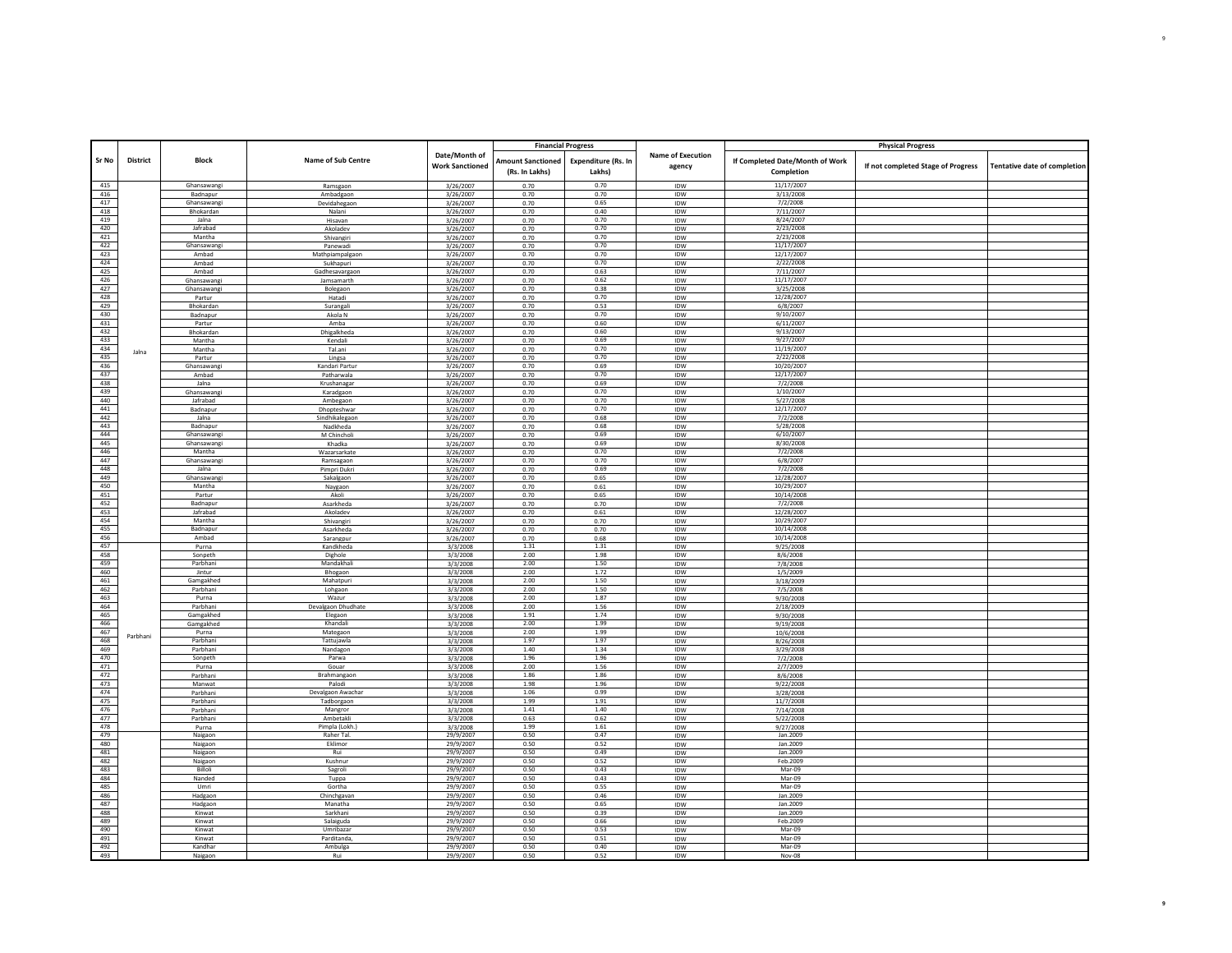|            |                 |                        |                           |                                         |                                            | <b>Financial Progress</b>     |                                    |                                               | <b>Physical Progress</b>           |                              |
|------------|-----------------|------------------------|---------------------------|-----------------------------------------|--------------------------------------------|-------------------------------|------------------------------------|-----------------------------------------------|------------------------------------|------------------------------|
| Sr No      | <b>District</b> | <b>Block</b>           | Name of Sub Centre        | Date/Month of<br><b>Work Sanctioned</b> | <b>Amount Sanctioned</b><br>(Rs. In Lakhs) | Expenditure (Rs. In<br>Lakhs) | <b>Name of Execution</b><br>agency | If Completed Date/Month of Work<br>Completion | If not completed Stage of Progress | Tentative date of completion |
|            |                 |                        |                           |                                         |                                            |                               |                                    |                                               |                                    |                              |
| 494        |                 | Kandhar                | Yelur                     | 29/9/2007                               | 0.50                                       | 0.35                          | <b>IDW</b>                         | $Nov-08$                                      |                                    |                              |
| 495<br>496 |                 | Nanded<br>Nanded       | Rahati<br>Degaon          | 29/9/2007<br>29/9/2007                  | 0.50<br>0.50                               | 0.28<br>0.33                  | IDW                                | Nov-08<br>Jan.2009                            |                                    |                              |
| 497        |                 | Umari                  | Manur                     | 29/9/2007                               | 0.50                                       | 0.43                          | IDW<br>IDW                         | Dec.2008                                      |                                    |                              |
| 498        |                 | Mudkhed                | Talegaon                  | 29/9/2007                               | 0.50                                       | 0.45                          | IDW                                | Dec.2008                                      |                                    |                              |
| 499        |                 | Naigaon                | Antargaon                 | 29/9/2007                               | 0.50                                       | 0.42                          | <b>IDW</b>                         | Dec.2008                                      |                                    |                              |
| 500        | Nanded          | Billoli                | Chitmogara                | 29/9/2007                               | 0.50                                       | 0.48                          | IDW                                | Jan.2009                                      |                                    |                              |
| 501        |                 | Billoli                | Atkali                    | 29/9/2007                               | 0.50                                       | 0.50                          | IDW                                | Jan.2009                                      |                                    |                              |
| 502        |                 | Billoli                | Khatgaon                  | 29/9/2007                               | 0.50                                       | 0.49                          | IDW                                | Feb.2009                                      |                                    |                              |
| 503        |                 | Mudkhed                | Dapka Raja                | 29/9/2007                               | 0.50                                       | 0.44                          | <b>IDW</b>                         | Mar-09                                        |                                    |                              |
| 504        |                 | Mukhed<br>Mukhed       | Motarga                   | 29/9/2007                               | 0.50<br>0.50                               | 0.33<br>0.48                  | IDW                                | Mar-09<br>Mar-09                              |                                    |                              |
| 505<br>506 |                 | Kandhar                | Hangarga<br>Shekapur      | 29/9/2007<br>29/9/2007                  | 0.50                                       | 0.46                          | IDW<br>IDW                         | Nov-08                                        |                                    |                              |
| 507        |                 | Kandhar                | Ghodaj                    | 29/9/2007                               | 0.50                                       | 0.55                          | IDW                                | Nov-08                                        |                                    |                              |
| 508        |                 | Nanded                 | Zari                      | 29/9/2007                               | 0.50                                       | 0.51                          | IDW                                | Nov-08                                        |                                    |                              |
| 509        |                 | Degloor                | Kardkhel                  | 29/9/2007                               | 0.50                                       | 0.39                          | IDW                                | Jan.2009                                      |                                    |                              |
| 510        |                 | Degloor                | Bellur                    | 29/9/2007                               | 0.50                                       | 0.44                          | IDW                                | Dec.2008                                      |                                    |                              |
| 511        |                 | Kinwat                 | Nagzari                   | 29/9/2007                               | 0.50                                       | 0.62                          | IDW                                | Dec.2008                                      |                                    |                              |
| 512        |                 | Kinwat                 | Mandya                    | 29/9/2007                               | 0.50                                       | 0.61                          | IDW                                | Dec.2008                                      |                                    |                              |
| 513        |                 | Hadgaon<br>Mudkhed     | Yelegaon                  | 29/9/2007<br>29/9/2007                  | 0.50<br>0.50                               | 0.41<br>0.43                  | <b>IDW</b>                         | Nov-08<br><b>Nov-08</b>                       |                                    |                              |
| 514<br>515 |                 | Kinwat                 | Niwagha<br>Nichpur        | 29/9/2007                               | 0.50                                       | 0.43                          | IDW<br>IDW                         | Jan.2009                                      |                                    |                              |
| 516        |                 | Kinwat                 | Thara                     | 29/9/2007                               | 0.50                                       | 0.55                          | IDW                                | Dec.2008                                      |                                    |                              |
| 517        |                 | Kinwat                 | Singarwadi                | 29/9/2007                               | 0.50                                       | 0.59                          | IDW                                | Dec.2008                                      |                                    |                              |
| 518        |                 | Himyatnaga             | Khadki                    | 29/9/2007                               | 0.50                                       | 0.56                          | IDW                                | Feb.2009                                      |                                    |                              |
| 519        |                 | Himyatnagar            | Kandli                    | 29/9/2007                               | 0.50                                       | 0.37                          | IDW                                | Jan.2009                                      |                                    |                              |
| 520        |                 | Himyatnagar            | Jawalgaon                 | 29/9/2007                               | 0.50                                       | 0.50                          | IDW                                | Dec.2008                                      |                                    |                              |
| 521<br>522 |                 | Kalamnuri              | Asolwadi                  | 11/5/2007                               | 1.16                                       | 1.15                          | IDW                                | 1/5/2008                                      |                                    |                              |
| 523        |                 | Aundha<br>Kalamnur     | Tapowan<br>Kharwad        | 11/18/2007<br>11/22/2007                | 0.47<br>0.86                               | 0.47<br>0.84                  | <b>IDW</b><br>IDW                  | 1/5/2008<br>1/31/2008                         |                                    |                              |
| 524        |                 | Hingoli                | Kanergaon                 | 1/23/2008                               | 0.47                                       | 0.34                          | <b>IDW</b>                         | 2/7/2008                                      |                                    |                              |
| 525        |                 | Hingoli                | Aadgaon                   | 1/23/2008                               | 0.53                                       | 0.64                          | IDW                                | 2/7/2008                                      |                                    |                              |
| 526        |                 | Sengaon                | Sapatgaon                 | 1/23/2008                               | 0.50                                       | 0.50                          | IDW                                | 3/31/2008                                     |                                    |                              |
| 527        |                 | Hingoli                | Malhiwara                 | 1/23/2008                               | 0.55                                       | 0.50                          | IDW                                | 3/31/2008                                     |                                    |                              |
| 528        |                 | Kalamnuri              | Morwad                    | 11/22/2007                              | 0.50                                       | 0.13                          | IDW                                | 4/24/2008                                     |                                    |                              |
| 529        |                 | Kalamnuri              | Yehlegaon Tuk             | 2/22/2008                               | 0.96                                       | 0.96                          | IDW                                | 5/12/2008                                     |                                    |                              |
| 530<br>531 |                 | Kalamnuri<br>Kalamnuri | Kamtha<br>Selsura         | 2/22/2008                               | 1.28                                       | 1.28<br>0.95                  | IDW                                | 5/12/2008<br>6/18/2008                        |                                    |                              |
| 532        | Hingoli         | Hingoli                | Paheni                    | 3/12/2008<br>3/26/2008                  | 0.92<br>1.51                               | 1.51                          | <b>IDW</b><br>IDW                  | 7/5/2008                                      |                                    |                              |
| 533        |                 | Sengaon                | W. Chakrapar              | 1/23/2008                               | 0.79                                       | 0.37                          | IDW                                | 7/5/2008                                      |                                    |                              |
| 534        |                 | Hingoli                | Kesapur                   | 3/26/2008                               | 0.82                                       | 0.82                          | IDW                                | 8/8/2008                                      |                                    |                              |
| 535        |                 | Kalamnuri              | Salegaon                  | 2/22/2008                               | 1.93                                       | 1.93                          | IDW                                | 10/21/2008                                    |                                    |                              |
| 536        |                 | Sengaon                | Jaipur                    | 2/16/2008                               | 0.93                                       | 0.97                          | IDW                                | 8/25/2008                                     |                                    |                              |
| 537        |                 | Hingoli                | Digras                    | 3/26/2008                               | 1.23                                       | 1.23                          | IDW                                | 12/2/2008                                     |                                    |                              |
| 538<br>539 |                 | Aundha<br>Kalamnuri    | Purjal<br>Kasbedhawanda   | 3/12/2008<br>2/22/2008                  | 1.26<br>1.43                               | 0.75<br>1.34                  | IDW<br>IDW                         | 12/17/2008<br>12/24/2008                      |                                    |                              |
| 540        |                 | Hingoli                | Lohgaon                   | 3/26/2008                               | 1.56                                       | 1.56                          | IDW                                | 1/20/2009                                     |                                    |                              |
| 541        |                 | Aundha                 | Nalegaon                  | 3/12/2008                               | $1.14\,$                                   | 1.59                          | IDW                                | 3/31/2009                                     |                                    |                              |
| 542        |                 | Hingoli                | Raholi Bk                 | 3/26/2008                               | 1.84                                       | 1.86                          | IDW                                | 3/31/2009                                     |                                    |                              |
| 543        |                 | Jalgaon j              | Dhanora                   | Oct-07                                  | 0.54                                       | 0.47                          | IDW                                | 31/03/2008                                    |                                    |                              |
| 544        |                 | Jalgaon j              | Aasalgaon                 | Oct-07                                  | 0.57                                       | 0.48                          | <b>IDW</b>                         | 31/03/2008                                    |                                    |                              |
| 545        |                 | Jalgaon j              | Sungaon                   | Oct-07                                  | 0.56                                       | 0.45                          | IDW                                | 31/03/2008                                    |                                    |                              |
| 546<br>547 |                 | Khamgaon<br>Khamgaon   | Lanjat<br>Parkhed         | Oct-07<br>Oct-07                        | 0.61<br>0.53                               | 0.53<br>0.34                  | IDW<br>IDW                         | 31/03/2008<br>31/03/2008                      |                                    |                              |
| 548        |                 | Jalgaon j              | Palsi Supo                | Oct-07                                  | 0.63                                       | 0.53                          | IDW                                | 31/03/2008                                    |                                    |                              |
| 549        |                 | Jalgaon j              | Wadshingi                 | Oct-07                                  | 0.58                                       | 0.50                          | IDW                                | 31/03/2008                                    |                                    |                              |
| 550        |                 | Chikhli                | Peth                      | Oct-07                                  | 0.65                                       | 0.61                          | IDW                                | 31/03/2008                                    |                                    |                              |
| 551        |                 | Chikhli                | Sakegaon                  | Oct-07                                  | 0.82                                       | 0.73                          | IDW                                | 31/03/2008                                    |                                    |                              |
| 552        |                 | Chikhli                | Satgaon Bhu               | Oct-07                                  | 0.85                                       | 0.83                          | IDW                                | 31/03/2008                                    |                                    |                              |
| 553<br>554 |                 | Chikhli<br>Chikhli     | Isoli                     | Oct-07<br>Oct-07                        | 1.06<br>0.58                               | 1.01<br>0.51                  | IDW<br>IDW                         | 31/03/2008<br>31/03/2008                      |                                    |                              |
| 555        |                 | Chikhli                | Borgaon Kakade<br>Bharosa | Oct-07                                  | 0.58                                       | 0.55                          | IDW                                | 31/03/2008                                    |                                    |                              |
| 556        |                 | Chikhli                | Palaskhed Daulat          | Oct-07                                  | 0.92                                       | 0.83                          | IDW                                | 31/03/2008                                    |                                    |                              |
| 557        |                 | Chikhli                | Shelsur                   | Oct-07                                  | 0.69                                       | 0.64                          | IDW                                | 31/03/2008                                    |                                    |                              |
| 558        |                 | Chikhli                | Dongarshevali             | Oct-07                                  | 0.83                                       | 0.80                          | <b>IDW</b>                         | 31/03/2008                                    |                                    |                              |
| 559        |                 | Malkapur               | Belad                     | Oct-07                                  | 0.97                                       | 0.65                          | IDW                                | 31/03/2008                                    |                                    |                              |
| 560        |                 | Malkapur               | DaTal.a                   | Oct-07                                  | 0.79                                       | 0.67                          | IDW                                | 31/03/2008                                    |                                    |                              |
| 561<br>562 |                 | Nandura<br>Buldana     | Rasalpur<br>Deulghat      | Oct-07<br>Oct-07                        | 0.87<br>0.63                               | 0.58<br>0.48                  | IDW<br>IDW                         | 31/03/2008<br>31/03/2008                      |                                    |                              |
| 563        |                 | D.Raja                 | Sawkhed Nagre             | Oct-07                                  | 0.75                                       | 0.67                          | IDW                                | 31/03/2008                                    |                                    |                              |
| 564        |                 | D.Raja                 | Waghala                   | Oct-07                                  | 1.33                                       | 1.25                          | IDW                                | 31/03/2008                                    |                                    |                              |
| 565        |                 | Chikhli                | Karwand                   | Oct-07                                  | 1.03                                       | 0.82                          | <b>IDW</b>                         | 31/03/2008                                    |                                    |                              |
| 566        |                 | Khamgaon               | Kolori                    | Oct-07                                  | 0.69                                       | 0.54                          | IDW                                | 31/03/2008                                    |                                    |                              |
| 567        |                 | Khamgaon               | Kalegaon                  | Oct-07                                  | 0.70                                       | 0.59                          | IDW                                | 31/03/2008                                    |                                    |                              |
| 568<br>569 |                 | Khamgaon               | Bhalegaon                 | Oct-07                                  | 0.69<br>0.60                               | 0.50<br>0.49                  | IDW                                | 31/03/2008                                    |                                    |                              |
| 570        |                 | Khamgaon               | Barjawala                 | Oct-07<br>Oct-07                        | 1.67                                       | 1.63                          | IDW<br>IDW                         | 31/03/2008<br>31/03/2008                      |                                    |                              |
| 571        | Buldana         | Shegaon<br>Shegaon     | Matargaon<br>Tajaki Viro  | Oct-07                                  | 0.69                                       | 0.50                          | IDW                                | 31/03/2008                                    |                                    |                              |
| 572        |                 | Motala                 | Shelgaon Baza             | Oct-07                                  | 0.89                                       | 0.85                          | <b>IDW</b>                         | 31/03/2008                                    |                                    |                              |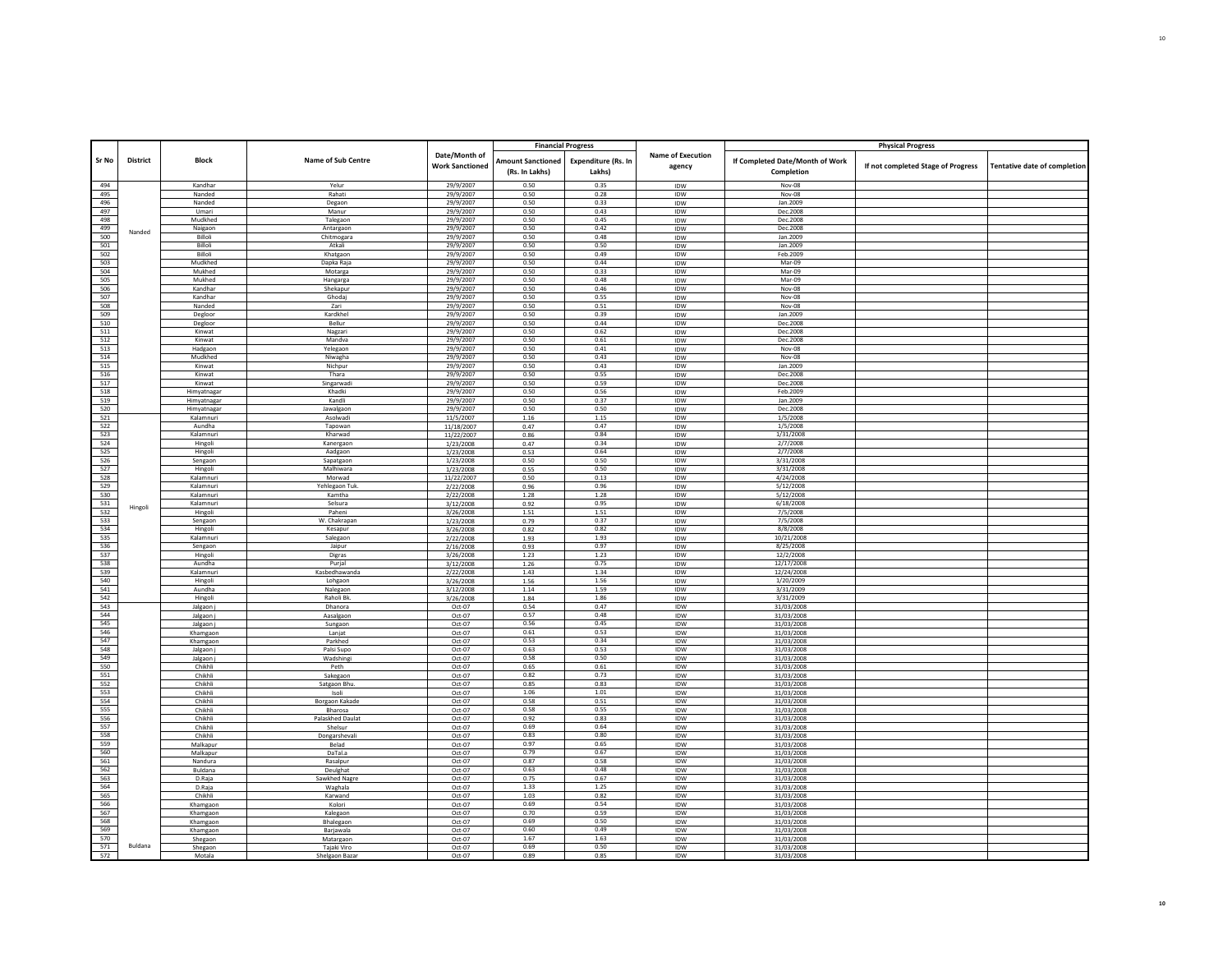|                             |                 |                    |                                                                                                                                                                                                                                                      |                                         |                                            | <b>Financial Progress</b>     |                                    |                                               | <b>Physical Progress</b>           |                              |
|-----------------------------|-----------------|--------------------|------------------------------------------------------------------------------------------------------------------------------------------------------------------------------------------------------------------------------------------------------|-----------------------------------------|--------------------------------------------|-------------------------------|------------------------------------|-----------------------------------------------|------------------------------------|------------------------------|
| Sr No                       | <b>District</b> | Block              | Name of Sub Centre                                                                                                                                                                                                                                   | Date/Month of<br><b>Work Sanctioned</b> | <b>Amount Sanctioned</b><br>(Rs. In Lakhs) | Expenditure (Rs. In<br>Lakhs) | <b>Name of Execution</b><br>agency | If Completed Date/Month of Work<br>Completion | If not completed Stage of Progress | Tentative date of completion |
|                             |                 |                    |                                                                                                                                                                                                                                                      |                                         | 0.87                                       | 0.85                          |                                    |                                               |                                    |                              |
| 573<br>574                  |                 | Buldana<br>Buldana | Shirpur<br>Sakhali                                                                                                                                                                                                                                   | Oct-07<br>Oct-07                        | 1.02                                       | 0.94                          | IDW<br>IDW                         | 31/03/2008<br>31/03/2008                      |                                    |                              |
| 575                         |                 | Nandura            | Tarwadi                                                                                                                                                                                                                                              | Oct-07                                  | 1.15                                       | 1.06                          | IDW                                | 31/03/2008                                    |                                    |                              |
| 576                         |                 | Shegaon            | Nagzari                                                                                                                                                                                                                                              | Oct-07                                  | 0.67                                       | 0.63                          | <b>IDW</b>                         | 31/03/2008                                    |                                    |                              |
| 577                         |                 | Nandura            | Shirsgaon Deshmukh                                                                                                                                                                                                                                   | Oct-07                                  | 0.58                                       | 0.47                          | IDW                                | 31/03/2008                                    |                                    |                              |
| 578                         |                 | Khamgaon           | Lokhanda                                                                                                                                                                                                                                             | Oct-07                                  | 0.59                                       | 0.54                          | <b>IDW</b>                         | 31/03/2008                                    |                                    |                              |
| 579                         |                 | Nandura            | Chandurbiswa                                                                                                                                                                                                                                         | Oct-07                                  | 1.14                                       | 1.07                          | IDW                                | 31/03/2008                                    |                                    |                              |
| 580                         |                 | Nandura            | Alkampur                                                                                                                                                                                                                                             | $Oct-07$                                | 1.14                                       | 1.02                          | IDW                                | 31/03/2008                                    |                                    |                              |
| 581                         |                 | Nandura            | Dighi                                                                                                                                                                                                                                                | Oct-07                                  | 0.92                                       | 0.77                          | IDW                                | 31/03/2008                                    |                                    |                              |
| 582                         |                 | Nandura            | Mobinabad                                                                                                                                                                                                                                            | Oct-07                                  | 1.05                                       | 0.73                          | <b>IDW</b>                         | 31/03/2008                                    |                                    |                              |
| 583                         |                 | Nandura            | Takali Watpal                                                                                                                                                                                                                                        | Oct-07                                  | 1.15                                       | 0.73                          | IDW                                | 31/03/2008                                    |                                    |                              |
| 584                         |                 | Nandura            | Nimgaon                                                                                                                                                                                                                                              | Oct-07                                  | 0.51                                       | 0.49                          | IDW                                | 31/03/2008                                    |                                    |                              |
| 585                         |                 | Mehkar             | Hiwara                                                                                                                                                                                                                                               | Oct-07                                  | 1.52                                       | 1.42                          | IDW                                | 31/03/2008                                    |                                    |                              |
| 586<br>587                  |                 | Chikhli            | Amdashi                                                                                                                                                                                                                                              | Oct-07                                  | 1.02                                       | 0.81                          | IDW                                | 31/03/2008                                    |                                    |                              |
|                             |                 | Chikhli            | Berala                                                                                                                                                                                                                                               | Oct-07                                  | 1.02<br>1.06                               | 0.95<br>$1.01\,$              | IDW                                | 31/03/2008                                    |                                    |                              |
| 588<br>589                  |                 | D.Raja             | Nimgaon Guru                                                                                                                                                                                                                                         | Oct-07                                  | 1.39                                       | 1.29                          | IDW                                | 31/03/2008                                    |                                    |                              |
| 590                         |                 | S.Raja<br>S.Raja   | Hiwarkhed<br>Pangri Ugale                                                                                                                                                                                                                            | Oct-07<br>Oct-07                        | 1.20                                       | 1.02                          | IDW<br>IDW                         | 31/03/2008<br>31/03/2008                      |                                    |                              |
| 591                         |                 | Chikhli            | Sawana                                                                                                                                                                                                                                               | Oct-07                                  | 1.83                                       | 1.60                          | IDW                                | 31/03/2008                                    |                                    |                              |
| 592                         |                 | S.Raja             | Deulgaon Kol.                                                                                                                                                                                                                                        | Oct-07                                  | 1.52                                       | 1.41                          | IDW                                | 31/03/2008                                    |                                    |                              |
| 593                         |                 | Chikhli            | Mangrul Nawghare                                                                                                                                                                                                                                     | Oct-07                                  | 1.31                                       | 1.02                          | IDW                                | 31/03/2008                                    |                                    |                              |
| 594                         |                 | Malkapur           | Wadoda                                                                                                                                                                                                                                               | Oct-07                                  | 1.41                                       | 1.29                          | <b>IDW</b>                         | 31/03/2008                                    |                                    |                              |
| 595                         |                 | Malkapur           | Dharngaon                                                                                                                                                                                                                                            | Oct-07                                  | 1.59                                       | 1.47                          | IDW                                | 31/03/2008                                    |                                    |                              |
| 596                         |                 | Motala             | Kurha                                                                                                                                                                                                                                                | Oct-07                                  | 1.85                                       | 1.65                          | <b>IDW</b>                         | 31/03/2008                                    |                                    |                              |
| 597                         |                 | Motala             | Panhera                                                                                                                                                                                                                                              | Oct-07                                  | 1.77                                       | 1.68                          | IDW                                | 31/03/2008                                    |                                    |                              |
| 598                         |                 | Motala             | Korhala Bazar                                                                                                                                                                                                                                        | Oct-07                                  | 1.93                                       | 1.76                          | <b>IDW</b>                         | 31/03/2008                                    |                                    |                              |
| 599                         |                 | Malkapur           | Kund                                                                                                                                                                                                                                                 | Oct-07                                  | 1.40                                       | 1.30                          | IDW                                | 31/03/2008                                    |                                    |                              |
| 600                         |                 | Akola              | Agar                                                                                                                                                                                                                                                 | Oct-07                                  | 1.50                                       | 1.48                          | IDW                                | 4/8/2008                                      |                                    |                              |
| 601                         |                 | Akola              | Ugawa                                                                                                                                                                                                                                                | Oct-07                                  | 1.99                                       | 1.91                          | IDW                                | 3/28/2008                                     |                                    |                              |
| 602                         |                 | Murtizapur         | Anbhora                                                                                                                                                                                                                                              | Oct-07                                  | 1.51                                       | 1.06                          | IDW                                | 5/7/2008                                      |                                    |                              |
| 603                         |                 | Murtizapur         | Bahtori                                                                                                                                                                                                                                              | Oct-07                                  | 1.99                                       | 1.09                          | <b>IDW</b>                         | 5/7/2008                                      |                                    |                              |
| 604<br>605                  | Akola           | Murtizapur         | Kawatha                                                                                                                                                                                                                                              | Oct-07                                  | 1.95                                       | 1.87                          | IDW                                | 5/7/2008                                      |                                    |                              |
|                             |                 | Murtizapur         | Rajuraghate                                                                                                                                                                                                                                          | Oct-07                                  | 1.99                                       | 1.75                          | IDW                                | 5/7/2008                                      |                                    |                              |
| 606<br>607                  |                 | Murtizapur         | Hirpur<br>Kanadi                                                                                                                                                                                                                                     | Oct-07                                  | 0.80<br>0.97                               | 0.7                           | IDW<br>IDW                         | 5/7/2008                                      |                                    |                              |
| 608                         |                 | Murtizapur         | Kanzara                                                                                                                                                                                                                                              | Oct-07<br>Oct-07                        | 1.99                                       | 0.96<br>1.69                  | IDW                                | 5/7/2008                                      |                                    |                              |
|                             |                 | Murtizapur         |                                                                                                                                                                                                                                                      |                                         |                                            |                               |                                    | 5/7/2008                                      |                                    |                              |
| 609                         |                 | Goregaon           | Providing Hand Pump in Sub-center Building At. Hirapur in                                                                                                                                                                                            | 16.10.2007                              | 0.60                                       | 0.59                          | IDW                                | 02.01.2008                                    |                                    |                              |
| 610                         |                 | Salekasa           | Providing Hand Pump in Sub-center Building At. Zaliya in                                                                                                                                                                                             | 15.10.2007                              | 0.60                                       | 0.61                          | IDW                                | 06.11.2007                                    |                                    |                              |
| 611<br>to<br>617            |                 | Tirora             | Providing Hand Pump in sub-center<br>1. Karti<br>2. Gondmohadi<br>3. Koyalari<br>4. Ghogara<br>Tirora Tal.uka<br>5. Chikhali<br>6. Mendha<br>7. Indora (Khurde)                                                                                      | 03.03.2008                              | 3.50                                       | 3.50                          | IDW                                | 30.03.2008                                    |                                    |                              |
| 618<br>to<br>622            |                 | Arjuni-Mor         | Providing Hand Pump in sub-center<br>1. Kokana<br>in Tal.uka Sadak/Arjuni<br>2. Palasgaon/Dawwa in Tal.ukaSadak/Arjuni<br>3. Dongargaon in Tal.uka Sadak/Arjuni<br>4. Zashinagar<br>in Tal.uka Ariuni/Mor.<br>5. Mahurkuda<br>in Tal.uka Arjuni/Mor. | 03.03.2008                              | 3.00                                       | 3.00                          | IDW                                | 30.03.2008                                    |                                    |                              |
| 623<br>$\mathsf{to}$<br>629 |                 | Goregaon           | Providing Hand Pump in sub-center<br>1. Saharwani<br>2. Kalimati<br>3. Mohagaon<br>4. Hirdamali<br>5. Murdoli<br>6. Ghumarra<br>7. Thumsar                                                                                                           | 03.03.2008                              | 4.25                                       | 4.16                          | IDW                                | 30.03.2008                                    |                                    |                              |
| 630<br>to<br>635            | Gondia          | Gondia             | Providing Hand Pump in sub-center<br>1. Rapewada<br>2. Dhamanewada<br>3. Khamari<br>Gondia, Tal.uka<br>4. Paraswada<br>5. Dashgaon (Khurdh)<br>6. Dhapewada                                                                                          | 03.03.2008                              | 3.40                                       | 3.20                          | IDW                                | 28.02.2008                                    |                                    |                              |
| 636<br>to<br>640            |                 | Deori              | Providing Hand Pump in sub-center<br>1. Kikaripar in Tal.uka Amgaon<br>2. Jamkahri in Tal.uka Amgaon<br>3. Kopitola in Tal.uka Salekassa<br>4. Kotra in Tal.uka Salekassa<br>5. Chilati in Tal.uka Deori                                             | 03.03.2008                              | 3.00                                       | 3.04                          | IDW                                | 10.03.2008                                    |                                    |                              |
| 641                         |                 | Amgaon             | Providing Water Proof & Fencing in Sub-center Building At.<br>Nansary in                                                                                                                                                                             | 15.10.2007                              | 0.50                                       | 0.49                          | IDW                                | 20.10.2007                                    |                                    |                              |
| 642                         |                 | Goregaon           | Providing Hand Pump in Sub-center Building At. Bolunda in Tah.<br>Goregaon                                                                                                                                                                           | 15.10.2007                              | 0.60                                       | 0.59                          | IDW                                | 11.01.2008                                    |                                    |                              |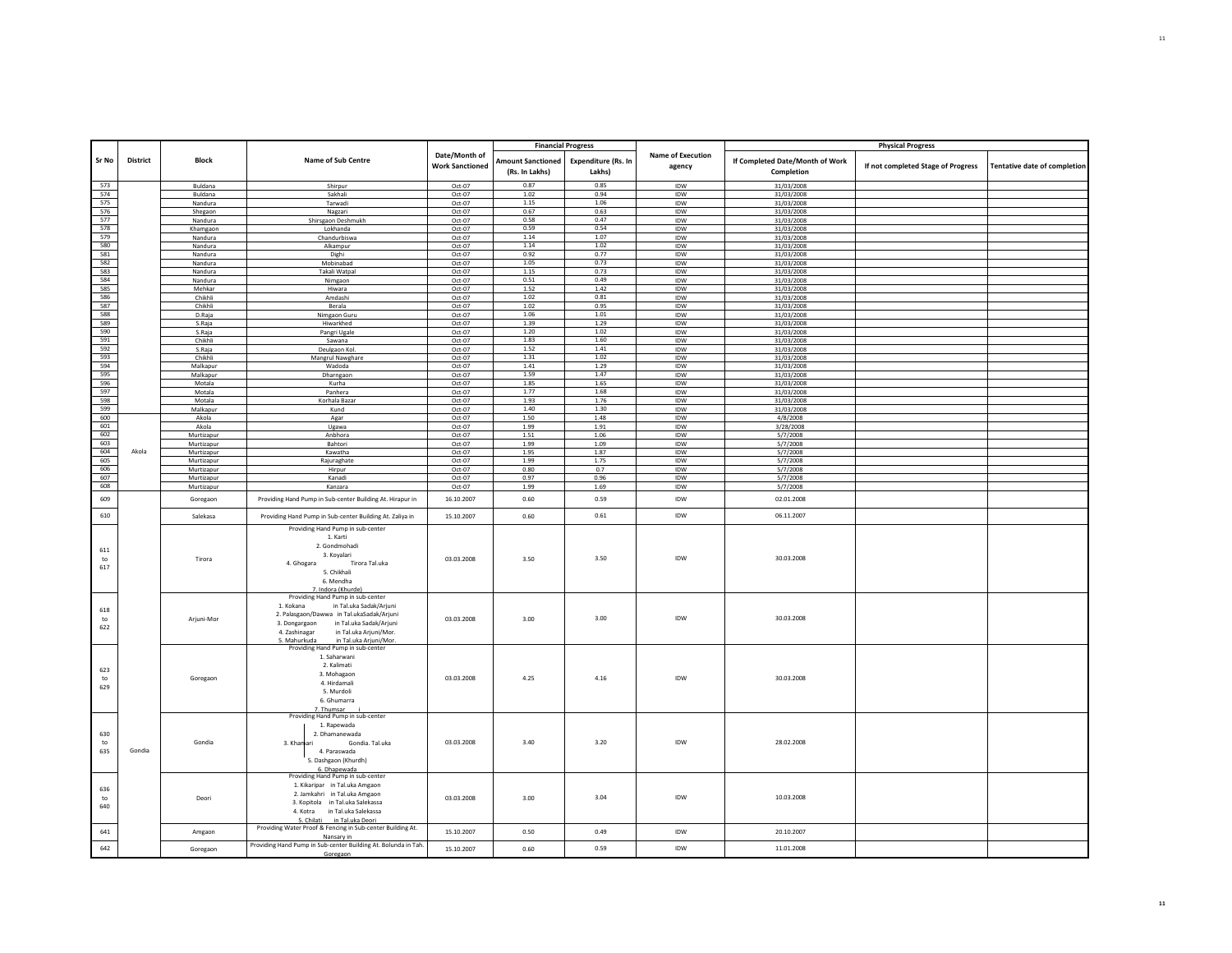|                                                |                 |                             |                                                                                                             |                                         | <b>Financial Progress</b>                  |                               |                                    |                                               | <b>Physical Progress</b>           |                                     |
|------------------------------------------------|-----------------|-----------------------------|-------------------------------------------------------------------------------------------------------------|-----------------------------------------|--------------------------------------------|-------------------------------|------------------------------------|-----------------------------------------------|------------------------------------|-------------------------------------|
| Sr No                                          | District        | <b>Block</b>                | Name of Sub Centre                                                                                          | Date/Month of<br><b>Work Sanctioned</b> | <b>Amount Sanctioned</b><br>(Rs. In Lakhs) | Expenditure (Rs. In<br>Lakhs) | <b>Name of Execution</b><br>agency | If Completed Date/Month of Work<br>Completion | If not completed Stage of Progress | <b>Tentative date of completion</b> |
| 643                                            |                 | Gondia                      | Providing Chainling Fencing Compound, Hand Pump &<br>Electrification to Sub-ceneter Building At. Birsola in | 03.03.2008                              | 1.80                                       | 1.68                          | <b>IDW</b>                         | 30.03.2008                                    |                                    |                                     |
| 644                                            |                 | Salekasa                    | Repair to SC Building at Managharh Ta. Salekasa                                                             | 20.10.2007                              | 1.20                                       | 1.10                          | IDW                                | 16.11.2007                                    |                                    |                                     |
| 645                                            |                 | Gondia                      | Repair to SC Building at Kudwa                                                                              | 20.10.2007                              | 0.50                                       | 0.51                          | <b>IDW</b>                         | 05.11.2007                                    |                                    |                                     |
| 646<br>647                                     |                 | Gondia                      | Repair to SC Building at Chipiya                                                                            | 20.10.2007                              | 0.50                                       | 0.48                          | IDW<br>IDW                         | 13.11.2007<br>26.10.2007                      |                                    |                                     |
| 648                                            |                 | Amgaon<br>Sadak-Arjuni      | Repair to SC Building at Bangaon<br>Repair to Sub-center Building At. Dongargaon in                         | 15.10.2007<br>15.10.2007                | 0.50<br>0.50                               | 0.50<br>0.46                  | IDW                                | 26.10.2007                                    |                                    |                                     |
| 649                                            |                 |                             | Repairs & Providing Electrification to Sub-center Building At.                                              |                                         |                                            |                               | IDW                                | 21.03.2008                                    |                                    |                                     |
|                                                |                 | Gondia                      | Kudwa in                                                                                                    | 03.03.2008                              | 0.70                                       | 0.70                          |                                    |                                               |                                    |                                     |
| 650                                            |                 | Deori                       | Repairs to Sub-ceneter Building At. Mohandi in                                                              | 03.03.2008                              | 2.00                                       | 1.87                          | IDW                                | 28.03.2008                                    |                                    |                                     |
| 651<br>652                                     |                 | Gondia<br>Gondia            | Repairs to Sub-center Building At. Dandegaon in<br>Repairs to SC Building at Chipiya                        | 03.03.2008<br>03.03.2008                | 2.00<br>1.20                               | 1.73<br>1.10                  | <b>IDW</b><br>IDW                  | 30.03.2008<br>28.03.2008                      |                                    |                                     |
| 653                                            |                 | Sadak-Arjun                 | Repairs to Sub-center Building At. Kosamtondi in                                                            | 03.03.2008                              | 1.50                                       | 1.40                          | IDW                                | 24.03.2008                                    |                                    |                                     |
| 654                                            |                 | Tirora                      | Repairs to SC Building at Murmadi                                                                           | 03.03.2008                              | 2.50                                       | 2.24                          | <b>IDW</b>                         | 30.03.2008                                    |                                    |                                     |
| 655                                            |                 | Goregaor                    | Repairs to SC Building at Hirapur                                                                           | 03.03.2008                              | 2.00                                       | 1.98                          | IDW                                | 30.03.2008                                    |                                    |                                     |
| 656<br>657                                     |                 | Goregaon                    | Repairs to Sub-center Building At. Bolunda in                                                               | 03.03.2008                              | 1.20                                       | 1.10                          | IDW<br><b>IDW</b>                  | 28.03.2008<br>30.03.2008                      |                                    |                                     |
| 658                                            |                 | Gondia<br>Saoli             | Repairs to SC Building at Dasgaon<br>ianasurla                                                              | 03.03.2008<br>December 2007             | 1.00<br>0.350                              | 0.88<br>0.29                  | IDW                                | Mar-08                                        |                                    |                                     |
| 659                                            |                 | Saoli                       | Samda                                                                                                       | March 2008                              | 1.200                                      | 1.12                          | IDW                                | May 2008                                      |                                    |                                     |
| 660                                            |                 | Mul                         | Bhejgaon                                                                                                    | December 2007                           | 0.500                                      | 0.4                           | IDW                                | March 2008                                    |                                    |                                     |
| 661                                            |                 | Mul                         | Rajghad                                                                                                     | March 2008                              | 1.150                                      | 1.07                          | <b>IDW</b>                         | Apr-08                                        |                                    |                                     |
| 662<br>663                                     |                 | Ballarpur                   | Ramni                                                                                                       | December 2007                           | 0.500                                      | 0.43                          | <b>IDW</b>                         | April 2008                                    |                                    |                                     |
| 664                                            |                 | Rajura<br>Ballarpur         | sondo<br>Bibi                                                                                               | March 2008<br>December 2007             | 1.500<br>0.300                             | 1.43<br>0.23                  | <b>IDW</b><br>IDW                  | May 2008<br>March 2008                        |                                    |                                     |
| 665                                            |                 | Rajura                      | Pachgaoni                                                                                                   | March 2008                              | 1.500                                      | 1.46                          | <b>IDW</b>                         | May 2008                                      |                                    |                                     |
| 666                                            | Chandarapur     | Rajura                      | Pandharpavani                                                                                               | March 2008                              | 0.750                                      | 0.66                          | IDW                                | May 2008                                      |                                    |                                     |
| 667                                            |                 | Warora                      | Abamakta                                                                                                    | December 2007                           | 0.500                                      | 0.41                          | IDW                                | Mar-08                                        |                                    |                                     |
| 668                                            |                 | Rajura                      | Vihirgaon                                                                                                   | March 2008                              | 0.900                                      | 0.87                          | <b>IDW</b>                         | May 2008                                      |                                    |                                     |
| 669<br>670                                     |                 | Warora                      | Salori                                                                                                      | December 2007                           | 0.600<br>0.900                             | 0.57<br>0.81                  | IDW                                | March 2008                                    |                                    |                                     |
| 671                                            |                 | Bhadravati<br>Bhadravati    | Mangali<br>Chora                                                                                            | <b>March 2008</b><br>December 2007      | 0.250                                      | 0.22                          | <b>IDW</b><br>IDW                  | May 2008<br>Mar-08                            |                                    |                                     |
| 672                                            |                 | Bhadravati                  | Chora                                                                                                       | March 2008                              | 0.600                                      | 0.52                          | IDW                                | May 2008                                      |                                    |                                     |
| 673                                            |                 | Rajura                      | Tembhurwahi                                                                                                 | <b>March 2008</b>                       | 1.300                                      | 1.27                          | IDW                                | May 2008                                      |                                    |                                     |
| 674                                            |                 | Bhadravati                  | Mangali                                                                                                     | March 2008                              | 0.350                                      | 0.28                          | IDW                                | May-08                                        |                                    |                                     |
| 675                                            |                 | Wadsa                       | Shankarpur                                                                                                  | Oct-07                                  | 1.20                                       | 1.17                          | IDW                                | 14-03-2008                                    |                                    |                                     |
| 676<br>677                                     |                 | Armori                      | Pathargota.                                                                                                 | Oct-07                                  | 0.20<br>1.18                               | 0.85<br>1.13                  | IDW<br>IDW                         | 14-03-2008                                    |                                    |                                     |
| 678                                            |                 | Wadsa<br>Aheri              | Visora.<br>Vyankatraopetha                                                                                  | Oct-07<br>Oct-07                        | 0.69                                       | 0.63                          | <b>IDW</b>                         | 15-02-2008<br>30-02-2008                      |                                    |                                     |
| 679                                            |                 | Aheri                       | Pusukpalli                                                                                                  | Oct-07                                  | 0.71                                       | 0.58                          | IDW                                | 14-03-2008                                    |                                    |                                     |
| 680                                            |                 | Aheri                       | Nagepalli.                                                                                                  | Oct-07                                  | 0.69                                       | 0.63                          | IDW                                | 14-03-2008                                    |                                    |                                     |
| 681                                            |                 | Aheri                       | Indaram                                                                                                     | Oct-07                                  | 0.68                                       | 0.62                          | IDW                                | 14-03-2008                                    |                                    |                                     |
| 682<br>683                                     |                 | Aheri                       | Kannepalli.                                                                                                 | Oct-07                                  | 0.83                                       | 0.52<br>0.51                  | IDW                                | 14-03-2008                                    |                                    |                                     |
| 684                                            | Gadchiroli      | Aheri<br>Aheri              | Mahagaon.<br>Khamancheru                                                                                    | $Oct-07$<br>Oct-07                      | 1.53<br>1.25                               | 0.83                          | <b>IDW</b><br>IDW                  | 14-03-2008<br>14-03-2008                      |                                    |                                     |
| 685                                            |                 | Aheri                       | Govindgaor                                                                                                  | Oct-07                                  | 1.25                                       | 0.68                          | IDW                                | 31-03-2008                                    |                                    |                                     |
| 686                                            |                 | Etapalli                    | Geda                                                                                                        | $Oct-07$                                | 0.79                                       | 0.74                          | <b>IDW</b>                         | 31-03-2008                                    |                                    |                                     |
| 687                                            |                 | Etapalli                    | Todsa.                                                                                                      | Oct-07                                  | 0.77                                       | 0.71                          | IDW                                | 31-03-2008                                    |                                    |                                     |
| 688                                            |                 | Etapalli                    | Gurupalli                                                                                                   | Oct-07                                  | 0.71                                       | 0.69                          | <b>IDW</b>                         | 31-03-2008                                    |                                    |                                     |
| 689<br>690                                     |                 | Charmoshi<br>Charmoshi      | Raiangatta<br>Krushnanagar                                                                                  | Oct-07<br>Oct-07                        | 1.73<br>1.00                               | 1.75<br>0.98                  | IDW<br>IDW                         | 31-03-2008<br>31-03-2008                      |                                    |                                     |
| 691                                            |                 | Charmoshi                   | Ramala.                                                                                                     | Oct-07                                  | 0.50                                       | 0.52                          | IDW                                | 31-03-2008                                    |                                    |                                     |
| 692                                            |                 | Aheri                       | Rajaramkhandla.                                                                                             | Oct-07                                  | 0.80                                       | 0.77                          | IDW                                | 31-03-2008                                    |                                    |                                     |
|                                                |                 |                             | Total                                                                                                       |                                         | 787.95                                     | 748.04                        |                                    |                                               |                                    |                                     |
|                                                |                 |                             |                                                                                                             |                                         |                                            |                               |                                    |                                               |                                    |                                     |
|                                                |                 |                             |                                                                                                             |                                         |                                            | <b>PHCs/Additional PHCs</b>   |                                    |                                               |                                    |                                     |
|                                                |                 |                             |                                                                                                             | Date/Month of Work                      | <b>Financial Progress</b>                  |                               |                                    |                                               | <b>Physical Progress</b>           |                                     |
| Sr No                                          | <b>District</b> | <b>Block</b>                | Name of Sub Centre                                                                                          | Sanctioned                              | <b>Amount Sanctioned (Rs.</b>              | <b>Expenditure (Rs. In</b>    | <b>Name of Execution agency</b>    | If Completed Date/Month of Work               | If not completed Stage of Progress | <b>Tentative date of completion</b> |
|                                                |                 |                             |                                                                                                             | 11.03.2008                              | In Lakhs                                   | Lakhsl                        | IDW                                | Completion                                    |                                    |                                     |
| $\mathbf{1}$<br>$\overline{2}$                 |                 | Bhiwandi<br>Shahanur        | Class IV Staff Quarters Repairs at PHC Padgha<br>PHU Kunda                                                  | 10.03.2008                              | 1.30<br>7.75                               | 1.23<br>7.71                  | <b>IDW</b>                         | 10.06.2008<br>09.06.2008                      |                                    |                                     |
| $\overline{\mathbf{3}}$                        |                 | Bhiwandi                    | PHC Angaon                                                                                                  | 14.01.2008                              | 6.25                                       | 6.36                          | IDW                                | 10.04.2008                                    |                                    |                                     |
| $\begin{array}{c} 4 \\ 5 \end{array}$          |                 | Bhiwandi                    | Repairs of Main Building at PHC Angaon                                                                      | 14.01.2008                              | 3.92                                       | 3.92                          | IDW                                | 10.04.2008                                    |                                    |                                     |
|                                                |                 | Bhiwandi                    | Repairs of Staff at PHC Angaor                                                                              | 14.01.2008                              | 3.13                                       | 3.22                          | IDW                                | 10.04.2008                                    |                                    |                                     |
| 6                                              |                 | Bhiwandi                    | Repairs of Main Building & M.O. Quarters at PHC Padgha                                                      | 11.03.2008                              | 5.06                                       | 5.06                          | IDW                                | 10.06.2008                                    |                                    |                                     |
| $\begin{array}{c c}\n7 \\ 8 \\ 9\n\end{array}$ |                 | Bhiwandi<br>Bhiwandi        | Repairs of P M Room at PHC Dabhad                                                                           | 05.03.2008<br>13.03.2008                | 0.86                                       | 0.86                          | <b>IDW</b><br>IDW                  | 04.06.2008<br>12.06.2008                      |                                    |                                     |
|                                                |                 | <b>Bhiwandi</b>             | Repairs of Dharmashala at PHC Kharbav<br>Repairs of P M Room at PHC Padgha                                  | 11.03.2008                              | 1.99<br>1.67                               | 1.99<br>1.70                  | <b>IDW</b>                         | 10.06.2008                                    |                                    |                                     |
| 10                                             |                 | Bhiwandi                    | Repairs of Operation Theater & P M Room at PHC Angaon                                                       | 14.01.2008                              | 2.44                                       | 2.38                          | IDW                                | 10.04.2008                                    |                                    |                                     |
| 11                                             |                 | Bhiwandi                    | Repairs of Operation Theater at PHC Chimbipada                                                              | 05.03.2008                              | 1.46                                       | 1.43                          | IDW                                | 04.06.2008                                    |                                    |                                     |
| 12                                             |                 | Bhiwandi                    | Repairs of P M Room at PHC Chimbipada                                                                       | 05.03.2008                              | 1.18                                       | 1.18                          | <b>IDW</b>                         | 04.06.2008                                    |                                    |                                     |
| 13                                             |                 | Bhiwandi                    | Repairs of P M Room at PHC Kharbav                                                                          | 13.03.2008                              | 1.19                                       | 1.19                          | IDW                                | 12.06.2008                                    |                                    |                                     |
| 14<br>15                                       |                 | Bhiwandi<br><b>Bhiwandi</b> | Repairs of Operation Theater at PHC Kharbav                                                                 | 13.03.2008<br>07.03.2008                | 1.45<br>1.00                               | 1.45                          | IDW<br><b>IDW</b>                  | 12.06.2008<br>06.06.2008                      |                                    |                                     |
| 16                                             |                 | Ambernati                   | Repairs of Operation Theater at PHCDiva Anjur<br>Renairs of P M Room at PHC Sonavala                        | 14.01.2008                              | 1.80                                       | 1.00<br>2.09                  | <b>IDW</b>                         | 10.04.2008                                    |                                    |                                     |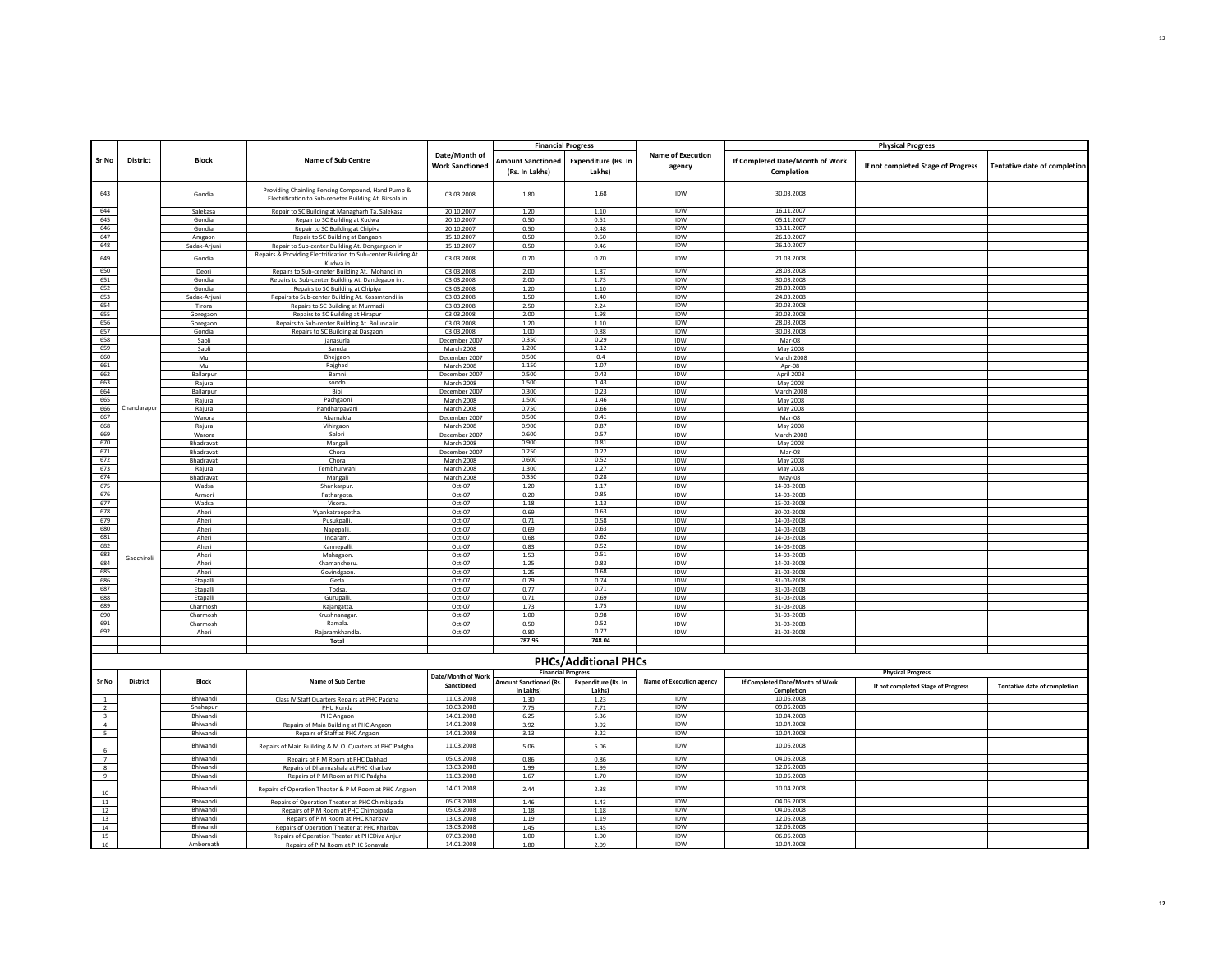|                 |                 |                       |                                                                                                                                   |                                         |                                            | <b>Financial Progress</b>            |                                    |                                               | <b>Physical Progress</b>           |                              |
|-----------------|-----------------|-----------------------|-----------------------------------------------------------------------------------------------------------------------------------|-----------------------------------------|--------------------------------------------|--------------------------------------|------------------------------------|-----------------------------------------------|------------------------------------|------------------------------|
| Sr No           | <b>District</b> | <b>Block</b>          | <b>Name of Sub Centre</b>                                                                                                         | Date/Month of<br><b>Work Sanctioned</b> | <b>Amount Sanctioned</b><br>(Rs. In Lakhs) | <b>Expenditure (Rs. In</b><br>Lakhs) | <b>Name of Execution</b><br>agency | If Completed Date/Month of Work<br>Completion | If not completed Stage of Progress | Tentative date of completion |
| 17              |                 | Ambernath             | Repairs of Class III Staff Quarters Unit 1,2 & Mainbuilding repairs<br>at PHC Mangarul.                                           | 04.03.2008                              | 9.47                                       | 9.41                                 | <b>IDW</b>                         | 02.07.2008                                    |                                    |                              |
| 18              |                 | Ambernath             | Repairs of Main Building at PHC Sonavala                                                                                          | 14.01.2008                              | 7.26                                       | 5.73                                 | IDW                                | 10.04.2008                                    |                                    |                              |
| 19              |                 | Ambernath             | Repairs of M. O Quarters at PHC Wangani                                                                                           | 01.03.2008                              | 2.23                                       | 1.99                                 | <b>IDW</b>                         | 30.08.2008                                    |                                    |                              |
| 20              |                 | Ambernath             | Construction of P. M Room at PHC Wangani.                                                                                         | 01.03.2008                              | 2.11                                       | 2.00                                 | IDW                                | 30.08.2008                                    |                                    |                              |
| 21              |                 | Ambernath             | Repairs of P.M Room, Operation Theater, MO quarters &<br>Internal road at PHC Badlapur.                                           | 07.03.2008                              | 11.91                                      | 11.37                                | IDW                                | 06.09.2008                                    |                                    |                              |
| 22              |                 | Ambernath             | Repairs of MO Quarters at Badlapur.                                                                                               | 07.03.2008                              | 1.89                                       | 1.57                                 | <b>IDW</b>                         | 06.09.2008                                    |                                    |                              |
| 23              |                 | Ambernath             | Repairs of Operation Theater at PHC Badlapur                                                                                      | 07.03.2008                              | 1.41                                       | 1.25                                 | IDW                                | 06.09.2008                                    |                                    |                              |
|                 |                 | Ambernath             | Providing Electrical Works to main Building At PHC Badlapur                                                                       | 07.03.2008                              | 0.89                                       | 0.89                                 | <b>IDW</b>                         | 06.09.2008                                    |                                    |                              |
| 24              |                 | Ambernath             | Providing Electrical Works to OT room & MO Quarters At PHC                                                                        | 07.03.2008                              | 0.78                                       | 0.78                                 | <b>IDW</b>                         | 06.09.2008                                    |                                    |                              |
| 25              | Thane           |                       | Badlapur                                                                                                                          | 04.03.2008                              |                                            |                                      |                                    |                                               |                                    |                              |
| 26              |                 | Ambernath             | Providing AC Sheet Roof to PHC Mangarul.                                                                                          |                                         | 2.20                                       | 2.20                                 | IDW                                | 02.07.2008                                    |                                    |                              |
| 27              |                 | Murbad                | Repairs of Main Building & Staff Quarters at PHC Mhasa.                                                                           | 17.03.2008                              | 10.89                                      | 10.89                                | IDW                                | 07.11.2008                                    |                                    |                              |
| 28              |                 | Murbad                | Extention to Main Building of PHC Shivale                                                                                         | 13.03.2008                              | 13.04                                      | 12.97                                | <b>IDW</b>                         | 13.03.2009                                    |                                    |                              |
| 29              |                 | Murbad                | Repairs of Staff quarters at PHC Saralgaon.                                                                                       | 14.01.2008                              | 2.12                                       | 2.11                                 | IDW                                | 08.02.2008                                    |                                    |                              |
|                 |                 | Shahapur              | Repairs of MO Quarters class I & II, Class III Staff workers Unit 1<br>&2, Driver quarters & Construction of cpmpound wall at PHC | 17.03.2008                              | 10.13                                      | 9.49                                 | IDW                                | 31.03.2008                                    |                                    |                              |
| 30<br>31        |                 | Shahapur              | Shenve<br>PHC Khardi                                                                                                              | 11.03.2008                              | 8.73                                       | 8.72                                 | IDW                                | 07.09.2008                                    |                                    |                              |
| 32              |                 | Shahapur              | Prov. Electrical works & street light at PHC Shenve.                                                                              | 17.03.2008                              | 4.10                                       | 4.03                                 | <b>IDW</b>                         | 31.03.2008                                    |                                    |                              |
|                 |                 | Kalyan                | Prov. Electrical works to main building & quarters at PHC                                                                         | 20.07.2009                              | 2.54                                       | 2.52                                 | <b>IDW</b>                         | 25.12.2009                                    |                                    |                              |
| 33<br>34        |                 | Kalyan                | Khadavali.<br>Repairs of building at PHC Ajde                                                                                     | 14.02.2008                              | 1.06                                       | 1.05                                 | IDW                                | 14.02.2008                                    |                                    |                              |
| 35              |                 | Kalyan                | Repairs of building at PHC Nilje                                                                                                  | 14.02.2008                              | 1.05                                       | 1.05                                 | <b>IDW</b>                         | 08.02.2008                                    |                                    |                              |
| 36              |                 | Vasai                 | Repairs of Main Building & PM Room, Staff quarters at PHC<br>Navghar                                                              | 11.03.2008                              | 12.20                                      | 9.65                                 | IDW                                | 12.06.2008                                    |                                    |                              |
| 37              |                 | Vasai                 | Repairs of PHC building at PHC Navghar                                                                                            | 11.03.2008                              | 2.98                                       | 2.83                                 | IDW                                | 12.06.2008                                    |                                    |                              |
| 38              |                 | Vasai                 | Repairs of Wards & main building at PHC Sopara                                                                                    | 14.01.2008                              | 6.25                                       | 5.39                                 | <b>IDW</b>                         | 13.03.2008                                    |                                    |                              |
| 39              |                 | Vasai                 | Repairs of Main Building & MO Quarters Agashi                                                                                     | 14.03.2008                              | 0.99                                       | 0.93                                 | IDW                                | 12.06.2008                                    |                                    |                              |
| 40              |                 | Vasai                 | Repairs of Extention Building at PHC Sopara.                                                                                      | 14.01.2008                              | 1.46                                       | 1.46                                 | IDW                                | 13.03.2008                                    |                                    |                              |
| 41              |                 | Vasai                 | Repairs of Class III Staff Quarters at PHC Sopara.                                                                                | 14.01.2008                              | 0.69                                       | 0.67                                 | <b>IDW</b>                         | 13.03.2008                                    |                                    |                              |
| 42              |                 | Vasai                 | Repairs of wards at PHC Sopara.                                                                                                   | 14.01.2008                              | 4.84                                       | 4.86                                 | <b>IDW</b>                         | 13.03.2008                                    |                                    |                              |
| 43              |                 | Vasai                 | Repairs of PM Room at PHC Kaman                                                                                                   | 13.03.2008                              | 0.55                                       | 0.54                                 | <b>IDW</b>                         | 10.07.2008                                    |                                    |                              |
| 44              |                 | Palghar               | Repairs of MO Quarters at PHC Kelva Mahim                                                                                         | 14.01.2008                              | 1.46                                       | 1.47                                 | IDW                                | 13.03.2008                                    |                                    |                              |
| 45              |                 | Palghar               | Prov. Electrical works at PHC Kelva Mahim                                                                                         | 14.01.2008                              | 3.13                                       | 3.00                                 | <b>IDW</b>                         | 13.03.2008                                    |                                    |                              |
| 46              |                 | Palghar               | Concreat road for PM Room at PHC Kelva Mahim                                                                                      | 14.01.2008                              | 3.39                                       | 3.39                                 | IDW                                | 13.03.2008                                    |                                    |                              |
| 47              |                 | Palghar               | Repairs of OT Room & Sweeper quarters at PHC Kelva Mahim.                                                                         | 14.01.2008                              | 1.06                                       | 1.06                                 | <b>IDW</b>                         | 13.03.2008                                    |                                    |                              |
| 48              |                 | Palghar               | Repairs of Class III quarters Unit 1,2 & Internal road to PHC<br>Satpati.                                                         | 05.03.2008                              | 5.67                                       | 5.20                                 | <b>IDW</b>                         | 22.05.2008                                    |                                    |                              |
| 49              |                 | Vikramgad             | Repairs of PHC building at PHC Vikramgad.                                                                                         | 25.03.2008                              | 2.53                                       | 2.25                                 | <b>IDW</b>                         | 24.04.2008                                    |                                    |                              |
| 50              |                 | Pen                   | Kamrali                                                                                                                           | 15/03/2008                              | 4.58                                       | 4.20                                 | <b>IDW</b>                         | 24/05/2008                                    |                                    |                              |
|                 |                 | Alibag                | Poynad                                                                                                                            | 15/03/2008                              | 4.69                                       | 4.69                                 | IDW                                | 28/03/2008                                    |                                    |                              |
| $\frac{51}{52}$ |                 | Pen                   | Chikhali                                                                                                                          | 15/03/2008                              | 1.37                                       | 1.91                                 | <b>IDW</b>                         | 25/03/2008                                    |                                    |                              |
| 53              |                 | Alibag                | Pedambhe                                                                                                                          | 25/03/2008                              | 2.48                                       | 2.43                                 | IDW                                | 3/6/2008                                      |                                    |                              |
| 54              |                 | Shrivardhan           | Valvati                                                                                                                           | 4/3/2008                                | 15.55                                      | 15.42                                | <b>IDW</b>                         | 29/12/2008                                    |                                    |                              |
| 55              |                 | Roha                  | Kokban                                                                                                                            | 10/3/2008                               | 5.51                                       | 5.27                                 | <b>IDW</b>                         | 25/05/2008                                    |                                    |                              |
| 56              |                 | Mhasla                | Khamgove                                                                                                                          | 27/03/2008                              | 7.89                                       | 7.04                                 | IDW                                | 10/11/2009                                    |                                    |                              |
| 57<br>58        |                 | Mahad                 | Dasgove<br>Gadab                                                                                                                  | 12/3/2008                               | 4.49<br>1.37                               | 3.79<br>1.37                         | <b>IDW</b><br>IDW                  | 28/01/2009                                    |                                    |                              |
| 59              |                 | Pen<br>Mangaon        | Nijampur                                                                                                                          | 10/3/2008<br>14/03/2008                 | 5.25                                       | 4.25                                 | <b>IDW</b>                         | 5/4/2008<br>15/09/2008                        |                                    |                              |
| 60              |                 | Khalapur              | vavoshi                                                                                                                           | 20/02/2008                              | 3.87                                       | 3.78                                 | IDW                                | 2/1/2009                                      |                                    |                              |
| 61              |                 | Mangaon               | Endapur                                                                                                                           | 31/03/2008                              | 5.19                                       | 5.19                                 | <b>IDW</b>                         | 31/03/2009                                    |                                    |                              |
| 62              | RAIGAD          | Mahad                 | Birwadi                                                                                                                           | 11/3/2008                               | 6.87                                       | 5.73                                 | IDW                                | 11/3/2008                                     |                                    |                              |
| 63              |                 | Mahad                 | Vinhere                                                                                                                           | 4/3/2008                                | 10.80                                      | 10.77                                | <b>IDW</b>                         | 26/12/2008                                    |                                    |                              |
| 64              |                 | Mahad                 | Pachad                                                                                                                            | 18/03/2008                              | 6.79                                       | 6.76                                 | IDW                                | 17/03/2009                                    |                                    |                              |
| 65              |                 | Murud                 | Agardanda                                                                                                                         | 26/03/2008                              | 1.98                                       | 1.97                                 | IDW                                | 30/05/2008                                    |                                    |                              |
| 66              |                 | Karjat                | Kalamb                                                                                                                            | 10/3/2008                               | 10.76                                      | 10.63                                | <b>IDW</b>                         | 26/07/2008                                    |                                    |                              |
| 67              |                 | Roha                  | Nagothne                                                                                                                          | 27/02/2009                              | 5.33                                       | 5.33                                 | <b>IDW</b>                         | 11/5/2009                                     |                                    |                              |
| 68              |                 | Uran                  | Koproli                                                                                                                           | 10/3/2008                               | 3.99                                       | 3.99                                 | <b>IDW</b>                         | 25/05/2008                                    |                                    |                              |
| 69              |                 | Khalapur              | Khalapur                                                                                                                          | 24/08/2008                              | 4.13                                       | 4.13                                 | IDW                                | 17/03/2009                                    |                                    |                              |
| 70              |                 | Panyel                | Vavanje                                                                                                                           | 10/3/2008                               | 5.49                                       | 5.49                                 | <b>IDW</b>                         | 31/03/2009                                    |                                    |                              |
| 71              |                 | Panyel                | Revdanda                                                                                                                          | 31/03/2008                              | 1.16                                       | 1.16                                 | <b>IDW</b>                         | 29/06/2008                                    |                                    |                              |
| 72              |                 | Sudhagad              | Pali                                                                                                                              | 25/03/2008                              | 2.50                                       | 2.50                                 | IDW                                | 3/6/2008                                      |                                    |                              |
| 73              |                 | Mhasla                | Mhasla                                                                                                                            | 31/03/2008                              | 5.45                                       | 5.16                                 | <b>IDW</b>                         | 12/6/2008                                     |                                    |                              |
| 74              |                 | Karjat                | Kaday                                                                                                                             | 10/3/2008                               | 2.82                                       | 2.82                                 | IDW                                | 26/07/2008                                    |                                    |                              |
| 75              |                 | Kankawali<br>Kankwali | Phonda MO Quarter                                                                                                                 | Dec-07                                  | 1.61<br>5.27                               | 1.56                                 | <b>IDW</b><br>IDW                  | Mar-08<br>$Mar-08$                            |                                    |                              |
| 76<br>77        |                 | kudal                 | Kalsuli<br>Hirlok                                                                                                                 | Dec-07<br>Dec-07                        | 0.86                                       | 5.24<br>0.81                         | <b>IDW</b>                         | Mar-08                                        |                                    |                              |
|                 |                 | Sawantwad             | Amboli                                                                                                                            | Dec-07                                  | 0.54                                       | 0.48                                 | <b>IDW</b>                         | $Mar-08$                                      |                                    |                              |
| 78<br>79        |                 | Deogad                | Illaye                                                                                                                            | Dec-07                                  | 0.85                                       | 0.84                                 | IDW                                | Mar-08                                        |                                    |                              |
| 80              |                 | Kankawali             | Kanedi                                                                                                                            | Dec-07                                  | 0.47                                       | 0.47                                 | <b>IDW</b>                         | Mar-08                                        |                                    |                              |
| 81              |                 | Deogad                | Mithbav                                                                                                                           | Dec-07                                  | 0.49                                       | 0.34                                 | IDW                                | Mar-08                                        |                                    |                              |
| 82              |                 | Dodamare              | Morgaon                                                                                                                           | Dec-07                                  | 0.82                                       | 0.79                                 | <b>IDW</b>                         | Mar-08                                        |                                    |                              |
| 83              |                 | Vengurla              | Parula                                                                                                                            | Dec-07                                  | 0.62                                       | 0.55                                 | IDW                                | Mar-02                                        |                                    |                              |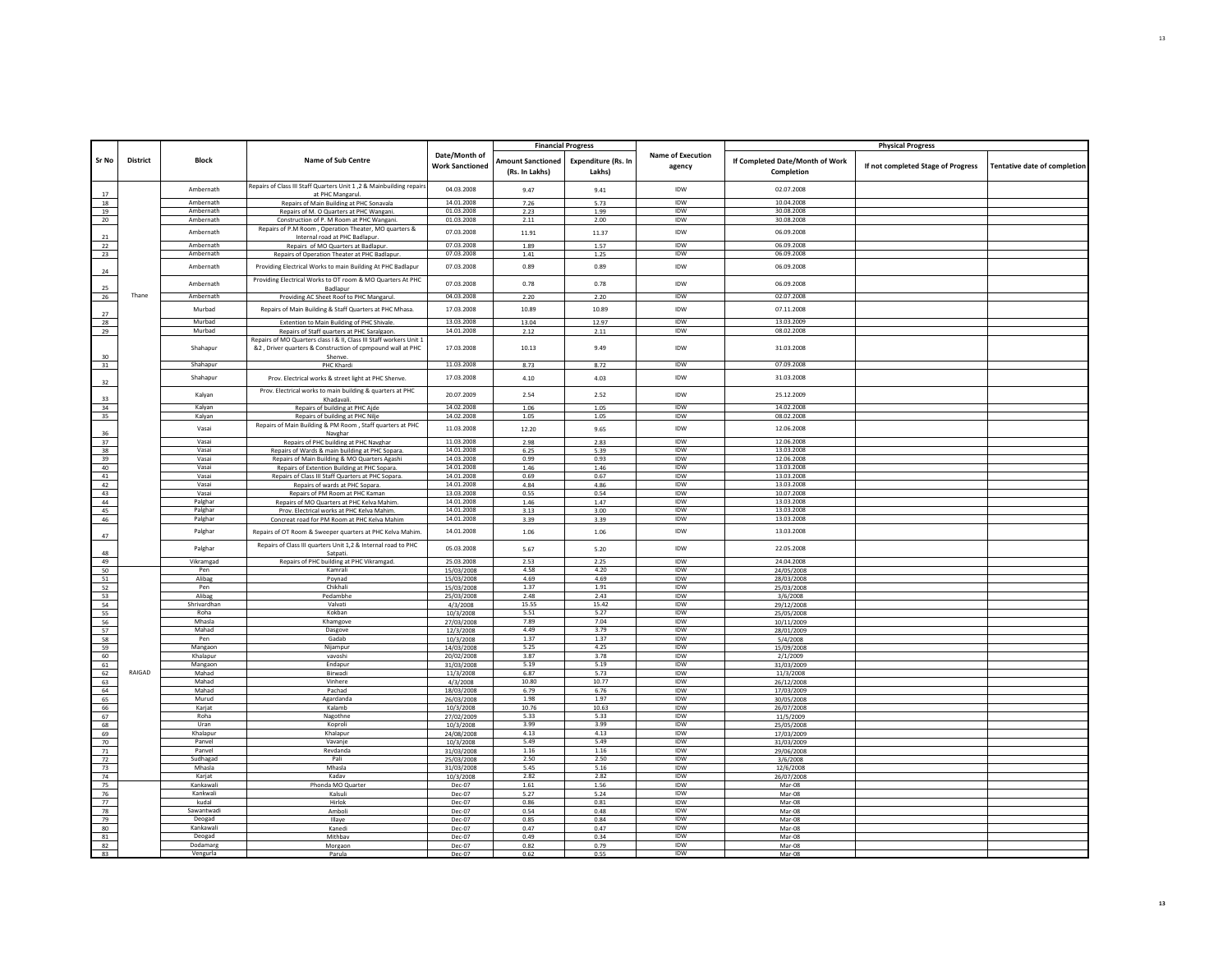|            |                 |                       |                                                       |                                         | <b>Financial Progress</b>                  |                               |                                    |                                               | <b>Physical Progress</b>           |                                     |
|------------|-----------------|-----------------------|-------------------------------------------------------|-----------------------------------------|--------------------------------------------|-------------------------------|------------------------------------|-----------------------------------------------|------------------------------------|-------------------------------------|
| Sr No      | <b>District</b> | <b>Block</b>          | Name of Sub Centre                                    | Date/Month of<br><b>Work Sanctioned</b> | <b>Amount Sanctioned</b><br>(Rs. In Lakhs) | Expenditure (Rs. In<br>Lakhs) | <b>Name of Execution</b><br>agency | If Completed Date/Month of Work<br>Completion | If not completed Stage of Progress | <b>Tentative date of completion</b> |
| 84         |                 | Dodamarg              | Talkat                                                | Dec-07                                  | 0.78                                       | 0.57                          | <b>IDW</b>                         | Mar-08                                        |                                    |                                     |
| 85         |                 | Sawantwad             | Nirwade                                               | Dec-07                                  | 0.77                                       | 0.57                          | IDW                                | Mar-08                                        |                                    |                                     |
| 86         |                 | Sawantwadi            | Malewad                                               | Dec-07                                  | 0.73                                       | 0.64                          | <b>IDW</b>                         | Mar-08                                        |                                    |                                     |
| 87         |                 | Vengurla              | Tulas                                                 | Dec-07                                  | 0.97                                       | 0.60                          | IDW                                | $Mar-08$                                      |                                    |                                     |
| 88         |                 | Sawantwadi            | Sangeli                                               | Dec-07                                  | 0.60                                       | 1.04                          | IDW                                | Mar-08                                        |                                    |                                     |
| 89         |                 | Kankawali             | Kharepatan                                            | Dec-07                                  | 0.49                                       | 0.38                          | <b>IDW</b>                         | Mar-08                                        |                                    |                                     |
| 90         |                 | kudal                 | Kasal Toilet Unit                                     | Dec-07                                  | 1.03                                       | 0.80                          | IDW                                | Mar-08                                        |                                    |                                     |
| 91         |                 | Deogad                | Shirgaon                                              | Dec-07                                  | 1.02                                       | 0.92                          | IDW                                | Mar-08                                        |                                    |                                     |
| 92         |                 | kudal                 | Pandur                                                | Dec-07                                  | 0.51                                       | 0.60                          | IDW                                | $Mar-08$                                      |                                    |                                     |
| 93         |                 | Vaibhavwadi           | Vaibhawadi                                            | Dec-07                                  | $1.16\,$                                   | 0.61                          | <b>IDW</b>                         | Mar-08                                        |                                    |                                     |
| 94         |                 | Kankawal              | Varwade                                               | Dec-07                                  | 0.58                                       | 0.98                          | IDW                                | Mar-08                                        |                                    |                                     |
| 95         |                 | Kankawali<br>Kankwali | Nandgaon<br>Kanedi                                    | Dec-07                                  | 0.73<br>0.98                               | 5.12                          | IDW<br><b>IDW</b>                  | Mar-08<br>Mar-08                              |                                    |                                     |
| 96<br>97   |                 | Vengurla              | Tulas                                                 | Dec-07<br>Dec-07                        | 5.29                                       | 2.35<br>0.54                  | IDW                                | Mar-08                                        |                                    |                                     |
| 98         | Sindhudurg      | Malwan                | Hiwale                                                | Dec-07                                  | 1.97                                       | 0.75                          | IDW                                | Mar-08                                        |                                    |                                     |
| 99         |                 | Deogad                | Padel                                                 | Dec-07                                  | 0.54                                       | 0.47                          | <b>IDW</b>                         | Mar-08                                        |                                    |                                     |
| 100        |                 | Deogad                | Phanasgaon                                            | Dec-07                                  | 0.65                                       | 0.79                          | IDW                                | Mar-08                                        |                                    |                                     |
| 101        |                 | Kankawali             | Kalsuli                                               | Dec-07                                  | 0.56                                       | 0.43                          | IDW                                | Mar-08                                        |                                    |                                     |
| 102        |                 | Deogad                | Shirgaon                                              | Dec-07                                  | 2.44                                       | 2.44                          | IDW                                | Mar-08                                        |                                    |                                     |
| 103        |                 | Deogad                | Padel                                                 | Dec-07                                  | 2.95                                       | 2.64                          | IDW                                | Mar-08                                        |                                    |                                     |
| 104        |                 | Malwan                | Chowke                                                | Dec-07                                  | 9.94                                       | 9.57                          | IDW                                | Mar-08                                        |                                    |                                     |
| 105        |                 | Vengurla              | New Cont. of Meeting Hall s to Tulas PHC              | Dec-07                                  | 2.70                                       | 2.71                          | IDW                                | Mar-08                                        |                                    |                                     |
| 106        |                 | kudal                 | Mangaon                                               | Dec-07                                  | 2.79                                       | 2.63                          | IDW                                | Mar-08                                        |                                    |                                     |
| 107        |                 | kudal                 | Hirlok                                                | Dec-07                                  | 10.39                                      | 10.39                         | <b>IDW</b>                         | Mar-08                                        |                                    |                                     |
| 108        |                 | Vengurla              | Redi                                                  | Dec-07                                  | 5.29                                       | 5.29                          | IDW                                | Mar-08                                        |                                    |                                     |
| 109        |                 | Vengurla              | Adeli                                                 | Dec-07                                  | 2.19                                       | 2.19                          | IDW                                | Mar-08                                        |                                    |                                     |
| 110        |                 | kudal<br>Malwan       | Kadawal                                               | Dec-07                                  | 0.43                                       | 0.31                          | IDW<br>IDW                         | $Mar-08$                                      |                                    |                                     |
| 111<br>112 |                 | Deogad                | Chowake                                               | Dec-07<br>Dec-07                        | $1.01\,$<br>1.31                           | 0.67<br>1.60                  | IDW                                | Mar-08<br>$Mar-08$                            |                                    |                                     |
| 113        |                 | kudal                 | Shirgaon<br>Mangaon                                   | Dec-07                                  | 0.85                                       | 0.79                          | IDW                                | Mar-08                                        |                                    |                                     |
| 114        |                 | Malwan                | Masure                                                | Dec-07                                  | 0.69                                       | 0.63                          | <b>IDW</b>                         | Mar-08                                        |                                    |                                     |
| 115        |                 | Kankawali             | Kasarde                                               | Dec-07                                  | 2.32                                       | 1.82                          | IDW                                | Mar-08                                        |                                    |                                     |
| 116        |                 | Sawantwadi            | Banda                                                 | Dec-07                                  | 0.62                                       | 0.70                          | <b>IDW</b>                         | Mar-08                                        |                                    |                                     |
| 117        |                 | Vengurla              | Adeli                                                 | Dec-07                                  | 0.70                                       | 0.70                          | IDW                                | Mar-08                                        |                                    |                                     |
| 118        |                 | kudal                 | Walawal                                               | Dec-07                                  | 0.68                                       | 0.68                          | IDW                                | Mar-08                                        |                                    |                                     |
| 119        |                 | Deogad                | Mithbav                                               | Dec-07                                  | 5.30                                       | 4.54                          | IDW                                | Mar-08                                        |                                    |                                     |
| 120        |                 | Kankawali             | Kasarde                                               | Dec-07                                  | 0.51                                       | 0.42                          | IDW                                | Mar-08                                        |                                    |                                     |
| 121        |                 | Vengurla              | Redi                                                  | Dec-07                                  | 0.84                                       | 0.80                          | <b>IDW</b>                         | $Mar-08$                                      |                                    |                                     |
| 122        |                 | Chiplun               | Vahal                                                 | 12-Mar-08                               | 6.63                                       | 6.54                          | IDW                                | Feb-09                                        |                                    |                                     |
| 123        | Ratnagiri       | Chiplun               | Kapre                                                 | 12-Mar-08                               | 0.49                                       | 0.49                          | <b>IDW</b>                         | Feb-09                                        |                                    |                                     |
| 124        |                 | Rajapur               | Oni                                                   | 12-Mar-08                               | 9.98                                       | 6.19                          | IDW                                | Feb-09                                        |                                    |                                     |
| 125        |                 | khed                  | Lote                                                  | 12-Mar-08                               | 0.85                                       | 0.93<br>1.25                  | IDW<br>IDW                         | Feb-09<br>4/25/2008                           |                                    |                                     |
| 126<br>127 |                 | Koregaon<br>Wai       | <b>Wathar Kiroli</b><br>Kavthe                        | 3/25/2008<br>3/28/2008                  | 1.25<br>0.97                               | 0.95                          | IDW                                | 4/1/2008                                      |                                    |                                     |
| 128        |                 | Satara                |                                                       | 3/28/2008                               | 0.49                                       | 0.48                          | IDW                                | 1/6/2008                                      |                                    |                                     |
| 129        |                 | Patan                 | Nagthane<br>Malharpeth                                | 3/25/2008                               | 0.72                                       | 0.70                          | IDW                                | 5/15/2008                                     |                                    |                                     |
| 130        |                 | Phaltan               | Rajale                                                | 3/27/2008                               | 0.73                                       | 0.73                          | <b>IDW</b>                         | 5/17/2008                                     |                                    |                                     |
| 131        |                 | Phaltan               | Taradgaon                                             | 5/15/2008                               | 1.69                                       | 1.37                          | IDW                                | 7/14/2008                                     |                                    |                                     |
| 132        |                 | Patan                 | Helwak                                                | 3/25/2008                               | 0.8                                        | 0.75                          | <b>IDW</b>                         | 5/12/2008                                     |                                    |                                     |
| 133        |                 | Karad                 | Kale 1                                                | 3/28/2008                               | 1.38                                       | 1.32                          | <b>IDW</b>                         | 7/22/2008                                     |                                    |                                     |
| 134        |                 | Phaltan               | Sakharwadi                                            | 3/26/2008                               | 0.47                                       | 0.37                          | <b>IDW</b>                         | 4/25/2008                                     |                                    |                                     |
| 135        | Satara          | Karad                 | Kale 2                                                | 3/28/2008                               | 1.88                                       | 1.52                          | IDW                                | 8/26/2008                                     |                                    |                                     |
| 136        |                 | Phaltan               | Lonand <sub>2</sub>                                   | 3/27/2008                               | 0.48                                       | 0.45                          | IDW                                | 10/21/2008                                    |                                    |                                     |
| 137        |                 | Karad                 | Umbrai                                                | 3/26/2008                               | 1.98                                       | 1.98                          | IDW                                | 5/15/2008                                     |                                    |                                     |
| 138        |                 | Khandala              | Shirval                                               | 3/27/2008                               | 0.49                                       | 0.45                          | IDW                                | 4/23/2008                                     |                                    |                                     |
| 139        |                 | Patan                 | Murud                                                 | 3/28/2008                               | 1.01                                       | 0.83                          | <b>IDW</b>                         | 5/26/2008                                     |                                    |                                     |
| 140        |                 | Satara<br>Khatav      | Chinchner Vandan<br>Khatay                            | 3/2/2009<br>3/28/2008                   | 3.00<br>0.39                               | 2.90<br>0.25                  | IDW<br><b>IDW</b>                  | 4/16/2009<br>7/29/2008                        |                                    |                                     |
| 141<br>142 |                 | Khatav                |                                                       | 3/28/2008                               | 1.31                                       | 1.10                          | <b>IDW</b>                         | 7/29/2008                                     |                                    |                                     |
| 143        |                 | Patan                 | Pusegaon<br>Talmavle                                  | 3/25/2008                               | 0.6                                        | 0.54                          | <b>IDW</b>                         | 6/10/2008                                     |                                    |                                     |
| 144        |                 | Phaltan               | Lonand <sub>1</sub>                                   | 3/27/2008                               | 0.99                                       | 0.94                          | <b>IDW</b>                         | 7/14/2008                                     |                                    |                                     |
| 145        |                 | Wai                   | Kavthe (water supply)                                 | 3/15/2008                               | 0.97                                       | 0.95                          | IDW                                | 4/1/2008                                      |                                    |                                     |
| 146        |                 | Akkalkot              | Chappalgaon                                           | 13.02.2008                              | 5.29                                       | 5.17                          | <b>IDW</b>                         | 30.05.2008                                    |                                    |                                     |
| 147        |                 | Pandharpur            | Kasegaon                                              | 13.02.2008                              | 6.20                                       | 6.12                          | IDW                                | 15.05.2008                                    |                                    |                                     |
| 148        |                 | Sangola               | Jawala                                                | 13.02.2008                              | 4.00                                       | 3.66                          | IDW                                | 27.05.2008                                    |                                    |                                     |
| 149        |                 | Madha                 | Modenimb                                              | 13.02.2008                              | 4.98                                       | 4.83                          | IDW                                | 15.04.08                                      |                                    |                                     |
| 150        |                 | Sangola               | kole                                                  | 13.02.2008                              | 6.13                                       | 5.88                          | IDW                                | 07.04.08                                      |                                    |                                     |
| 151        |                 | Mangalwedha           | Marawade                                              | 13.02.2008                              | 6.07                                       | 6.03                          | IDW                                | 30.08.2008                                    |                                    |                                     |
| 152        |                 | Mangalwedha           | Bhose                                                 | 28.02.2008                              | 6.12                                       | 6.10                          | IDW                                | 30.10.2008                                    |                                    |                                     |
| 153        | Solapur         | Akkalkot              | Karajgi                                               | 13.02.2008                              | 4.93                                       | 5.73                          | IDW                                | 18.08.08                                      |                                    |                                     |
| 154        |                 | Malshiras             | Piliv                                                 | 13.02.2008                              | 4.96                                       | 4.75                          | IDW                                | 30.10.2008                                    |                                    |                                     |
| 155        |                 | Malshiras             | Velapur, Malshiras                                    | 13.02.2008                              | 5.60                                       | 5.48                          | IDW                                | 30.06.2008                                    |                                    |                                     |
| 156        |                 | Mohol                 | Angar, Mohol                                          | 13.02.2008                              | 6.07                                       | 5.53                          | IDW                                | 29.09.2008                                    |                                    |                                     |
| 157<br>158 |                 | Akkalkot              | Maindargi, Akkalkot<br>Kamati, Mohol                  | 13.02.2008                              | 4.99<br>5.30                               | 4.97<br>5.30                  | <b>IDW</b><br>IDW                  | 28.08.2008                                    |                                    |                                     |
|            |                 | Mohol<br>S.Solapur    | Boramani, S.Solapur                                   | 13.02.2008<br>13.02.2008                | 5.39                                       | 4.66                          | <b>IDW</b>                         | 30.07.2008<br>25.10.2008                      |                                    |                                     |
| 159<br>160 |                 | Akkalkot              |                                                       | 13.02.2008                              | 1.44                                       | 1.40                          | IDW                                | 15.07.2008                                    |                                    |                                     |
| 161        |                 | Akkalkot              | MO quarter I Chappalgaon<br>MO quarter II Chappalgaon | 13.02.2008                              | 1.34                                       | 1.24                          | IDW                                | 15.07.2008                                    |                                    |                                     |
| 162        |                 | Khanapu               | Renair veiegaon (leakage O.T.+D.R.                    | Jan-08                                  | 1.05                                       | 1.02                          | <b>IDW</b>                         | Oct-08                                        |                                    |                                     |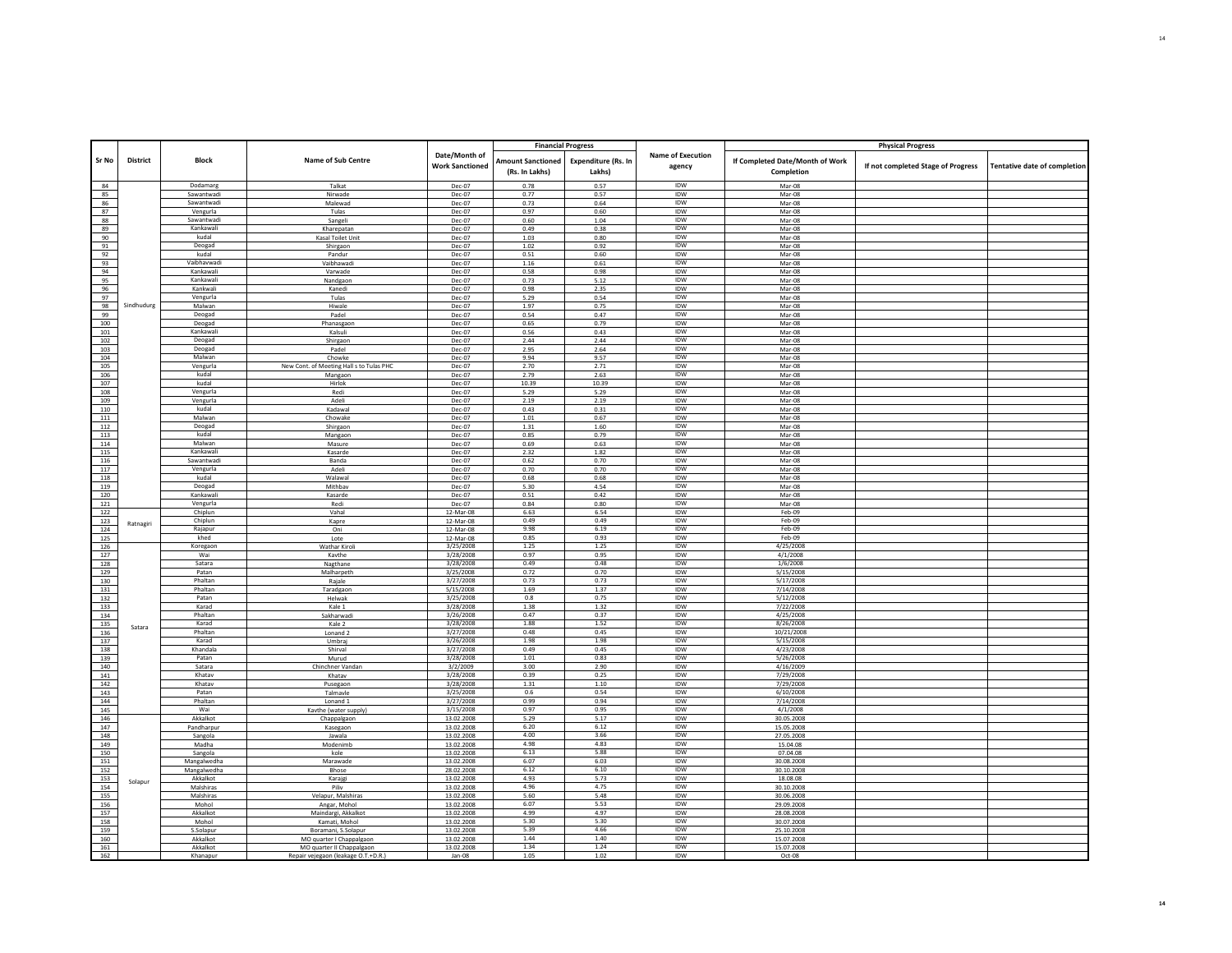|            |          |                      |                                                                       |                        | <b>Financial Progress</b> |                            |                          |                                 | <b>Physical Progress</b>           |                                     |
|------------|----------|----------------------|-----------------------------------------------------------------------|------------------------|---------------------------|----------------------------|--------------------------|---------------------------------|------------------------------------|-------------------------------------|
|            |          |                      |                                                                       | Date/Month of          |                           |                            | <b>Name of Execution</b> |                                 |                                    |                                     |
| Sr No      | District | <b>Block</b>         | Name of Sub Centre                                                    | <b>Work Sanctioned</b> | <b>Amount Sanctioned</b>  | <b>Expenditure (Rs. In</b> |                          | If Completed Date/Month of Work |                                    |                                     |
|            |          |                      |                                                                       |                        | (Rs. In Lakhs)            | Lakhs)                     | agency                   | Completion                      | If not completed Stage of Progress | <b>Tentative date of completion</b> |
|            |          | Jat                  | Renovation at PHC Dafalapur                                           | Jan-08                 | 4.73                      | 4.15                       | <b>IDW</b>               |                                 |                                    |                                     |
| 163<br>164 |          | Jat                  | Renovation at PHC Sankh                                               | Jan-08                 | 4.49                      | 3.85                       | IDW                      | Oct-08<br>Oct-08                |                                    |                                     |
| 165        |          | Walwa                | Slab leakage at Yedemachindra                                         | Jan-08                 | 4.99                      | 4.40                       | <b>IDW</b>               | Oct-08                          |                                    |                                     |
| 166        |          | Shirala              | Renovation at PHC Shirashhi                                           | Jan-08                 | 3.85                      | 3.58                       | IDW                      | Oct-08                          |                                    |                                     |
| 167        |          | Shirala              | Renovation at PHC Kokarud                                             | Jan-08                 | 4.07                      | 3.69                       | <b>IDW</b>               | Oct-08                          |                                    |                                     |
| 168        |          | Walwa                | Renovation at PHC Bagani                                              | $lan-08$               | 3.72                      | 3.62                       | IDW                      | $Ort-0.8$                       |                                    |                                     |
| 169        |          | Kadegaon             | Renovation at Hingangaon                                              | Jan-08                 | 4.13                      | 4.13                       | <b>IDW</b>               | Oct-08                          |                                    |                                     |
| 170        |          | Palus                | Ward Repair at PHC Kundal                                             | Jan-08                 | 0.99                      | 0.87                       | IDW                      | $Oct-08$                        |                                    |                                     |
| 171        |          | Miraj                | O. T. Repair at PHC Kavalapur                                         | Jan-08                 | 0.21                      | 0.04                       | IDW                      | Oct-08                          |                                    |                                     |
| 172        |          | Shirala              | Drainage Repair at Shirashhi                                          | $lan-08$               | 0.34                      | 0.32                       | IDW                      | $Oct-08$                        |                                    |                                     |
| 173        |          | Atpadi               | Renovation at PHC Kharsundi                                           | Jan-08                 | 3.68                      | 3.67                       | IDW                      | Oct-08                          |                                    |                                     |
| 174        |          | K Mahankal           | Renovation at Agalgaon                                                | Jan-08                 | 4.14                      | 3.09                       | <b>IDW</b>               | Oct-08                          |                                    |                                     |
| 175        |          | Walwa<br>Jat         | Renovation at PHC Yelur<br><b>Renovation at PHC Bilur</b>             | Jan-08                 | 1.94<br>1.56              | 1.81<br>1.64               | IDW<br><b>IDW</b>        | Oct-08                          |                                    |                                     |
| 176<br>177 |          | K Mahankal           |                                                                       | Jan-08                 | 4.19                      | 3.98                       | <b>IDW</b>               | Oct-08                          |                                    |                                     |
|            |          | Palus                | Renovation at PHC Deshing                                             | Jan-08                 | 0.83                      | 0.78                       | <b>IDW</b>               | Oct-08                          |                                    |                                     |
| 178<br>179 |          | Atpadi               | Drainage Repair at Bhilawadi<br>Renovation at PHC Kargan              | Jan-08<br>Jan-08       | 3.35                      | 3.33                       | IDW                      | Oct-08<br>Oct-08                |                                    |                                     |
| 180        |          | Tasgaon              | Renovation at PHC Sawala                                              | Jan-08                 | 3.55                      | 3.39                       | <b>IDW</b>               | Oct-08                          |                                    |                                     |
| 181        |          | Kadegaon             | Renovation at PHC Kadegaon                                            | Jan-08                 | 3.86                      | 3.18                       | IDW                      | Oct-08                          |                                    |                                     |
| 182        |          | Miraj                | Ward Repair at PHC K piran                                            | Jan-08                 | 1.84                      | 1.47                       | IDW                      | Oct-08                          |                                    |                                     |
| 183        |          | Kadegaor             | Renovation at Mo Vadagaon                                             | Jan-08                 | 3.57                      | 3.40                       | <b>IDW</b>               | $Oct-08$                        |                                    |                                     |
| 184        |          | Tasgaon              | Drainage Repair at PHC Yelav                                          | Jan-08                 | 0.44                      | 0.33                       | IDW                      | Oct-08                          |                                    |                                     |
| 185        |          | Tasgaon              | Renovation at PHC Hatnoor                                             | Jan-08                 | 3.65                      | 3.45                       | <b>IDW</b>               | Oct-08                          |                                    |                                     |
| 186        |          | Walwa                | Ward Repair at PHC Bavachi                                            | Jan-08                 | 1.96                      | 1.80                       | IDW                      | Oct-08                          |                                    |                                     |
| 187        |          | Khanapur             | Renovation at Khanapur                                                | Jan-08                 | 3.77                      | 3.65                       | <b>IDW</b>               | Oct-08                          |                                    |                                     |
| 188        |          | PHC                  | Renovation at PHC Chinchan                                            | Jan-08                 | 2.22                      | 2.10                       | IDW                      | Oct-08                          |                                    |                                     |
| 189        |          | Tasgaon              | Ward extention at Manerajuri                                          | Jan-08                 | 3.39                      | 2.52                       | <b>IDW</b>               | Oct-08                          |                                    |                                     |
| 190        |          | Tasgaon              | Renovation at PHC Borgaon                                             | Jan-08                 | 1.43                      | 1.19                       | <b>IDW</b>               | Oct-08                          |                                    |                                     |
| 191        |          | Shirala              | Renovation at PHC Mandoor                                             | Jan-08                 | 3.02                      | 2.82                       | <b>IDW</b>               | Oct-08                          |                                    |                                     |
| 192        |          | Tasgaon              | <b>Renovation at PHC Maniarde</b>                                     | Jan-08                 | 3.66                      | 3.66                       | IDW                      | Oct-08                          |                                    |                                     |
| 193        |          | Miraj                | Drainage Repair at Kavalapur                                          | Jan-08                 | 0.58                      | 0.38                       | IDW                      | Oct-08                          |                                    |                                     |
| 194        |          | Walwa                | <b>Renovation at PHC Walwa</b>                                        | Jan-08                 | 0.76                      | 0.56                       | IDW                      | Oct-08                          |                                    |                                     |
| 195        |          | Miraj                | Water supply at PHC Bhose                                             | Mar-09                 | 6.35                      | 6.34                       | IDW                      | Jul-09                          |                                    |                                     |
| 196        |          | Khanapur             | Ward Repair at Khanapur                                               | Mar-09                 | 0.74                      | 0.73                       | IDW                      | Jul-09                          |                                    |                                     |
|            |          | Khanapur             | A.N.MQtr Repair at PHC Vejegaon (slab leakage)                        | Feb-09                 | 1.98                      | 1.84                       | IDW                      | Jul-09                          |                                    |                                     |
| 197        |          |                      |                                                                       |                        |                           | 1.77                       |                          |                                 |                                    |                                     |
| 198        |          | Khanapur<br>Khanapur | S.I.Qtr Repair at PHC Vejegaon (slab leakage)                         | Mar-09                 | 1.98<br>1.98              | 1.77                       | <b>IDW</b><br><b>IDW</b> | Jul-09                          |                                    |                                     |
| 199<br>200 |          | Khanpur              | A.N.MQtr Repair at PHC Vita (slab leakage)                            | Feb-09<br>Feb-09       | 1.98                      | 1.77                       | IDW                      | Jul-09<br>Jul-09                |                                    |                                     |
| 201        |          | Kadegaor             | S.I.Qtr Repair at Vita (slab leakage)<br>M.O.Qtr Repair at Hingangaon | Feb-09                 | 0.59                      | 0.52                       | IDW                      | Jul-09                          |                                    |                                     |
| 202        |          | Mirai                | A.N.MQtr Repair at Bhose                                              | Feb-09                 | 1.28                      | 1.21                       | IDW                      | $\ln L$                         |                                    |                                     |
| 203        | Sangli   | Miraj                | A.N.MQtr Repair at Erondoli                                           | Feb-09                 | 2.60                      | 2.42                       | IDW                      | Jul-09                          |                                    |                                     |
| 204        |          | Miraj                | M.O.Qtr Repair at Erondoli                                            | Feb-09                 | 2.04                      | 1.12                       | <b>IDW</b>               | Jul-09                          |                                    |                                     |
| 205        |          | Shirala              | A.N.MQtr Repair at Mandoor                                            | Feb-09                 | 1.79                      | 1.53                       | IDW                      | Jul-09                          |                                    |                                     |
| 206        |          | Shirala              | M.O.Qtr Repair at Mandoor T                                           | Feb-09                 | 1.59                      | 1.52                       | <b>IDW</b>               | Jul-09                          |                                    |                                     |
| 207        |          | Shirala              | S.I.Otr Repair at Mandoor                                             | Feb-09                 | 1.79                      | 1.60                       | IDW                      | Jul-09                          |                                    |                                     |
| 208        |          | Miraj                | M.O.Qtr Repair at PHC Arag                                            | Feb-09                 | 2.19                      | 2.07                       | <b>IDW</b>               | Jul-09                          |                                    |                                     |
| 209        |          | Walwa                | A.N.MQtr Repair at Kasegaon                                           | Feb-09                 | 0.76                      | 0.62                       | IDW                      | $\ln L$                         |                                    |                                     |
| 210        |          | Walwa                | S.I.Qtr Repair at Kasegaon                                            | Feb-09                 | 0.84                      | 0.58                       | IDW                      | Jul-09                          |                                    |                                     |
| 211        |          | Shirala              | M.O.Qtr Repair at Shirashhi                                           | $Feh-09$               | 0.54                      | 0.54                       | <b>IDW</b>               | $\ln L$                         |                                    |                                     |
| 212        |          | Shirala              | A.N.MQtr Repair at Shirashhi                                          | Feb-09                 | 1.33                      | $1.18\,$                   | IDW                      | Jul-09                          |                                    |                                     |
| 213        |          | Shirala              | S.LOtr Renair at Shirashhi                                            | Feb-09                 | 1.33                      | 1.11                       | <b>IDW</b>               | $1$ $1$ $0$ $9$                 |                                    |                                     |
| 214        |          | Jat<br>Mirai         | M.O.Qtr Repair at PHC Shegaon                                         | Feb-09                 | 1.45<br>1.00              | 1.10<br>0.74               | IDW<br><b>IDW</b>        | Jul-09                          |                                    |                                     |
| 215        |          |                      | M.O.Otr Repair at PHC Bhose                                           | Feb-09                 | 1.40                      | 1.22                       | <b>IDW</b>               | Jul-09                          |                                    |                                     |
| 216        |          | Jat<br>lat           | A.N.MQtr Repair at Shegaon<br>S.I.Otr Repair at PHC Shegaon           | Feb-09                 | 1.35                      | 1.16                       | <b>IDW</b>               | Jul-09<br>$Jul-09$              |                                    |                                     |
| 217<br>218 |          | Walwa                | M.O.Qtr Repair at PHC Walwa                                           | Feb-09<br>Feb-09       | 0.58                      | 0.50                       | IDW                      | Jul-09                          |                                    |                                     |
| 219        |          | Walwa                | A.N.MQtr Repair at Walwa                                              | Feb-09                 | 0.80                      | 0.72                       | IDW                      | Jul-09                          |                                    |                                     |
| 220        |          | Walwa                | M.O.Qtr Repair at Bawachi                                             | Feb-09                 | 0.60                      | 0.60                       | IDW                      | $\ln L$                         |                                    |                                     |
| 221        |          | Miraj                | M.O.Qtr Repair at Kavalapur                                           | Feb-09                 | 0.88                      | 0.85                       | <b>IDW</b>               | Jul-09                          |                                    |                                     |
| 222        |          | Khanapur             | M.O.Otr Repair at Veiegaon                                            | Feb-09                 | 1.78                      | 1.75                       | <b>IDW</b>               | $1$ $1$ $0$ $9$                 |                                    |                                     |
| 223        |          | Walwa                | S.I.Qtr Repair at PHC Walwa                                           | Feb-09                 | 0.81                      | 0.74                       | IDW                      | Jul-09                          |                                    |                                     |
| 224        |          | Walwa                | A.N.M., Otr Repair at Kameri                                          | Feb-09                 | 0.76                      | 0.67                       | <b>IDW</b>               | lul-09                          |                                    |                                     |
| 225        |          | Jat                  | A.N.MQtr Repair at PHC Umadi                                          | Feb-09                 | 1.41                      | 1.18                       | IDW                      | Jul-09                          |                                    |                                     |
| 226        |          | lat                  | S.I.Otr Repair at PHC Umadi                                           | Feb-09                 | 1.36                      | 1.09                       | <b>IDW</b>               | Jul-09                          |                                    |                                     |
| 227        |          | Walwa                | A.N.MQtr Repair at Yedemachindra                                      | Feb-09                 | 0.78                      | 0.59                       | IDW                      | $Jul-09$                        |                                    |                                     |
| 228        |          | Walwa                | S.I.Qtr Repair at Yedemachindra                                       | Feb-09                 | 0.81                      | 0.58                       | <b>IDW</b>               | Jul-09                          |                                    |                                     |
| 229        |          | Miraj                | S.I.Qtr Repair at PHC Kavalapur                                       | Feb-09                 | 1.22                      | 1.01                       | IDW                      | $Jul-09$                        |                                    |                                     |
| 230        |          | Miraj                | A.N.MQtr Repair at Kavalapur                                          | Feb-09                 | 1.27                      | 0.99                       | <b>IDW</b>               | Jul-09                          |                                    |                                     |
| 231        |          | Walwa                | S.I.Otr Repair at PHC Kameri                                          | Feb-09                 | 0.83                      | 0.69                       | <b>IDW</b>               | $Jul-09$                        |                                    |                                     |
| 232        |          | Kadegaon             | A.N.MQtr Repair at PHC MO.Wadgaon<br>S.I.Qtr Repair at MO.Wadgaon     | Feb-09                 | 1.62<br>1.62              | 1.36<br>1.34               | IDW<br><b>IDW</b>        | Jul-09<br>$Jul-09$              |                                    |                                     |
| 233<br>234 |          | Kadegaon<br>Jat      | M.O.Qtr Repair at PHC Umadi                                           | Feb-09<br>Feb-09       | 1.19                      | 1.18                       | IDW                      | Jul-09                          |                                    |                                     |
| 235        |          | Kadegaon             | M.O.Qtr Repair at PHC MO.Wadgaon                                      | Feb-09                 | 0.25                      | 1.71                       | <b>IDW</b>               | $Jul-09$                        |                                    |                                     |
| 236        |          | Walwa                | M.O.Qtr Repair at PHC Kameri                                          | Feb-09                 | 0.67                      | 0.23                       | IDW                      | PO-lul                          |                                    |                                     |
| 237        |          | Walwa                | O. T. Repair at PHC Walwa                                             | Feb-09                 | 0.49                      | 0.47                       | <b>IDW</b>               | Jul-09                          |                                    |                                     |
| 238        |          | Palus                | O. T. Repair at PHC Bhilwadi                                          | $Feh-09$               | 0.46                      | 0.40                       | IDW                      | $\ln L$                         |                                    |                                     |
| 239        |          | Kadegaon             | OT Repair at MO.vadgaon                                               | Feb-09                 | 0.75                      | 0.72                       | <b>IDW</b>               | Jul-09                          |                                    |                                     |
| 240        |          | Tasgaon              | OT Repair at Chinchani                                                | $Feh-09$               | 0.32                      | 0.31                       | IDW                      | lul-09                          |                                    |                                     |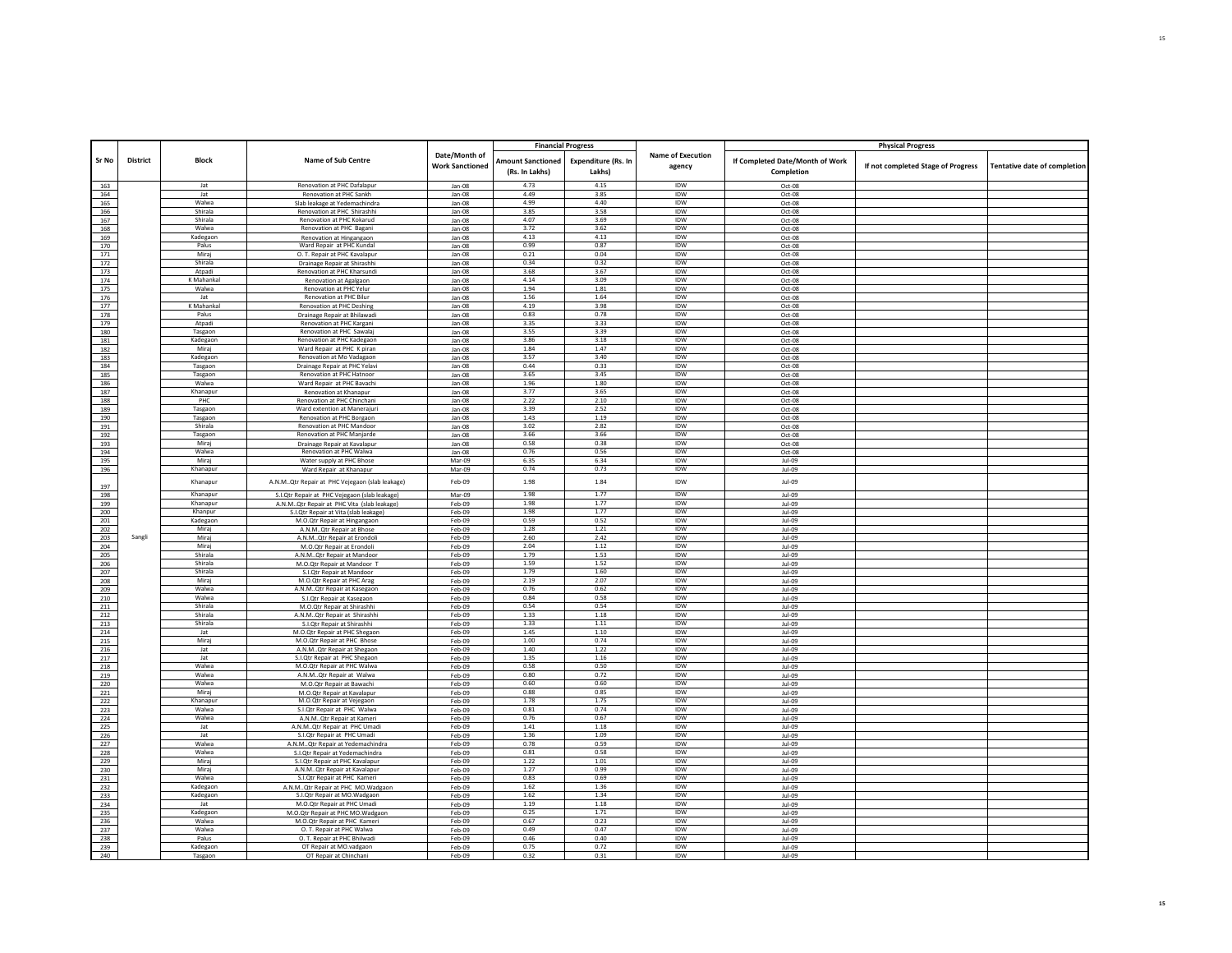|            |                 |                       |                                                                             |                        |                          | <b>Financial Progress</b> |                   |                                 | <b>Physical Progress</b>           |                              |
|------------|-----------------|-----------------------|-----------------------------------------------------------------------------|------------------------|--------------------------|---------------------------|-------------------|---------------------------------|------------------------------------|------------------------------|
|            |                 |                       |                                                                             | Date/Month of          |                          |                           | Name of Execution |                                 |                                    |                              |
| Sr No      | <b>District</b> | <b>Block</b>          | <b>Name of Sub Centre</b>                                                   | <b>Work Sanctioned</b> | <b>Amount Sanctioned</b> | Expenditure (Rs. In       | agency            | If Completed Date/Month of Work | If not completed Stage of Progress | Tentative date of completion |
|            |                 |                       |                                                                             |                        | (Rs. In Lakhs)           | Lakhs)                    |                   | Completion                      |                                    |                              |
|            |                 | Tasgaon               | Ward. Repair at Manerajuri                                                  | Feb-09                 | 0.49                     | 0.49                      | <b>IDW</b>        | Jul-09                          |                                    |                              |
| 241<br>242 |                 | Khanapur              | Ward Repair at Vejegaon                                                     | Feb-09                 | 1.16                     | 0.63                      | IDW               | $ u $ -09                       |                                    |                              |
| 243        |                 | Jat                   | O. T. Repair at PHC Umadi                                                   | Feb-09                 | 0.97                     | 0.80                      | <b>IDW</b>        | Jul-09                          |                                    |                              |
| 244        |                 | Walwa                 | O. T. Repair at PHC Kurlap                                                  | $Feh-09$               | 0.49                     | 0.49                      | <b>IDW</b>        | $11-09$                         |                                    |                              |
| 245        |                 | Jat                   | O. T. Repair at PHC Sankh                                                   | Feb-09                 | 0.98                     | 0.97                      | IDW               | Jul-09                          |                                    |                              |
|            |                 |                       | Providing Re electrification works to NM,ANM,SI,Compounder                  |                        |                          |                           |                   | 16-4-2008                       |                                    |                              |
|            |                 | Bhudargad             | quarter at PHC Minache Tal.karveer                                          | 2/21/2008              | 0.75                     | 0.75                      | IDW               |                                 |                                    |                              |
| 246        |                 |                       |                                                                             |                        |                          |                           |                   |                                 |                                    |                              |
| 247        |                 | Bhudargad             | Special repair works to PHC at Kadgaon                                      | 2/21/2008              | 0.99                     | 0.91                      | IDW               | 20/05/2008                      |                                    |                              |
| 248        |                 | Bhudaread             | Providing Re electrification works to NM,ANM,SI,MO at PHC                   | 2/21/2008              | 0.97                     | 0.97                      | <b>IDW</b>        | 17-6-2008                       |                                    |                              |
|            |                 |                       | Madilage Tal.karveer                                                        |                        |                          |                           |                   | 23-7-2008                       |                                    |                              |
| 249        |                 | Chandgad              | Extension of Female ward at PHC kowad                                       | 1/24/2008              | 1.00                     | 0.97                      | <b>IDW</b>        |                                 |                                    |                              |
|            |                 |                       |                                                                             |                        |                          |                           |                   | 24-9-2008                       |                                    |                              |
| 250        |                 | Chandgad              | Special repair works to MO quarter at Tudiye                                | 3/27/2008              | 0.99                     | 0.99                      | <b>IDW</b>        |                                 |                                    |                              |
|            |                 | Chandgad              | Providing Re electrification works at PHC Kowad                             | 3/7/2008               | 0.73                     | 0.73                      | IDW               | 23-7-2008                       |                                    |                              |
| 251        |                 |                       |                                                                             |                        |                          |                           |                   |                                 |                                    |                              |
| 252        |                 | Chandgad              | Special repair works at PHC Tudiye                                          | 3/25/2008              | 1.00                     | 1.00                      | IDW               | 24/06/2008                      |                                    |                              |
|            |                 | Chandgad              | Special repair works at PHC Aadkur                                          | 3/7/2008               | 0.89                     | 0.81                      | IDW               | 23-5-2008                       |                                    |                              |
| 253        |                 |                       |                                                                             |                        |                          |                           |                   | $6 - 8 - 2008$                  |                                    |                              |
| 254        |                 | Karveer               | Extension of Female ward at PHC Sangrul                                     | 2/21/2008              | 1.00                     | 1.00                      | IDW               |                                 |                                    |                              |
|            |                 |                       |                                                                             |                        |                          |                           |                   | 28-8-2008                       |                                    |                              |
| 255        |                 | Ajara                 | Special repair works at PHC Uttur                                           | 3/5/2008               | 1.00                     | 0.99                      | <b>IDW</b>        |                                 |                                    |                              |
|            |                 |                       |                                                                             |                        |                          |                           |                   |                                 |                                    |                              |
| 256        |                 | Radhanagari           | Special repair works to SI, Compoundere quarter at PHC walave               | 2/1/2008               | 1.04                     | 0.99                      | <b>IDW</b>        | 30/05/2008                      |                                    |                              |
| 257        |                 | Radhanagari           | Special repair works at PHC Tarale                                          | 2/1/2008               | 0.99                     | 0.99                      | IDW               | 30/05/2008                      |                                    |                              |
|            |                 | Shahuwadi             | Special repair works at PHC Bambavade                                       | 1/24/2008              | 1.00                     | 0.99                      | <b>IDW</b>        | $3 - 3 - 2008$                  |                                    |                              |
| 258        |                 |                       |                                                                             |                        |                          |                           |                   |                                 |                                    |                              |
|            |                 | Shahuwadi             | Special repair works to ANM, SI, LHV quarter at PHC Bhedasgaor              | 2/21/2008              | 1.01                     | 1.00                      | <b>IDW</b>        | 23-6-2008                       |                                    |                              |
| 259        |                 |                       |                                                                             |                        |                          |                           |                   | $4 - 6 - 2008$                  |                                    |                              |
| 260        |                 | Panhala               | Special repair works at PHC Bajarbhogaon                                    | 2/4/2008               | 1.11                     | 1.00                      | <b>IDW</b>        |                                 |                                    |                              |
|            |                 |                       |                                                                             |                        |                          |                           |                   | 21-5-2008                       |                                    |                              |
| 261        |                 | Panhala               | Special repair works at PHC Borpadale                                       | 3/8/2008               | 1.00                     | 1.00                      | <b>IDW</b>        |                                 |                                    |                              |
|            |                 | Panhala               |                                                                             | 2/4/2008               | 1.03                     |                           | <b>IDW</b>        |                                 |                                    |                              |
| 262        |                 |                       | Special repair works to ANM, LHV quarter at PHC Kale                        |                        |                          | 1.00                      |                   | 3/5/2008                        |                                    |                              |
| 263        |                 | Panhala               | Special repair works at PHC Padal                                           | 2/4/2008               | 1.00                     | 1.00                      | IDW               | 3/5/2008                        |                                    |                              |
|            |                 | Panhala               | Providing submersible pump for water supply at PHC kotoli                   | 2/21/2008              | 0.82                     | 0.76                      | <b>IDW</b>        | 15-4-2008                       |                                    |                              |
| 264        |                 |                       |                                                                             |                        |                          |                           |                   |                                 |                                    |                              |
| 265<br>266 |                 | Panhala<br>Gadhinglaj | Special repair works at PHC Padal                                           | 2/21/2008<br>2/21/2008 | 1.03<br>0.99             | 0.99<br>0.49              | IDW<br><b>IDW</b> | 3/5/2008                        |                                    |                              |
| 267        |                 | Gadhinglaj            | Special repair works at PHC Mahagaon<br>Special repair works at PHC Kadgaon | 2/21/2008              | 0.75                     | 0.75                      | IDW               | 3/5/2008<br>3/5/2008            |                                    |                              |
|            |                 |                       |                                                                             |                        |                          |                           |                   | 23-7-2008                       |                                    |                              |
| 268        |                 | Gadhinglaj            | Special repair works at PHC Nool                                            | 5/7/2008               | 1.02                     | 1.00                      | IDW               |                                 |                                    |                              |
| 269        |                 | Hatkangale            | Special repair works at PHC Sajani                                          | 2/21/2008              | 0.97                     | 0.96                      | IDW               | 20/5/2008                       |                                    |                              |
|            |                 | Hatkangale            | Special repair works at PHC Saravde                                         | 2/21/2008              | 1.00                     | 0.96                      | IDW               | 14-8-2008                       |                                    |                              |
| 270        |                 |                       |                                                                             |                        |                          |                           |                   |                                 |                                    |                              |
|            | Kolhapur        | Hatkangale            | Special repair works at PHC Pulachi shiroli                                 | 3/7/2008               | 1.01                     | 1.00                      | IDW               | 4-9-2008                        |                                    |                              |
| 271        |                 |                       |                                                                             |                        |                          |                           |                   |                                 |                                    |                              |
| 272        |                 | Hatkangale            | ward extension at PHC bhadole                                               | 3/15/2008              | 0.97                     | 0.69                      | IDW               | 10-9-2008                       |                                    |                              |
|            |                 |                       |                                                                             |                        |                          |                           |                   | $16 - 7 - 2008$                 |                                    |                              |
| 273        |                 | Shirol                | Special repair works at PHC Danoli                                          | 2/21/2008              | 1.00                     | 1.00                      | <b>IDW</b>        |                                 |                                    |                              |
|            |                 | Shirol                |                                                                             |                        |                          |                           | <b>IDW</b>        | 17-1-2009                       |                                    |                              |
| 274        |                 |                       | Special repair works at PHC Jaysingpur                                      | 2/21/2008              | 1.02                     | 0.95                      |                   |                                 |                                    |                              |
|            |                 | Shirol                | Special repair works at PHC Nandani                                         | 3/27/2008              | 0.99                     | 0.99                      | <b>IDW</b>        | $2 - 5 - 2008$                  |                                    |                              |
| 275        |                 |                       |                                                                             |                        |                          |                           |                   |                                 |                                    |                              |
|            |                 | Shirol                | Providing re electriifcation work at Abdullat                               | 3/7/2008               | 0.73                     | 0.72                      | <b>IDW</b>        | $9 - 5 - 2008$                  |                                    |                              |
| 276        |                 |                       |                                                                             | 2/21/2008              |                          |                           | IDW               |                                 |                                    |                              |
| 277        |                 | Kagal                 | Special repair works at PHC kasaba sangaon                                  |                        | 0.45                     | 0.43                      |                   | 20/5/2008<br>19-3-2008          |                                    |                              |
| 278        |                 | Kagal                 | Special repair works at PHC chikhali                                        | 2/21/2008              | 0.99                     | 0.96                      | IDW               |                                 |                                    |                              |
| 279        |                 | Kagal                 | Providing at water supply system at Siddnerli                               | 2/21/2008              | 0.99                     | 0.99                      | <b>IDW</b>        | 15-8-2008                       |                                    |                              |
|            |                 |                       |                                                                             |                        |                          |                           |                   | 23-10-2008                      |                                    |                              |
| 280        |                 | Hatkangale            | Wrd extension at PHC Hupari                                                 | 5/6/2008               | 4.27                     | 3.95                      | IDW               |                                 |                                    |                              |
| 281        |                 | Hatkangale            | Providing enternal road at PHC bhadole                                      | 3/25/2008              | 2.85                     | 2.85                      | IDW               | 24/6/2008                       |                                    |                              |
|            |                 | Hatkangale            | Ward extension at PHC Pattankodoli                                          | 5/28/2008              | 5.13                     | 4.75                      | <b>IDW</b>        | 13-5-2009                       |                                    |                              |
| 282        |                 |                       |                                                                             |                        |                          |                           |                   |                                 |                                    |                              |
| 283        |                 | Hatkangale            | Ward extension at PHC Pulachi shiroli                                       | 1/1/2009               | 5.16                     | 4.94                      | <b>IDW</b>        | $2 - 2 - 2009$                  |                                    |                              |
|            |                 |                       |                                                                             |                        |                          |                           |                   | 21-4-2009                       |                                    |                              |
| 284        |                 | Shirol                | Ward extension at PHC Jaysingpur                                            | 4/29/2008              | 14.09                    | 15.50                     | IDW               |                                 |                                    |                              |
|            |                 |                       |                                                                             |                        |                          |                           |                   | 21-11-2008                      |                                    |                              |
| 285        |                 | Shahuwadi             | Special repair works at PHC Bambavade                                       | 5/28/2008              | 4.01                     | 3.81                      | IDW               |                                 |                                    |                              |
|            |                 | Shahuwadi             | Special repair works at PHC Man                                             | 3/27/2008              | 4.81                     | 4.79                      | IDW               | 20-9-2008                       |                                    |                              |
| 286        |                 |                       |                                                                             |                        |                          |                           |                   |                                 |                                    |                              |
| 287        |                 | Panhala               | Special repair works at PHC Padal                                           | 3/29/2008              | 4.88                     | 4.88                      | IDW               | 23-9-2008                       |                                    |                              |
|            |                 |                       |                                                                             |                        |                          |                           |                   |                                 |                                    |                              |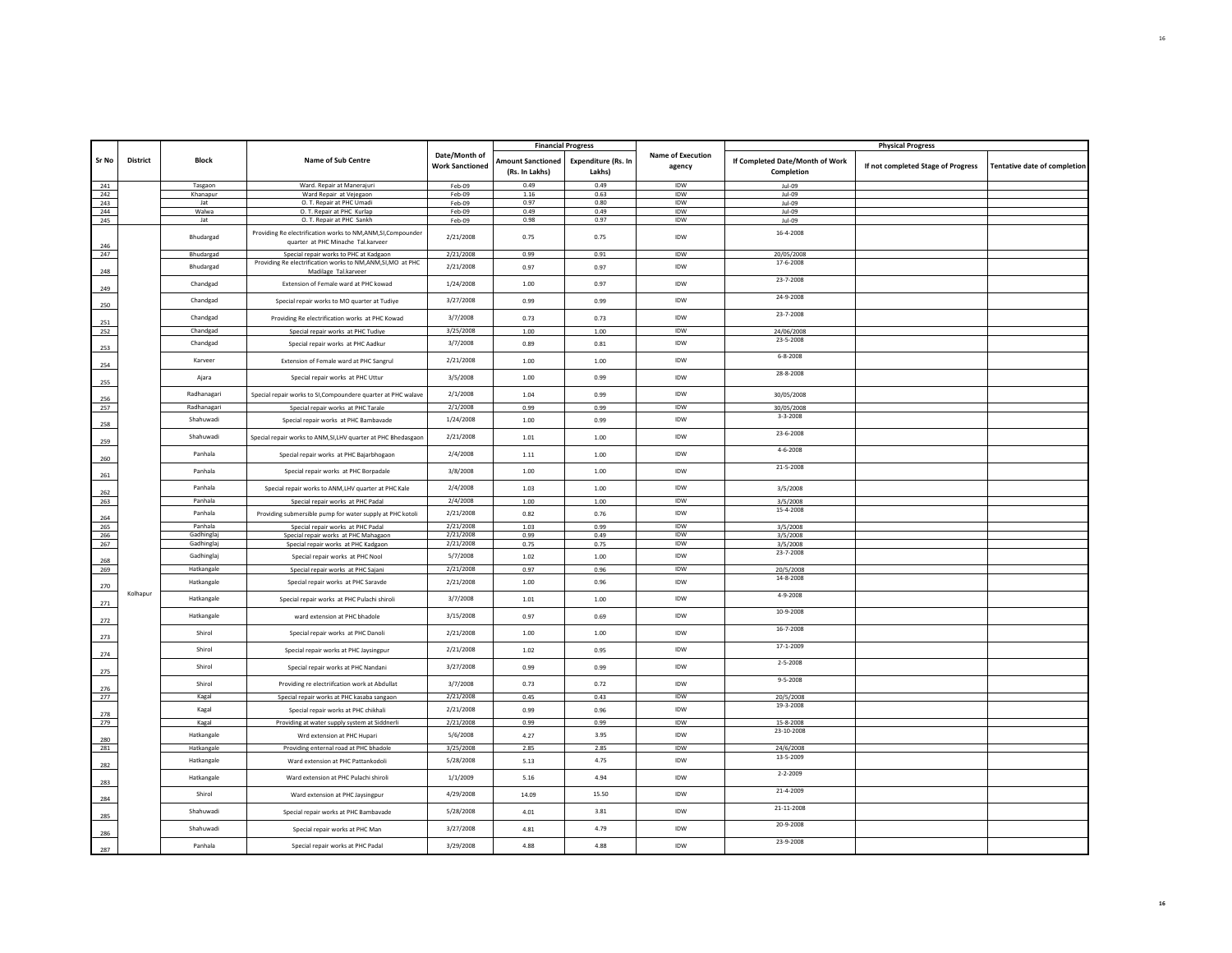|                                 |            |                      |                                                                         |                                         |                                            | <b>Financial Progress</b>            |                                    |                                               | <b>Physical Progress</b>           |                              |
|---------------------------------|------------|----------------------|-------------------------------------------------------------------------|-----------------------------------------|--------------------------------------------|--------------------------------------|------------------------------------|-----------------------------------------------|------------------------------------|------------------------------|
| Sr No                           | District   | <b>Block</b>         | Name of Sub Centre                                                      | Date/Month of<br><b>Work Sanctioned</b> | <b>Amount Sanctioned</b><br>(Rs. In Lakhs) | <b>Expenditure (Rs. In</b><br>Lakhs) | <b>Name of Execution</b><br>agency | If Completed Date/Month of Work<br>Completion | If not completed Stage of Progress | Tentative date of completion |
| 288                             |            | Bhudargad            | Special repair works to HV, SI quarters at PHC Patgaon                  | 3/27/2008                               | 4.99                                       | 4.84                                 | IDW                                | 26-01-2008                                    |                                    |                              |
| 289                             |            | Bhudargad            | Special repair works to ANM .NM quarters at PHC Patgaor                 | 3/27/2008                               | 3.06                                       | 2.93                                 | IDW                                | 22-9-2008                                     |                                    |                              |
| 290                             |            | Bhudargad            | Special repair works to MO quartes at PHC Kadgaon                       | 2/13/2009                               | 2.76                                       | 2.44                                 | IDW                                | 12/5/2009                                     |                                    |                              |
| 291                             |            | Karveer              | Special repair works at PHC Vadange                                     | 3/27/2008                               | 4.67                                       | 4.81                                 | IDW                                | 24-9-2008                                     |                                    |                              |
| 292                             |            | Karveer              | Special repair works at PHC Mudshingi                                   | 3/18/2008                               | 3.85                                       | 4.00                                 | IDW                                | $6 - 9 - 2008$                                |                                    |                              |
| 293                             |            | Karveer              | Special repair works at PHC shiroli dumala                              | 3/28/2008                               | 3.86                                       | 3.94                                 | <b>IDW</b>                         | 24-9-2008<br>25-6-2008                        |                                    |                              |
| 294                             |            | Radhanagari          | Special repair works to NM,ANM quarters at PHC kasaba walave            | 3/27/2008                               | 3.20                                       | 3.20                                 | IDW                                |                                               |                                    |                              |
| 295                             |            | Dindori              | Verkhada                                                                | Mar-2007                                | 1.27                                       | 1.24                                 | IDW                                | Mar-2008                                      |                                    |                              |
| 296                             |            | Deola<br>Dindori     | Khamkheda                                                               | Mar-2007<br>Mar-2007                    | 0.86<br>1.55                               | 0.84<br>1.52                         | IDW<br>IDW                         | Mar-2008<br>Mar-2008                          |                                    |                              |
| 297<br>298                      |            | Deola                | Khedgaon<br>Dahiwad                                                     | Mar-2007                                | 0.94                                       | 0.73                                 | IDW                                | Mar-2008                                      |                                    |                              |
| 299                             |            | Deola                | Lohner                                                                  | Mar-2007                                | 0.63                                       | 0.62                                 | <b>IDW</b>                         | Mar-2008                                      |                                    |                              |
| 300                             |            | Chandwad             | Wadlibhoi                                                               | Mar-2007                                | 0.96                                       | 0.93                                 | IDW                                | Mar-2008                                      |                                    |                              |
| 301                             | Nashik     | Deola                | Meshi                                                                   | Mar-2007                                | 1.04                                       | 1.04                                 | <b>IDW</b>                         | Mar-2008                                      |                                    |                              |
| 302                             |            | Baglan               | Tarahabad                                                               | Mar-2007                                | 2.32                                       | 1.99                                 | IDW                                | Mar-2008                                      |                                    |                              |
| 303                             |            | Malegaon             | Kalwadi                                                                 | Mar-2007                                | 1.89                                       | 1.88                                 | <b>IDW</b>                         | Mar-2008                                      |                                    |                              |
| 304                             |            | Deola                | Kharda                                                                  | Mar-2007                                | 1.33                                       | 1.3                                  | IDW                                | Mar-2008                                      |                                    |                              |
| 305                             |            | Niphad               | Chandori                                                                | Mar-2007                                | 1.52                                       | 1.49                                 | IDW                                | Mar-2008                                      |                                    |                              |
| 306                             |            | Dindori              | Mohadi                                                                  | Mar-2007                                | 1.48                                       | 1.44                                 | <b>IDW</b>                         | Mar-2008                                      |                                    |                              |
| 307                             |            | Nandgaon             | Bolthan                                                                 | Mar-2007                                | 1.95                                       | 1.91                                 | IDW                                | Mar-2008                                      |                                    |                              |
| 308                             |            | Parner               | .M&R to Phc at Ruichattrapati                                           | 29.07.07                                | 1.93                                       | 1.79                                 | <b>IDW</b>                         | 13.03.2008                                    |                                    |                              |
| 309                             |            | Shrigonda            | .M&R to Phc at Adhalgaon                                                | 28.07.07<br>29.07.07                    | 1.17<br>1.98                               | 1.03<br>1.31                         | IDW<br><b>IDW</b>                  | 22.03.2008<br>27.03.2008                      |                                    |                              |
| 310                             |            | Karjat               | M&R to Phc at Rashin<br>.M&R to Phc at Arangaon                         | 28.07.07                                | 1.99                                       | 1.58                                 | IDW                                |                                               |                                    |                              |
| 311<br>312                      |            | Pathardi             | .M&R to Phc at Tisgaon                                                  | 28.07.07                                | 1.91                                       | 1.65                                 | IDW                                | 20.03.2008<br>19.03.2008                      |                                    |                              |
| 313                             | Ahmednagar | Shevgaon             | .M&R to Phc at Bodhegaon                                                | 28.07.07                                | 1.98                                       | 1.27                                 | IDW                                | 12.04.2008                                    |                                    |                              |
| 314                             |            | Newasa               | .M&R to Phc at Chanda                                                   | 28.07.07                                | 1.82                                       | 1.82                                 | IDW                                | 19.03.2008                                    |                                    |                              |
| 315                             |            | Kopargaon            | .M&R to Phc at Pohegaon                                                 | 28.07.07                                | 1.99                                       | 1.69                                 | <b>IDW</b>                         | 25.03.2008                                    |                                    |                              |
| 316                             |            | Sangamner            | M&R to Phc at Nimgaon Jali                                              | 28.07.07                                | 1.65                                       | 1.04                                 | IDW                                | 25.03.2008                                    |                                    |                              |
| 317                             |            | Akole                | .M&R to Phc at Bharbhanwada                                             | 29.07.07                                | 1.76                                       | 1.25                                 | <b>IDW</b>                         | 21.03.2008                                    |                                    |                              |
| 318                             |            |                      | .M&R to Phc at Shendi                                                   | 28.07.07                                | 1.93                                       | 1.71                                 | IDW                                | 21.03.2008                                    |                                    |                              |
| 319                             |            | Dhule                | Lamkani                                                                 | 12/11/2007                              | 1.35                                       | 1.34                                 | IDW                                | 10/3/2008                                     |                                    |                              |
| 320                             |            | Dhule                | Borkund                                                                 | 12/11/2007                              | 1.85                                       | 1.59                                 | <b>IDW</b>                         | 26/3/2008                                     |                                    |                              |
| 321                             |            | Dhule                | Kheda                                                                   | 4/2/2008                                | 1.96                                       | 0.55                                 | IDW<br><b>IDW</b>                  | 11/6/2008                                     |                                    |                              |
| 322                             |            | Dhule                | Ner                                                                     | 4/2/2008                                | 1.50                                       | 1.49                                 | IDW                                | 31/3/2008<br>28/8/2008                        |                                    |                              |
| 323<br>324                      |            | Dhule<br>Dhule       | Borkund<br>Mukti                                                        | 24/3/2008<br>4/2/2008                   | 1.99<br>1.60                               | 0.55<br>1.59                         | IDW                                | 31/3/2008                                     |                                    |                              |
| 325                             |            | Dhule                | Arvi                                                                    | 4/2/2008                                | 1.49                                       | 1.48                                 | IDW                                | 31/3/2008                                     |                                    |                              |
| 326                             | Dhule      | Sakri                | Dahiwel                                                                 | 4/2/2008                                | 0.94                                       | 0.92                                 | IDW                                | 31/3/2008                                     |                                    |                              |
| 327                             |            | Shirpur              | Vikharan                                                                | 12/11/2007                              | 0.75                                       | 0.69                                 | <b>IDW</b>                         | 31/3/2008                                     |                                    |                              |
| 328                             |            | Shindkheda           | Betawad                                                                 | 12/11/2007                              | 0.50                                       | 0.49                                 | IDW                                | 28/2/2008                                     |                                    |                              |
| 329                             |            | Shindkheda           | Malpur                                                                  | 4/2/2008                                | 1.82                                       | 1.79                                 | <b>IDW</b>                         | 31/3/2008                                     |                                    |                              |
| 330                             |            | Shindkheda           | Nardana                                                                 | 4/2/2008                                | 1.85                                       | 1.83                                 | IDW                                | 31/3/2008                                     |                                    |                              |
| 331                             |            | Shindkheda           | Nimgul                                                                  | 4/2/2008                                | 0.56                                       | 0.55                                 | <b>IDW</b>                         | 31/3/2008                                     |                                    |                              |
| 332                             |            | Shindkheda           | Dhamane                                                                 | 4/2/2008                                | 1.96                                       | 1.95                                 | IDW                                | 31/3/2008                                     |                                    |                              |
| 333                             |            | Jalgaon              | Nashirabad Tal. Jalgaon PHC Repaire                                     | 10/26/2007                              | 1.88                                       | 1.76                                 | IDW                                | 2/23/2008                                     |                                    |                              |
| 334<br>335                      |            | Jamner<br>Pachora    | Shendurni Tal.Jamner PHC Repaire<br>Nagardevla Tal, Pachora PHC Repaire | 10/26/2007<br>10/26/2007                | 1.77<br>1.42                               | 1.38<br>1.42                         | <b>IDW</b><br>IDW                  | 2/23/2008<br>3/18/2008                        |                                    |                              |
| 336                             |            | Chalisgaon           | Vagali Tal. Chalisgaon PHC Repaire                                      | 10/26/2007                              | 0.83                                       | 0.8                                  | <b>IDW</b>                         | 2/23/2008                                     |                                    |                              |
| 337                             |            | M.nagar              | Uchanda Tal, M.Nagar PHC Repaire                                        | 10/26/2007                              | 0.49                                       | 0.49                                 | IDW                                | 3/31/2008                                     |                                    |                              |
| 338                             |            | Dharangaon           | Chandsar Tal. Dharangaon PHC Repaire                                    | 12/20/2007                              | 1.98                                       | 1.97                                 | IDW                                | 3/18/2008                                     |                                    |                              |
| 339                             |            | Bhusawal             | Kinhi Tal. Bhusawal PHC Repaire                                         | 12/20/2007                              | 1.96                                       | 1.71                                 | IDW                                | 3/18/2008                                     |                                    |                              |
| 340                             |            | M.nagar              | Kurha Tal. M.Nagar PHC Repaire                                          | 12/20/2007                              | 1.97                                       | 1.97                                 | IDW                                | 9/8/2008                                      |                                    |                              |
| 341                             |            | M.nagar              | Anturli Tal. M.Nagar PHC Repaire                                        | 12/20/2007                              | 1.97                                       | 1.97                                 | <b>IDW</b>                         | 9/8/2008                                      |                                    |                              |
| 342                             |            | Chopda               | Chahardi Tal. Chopda PHC Repaire                                        | 12/20/2007                              | 1.76                                       | 1.76                                 | IDW                                | 2/23/2008                                     |                                    |                              |
| 343                             |            | Jalgaon              | Kanalda Tal. Jalgaon PHC Repaire                                        | 12/20/2007                              | 1.95                                       | 1.95                                 | <b>IDW</b>                         | 7/3/2008                                      |                                    |                              |
| 344                             |            | lamner               | Vakadi Tal. Jamner PHC Repaire                                          | 12/20/2007                              | 1.77                                       | 1.77                                 | IDW                                | 3/18/2008                                     |                                    |                              |
| 345<br>346                      |            | Chalisgaon           | Talegaon K.K. Tal. Chalisgaon PHC Repaire                               | 12/20/2007<br>12/20/2007                | 3.09<br>1.97                               | 3.01<br>1.97                         | IDW<br>IDW                         | 2/23/2008<br>3/31/2008                        |                                    |                              |
| 347                             |            | Bhadgaon<br>Bhadgaon | Pimperkhed Tal, Bhadgaon PHC Repaire<br>Ghude Tal. Bhadgaon PHC Repaire | 12/20/2007                              | 1.98                                       | 1.98                                 | IDW                                | 3/18/2008                                     |                                    |                              |
| 348                             |            | Bhadgaon             | Kajgaon Tal. Bhadgaon PHC Repaire                                       | 12/20/2007                              | 1.95                                       | 1.95                                 | <b>IDW</b>                         | 3/11/2008                                     |                                    |                              |
| 349                             |            | Chalisgaon           | Patonda Tal. Chalisgaon PHC Repaire                                     | 12/20/2007                              | 1.44                                       | 1.44                                 | IDW                                | 2/23/2008                                     |                                    |                              |
| 350                             |            | Parola               | Tamaswadi Tal. Parola PHC Repaire                                       | 12/20/2007                              | 1.95                                       | 1.95                                 | <b>IDW</b>                         | 3/31/2008                                     |                                    |                              |
| 351                             |            | Chalisgaon           | Ranjangaon Tal, Chalisgaon PHC Repai                                    | 2/25/2008                               | 1.94                                       | 1.94                                 | IDW                                | 7/3/2008                                      |                                    |                              |
| 352                             | Jalgaon    | Chalisgaon           | Shirasgaon Tal. Chalisgaon PHC Repair                                   | 2/25/2008                               | 1.99                                       | 1.99                                 | IDW                                | 7/3/2008                                      |                                    |                              |
| 353                             |            | Chalisgaon           | Umberkhed Tal. Chalisgaon PHC Repair                                    | 2/25/2008                               | 1.98                                       | 1.98                                 | IDW                                | 4/24/2008                                     |                                    |                              |
| 354                             |            | Pachora              | Lohara Tal.Pachora PHC Repair                                           | 2/25/2008                               | 1.99                                       | 1.99                                 | IDW                                | 4/24/2008                                     |                                    |                              |
| 355                             |            | Bhusawal             | Vardsim Tal.Bhusawal PHC Repair                                         | 2/25/2008                               | 1.88                                       | 1.88                                 | <b>IDW</b>                         | 6/6/2008                                      |                                    |                              |
| 356                             |            | Bhusawa              | Pimplagaon Tal.Bhusawal PHC Repair                                      | 2/25/2008                               | 1.99                                       | 1.99                                 | IDW                                | 3/26/2009                                     |                                    |                              |
| 357                             |            | Raver                | Chinawal Tal.Raver (KK) PHC Repair                                      | 2/25/2008<br>2/25/2008                  | 1.99<br>1.99                               | 1.99<br>1.99                         | <b>IDW</b><br>IDW                  | 3/26/2009                                     |                                    |                              |
| 358<br>359                      |            | Jamner               | Fattepure Tal.Jamner PHC Repair                                         | 2/25/2008                               |                                            | 1.96                                 | IDW                                | 4/24/2008                                     |                                    |                              |
| $\overline{\phantom{a}}$<br>360 |            | Yawal<br>Parola      | Bhalod Tal.Yawal PHC Repair<br>Shirsoda Tal Parola, PHC Repai           | 2/25/2008                               | 1.96<br>3.75                               | 3.67                                 | IDW                                | 9/28/2008<br>5/26/2008                        |                                    |                              |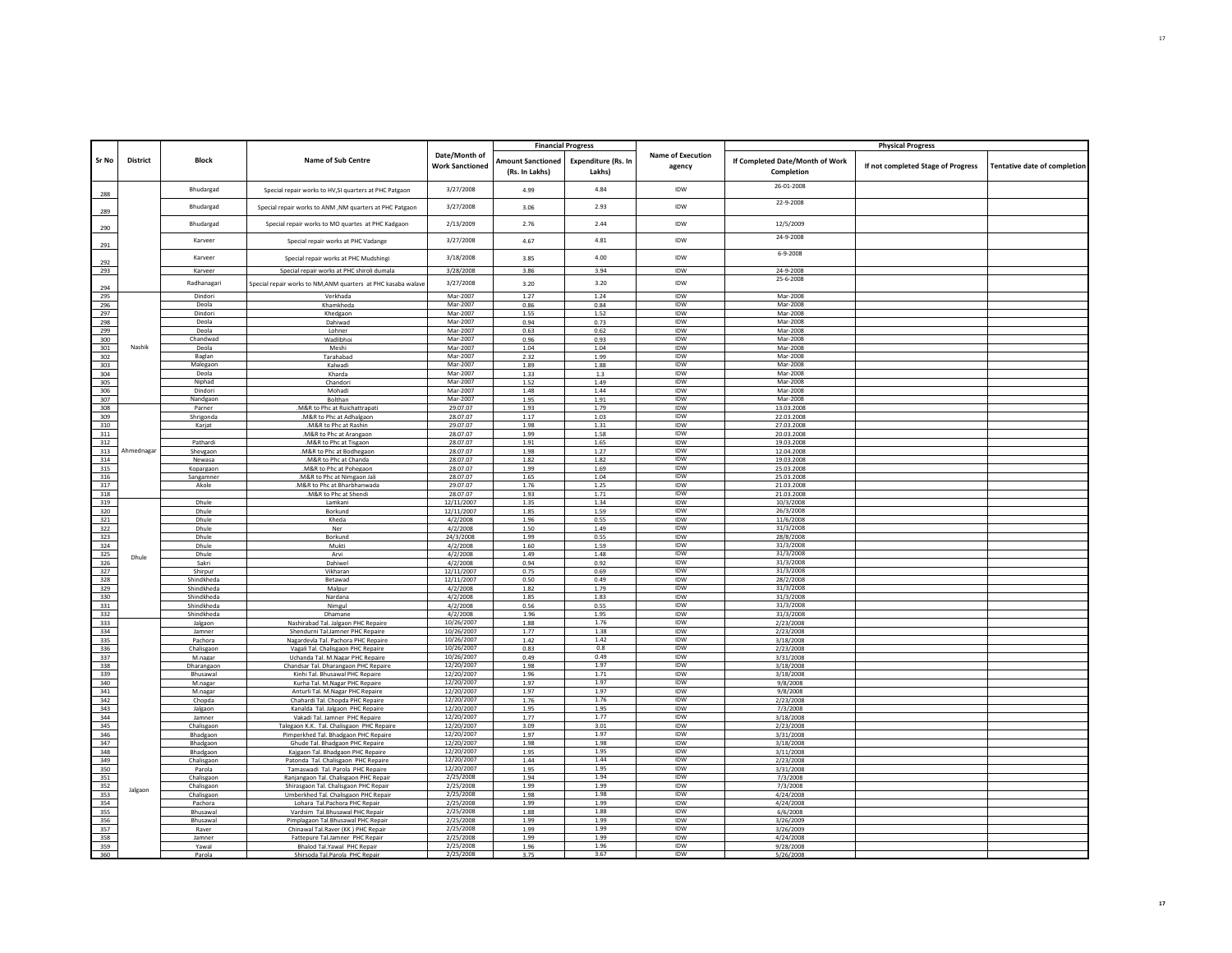|            |            |                      |                                                                   |                                         |                                            | <b>Financial Progress</b>            |                                    |                                               | <b>Physical Progress</b>           |                                     |
|------------|------------|----------------------|-------------------------------------------------------------------|-----------------------------------------|--------------------------------------------|--------------------------------------|------------------------------------|-----------------------------------------------|------------------------------------|-------------------------------------|
| Sr No      | District   | <b>Block</b>         | Name of Sub Centre                                                | Date/Month of<br><b>Work Sanctioned</b> | <b>Amount Sanctioned</b><br>(Rs. In Lakhs) | <b>Expenditure (Rs. In</b><br>Lakhs) | <b>Name of Execution</b><br>agency | If Completed Date/Month of Work<br>Completion | If not completed Stage of Progress | <b>Tentative date of completion</b> |
| 361        |            | Erandol              | Talai Tal.Erandole PHC Repair                                     | 2/25/2008                               | 3.89                                       | 3.78                                 | <b>IDW</b>                         | 5/13/2008                                     |                                    |                                     |
| 362        |            | Jalgaon              | Mhasawad Tal.Jalgaon PHC Repair                                   | 2/25/2008                               | 1.99                                       | 1.99                                 | <b>IDW</b>                         | 5/13/2008                                     |                                    |                                     |
| 363        |            | Parola               | Mangrul Tal.Parola PHC Repair                                     | 2/25/2008                               | 1.99                                       | 1.98                                 | <b>IDW</b>                         | 7/6/2008                                      |                                    |                                     |
| 364        |            | Dharangaon           | Salwa Tal.Dharangaon PHC Repair                                   | 2/25/2008                               | 3.77                                       | 3.77                                 | IDW                                | 9/24/2008                                     |                                    |                                     |
| 365        |            | Parola               | Shelawe Tal, Parola PHC Repair                                    | 2/25/2008                               | 3.31                                       | 3.31                                 | IDW                                | 4/24/2008                                     |                                    |                                     |
| 366        |            | Pachora              | Lohtar Tal.Pachora PHC Repair                                     | 2/25/2008                               | 1.95                                       | 1.95<br>3.78                         | <b>IDW</b><br>IDW                  | 7/3/2008                                      |                                    |                                     |
| 367        |            | Jamner               | Betawad Tal.Jamner PHC Repair                                     | 2/25/2008<br>2/25/2008                  | 3.96                                       | 3.67                                 | <b>IDW</b>                         | 3/26/2009                                     |                                    |                                     |
| 368<br>369 |            | Jalgaon<br>Bhadgaon  | Bhadali Tal.Jalgaon PHC Repair<br>Girad Tal, Bhadgaon PHC Repaire | 2/25/2008                               | 3.95<br>1.99                               | 1.93                                 | IDW                                | 7/9/2008<br>9/17/2008                         |                                    |                                     |
| 370        |            | Jalgaon              | Padalsa Tal. Jalgaon PHC Electrict Repaire                        | 10/26/2007                              | 0.92                                       | 0.92                                 | <b>IDW</b>                         | 2/23/2008                                     |                                    |                                     |
| 371        |            | Erandole             | Kasoda Tal. Erandole PHC repaire                                  | 28/03/2008                              | 0.49                                       | 0.49                                 | IDW                                | 5/11/2008                                     |                                    |                                     |
| 372        |            | Chopda               | Adawad Tal. Chopda PHC, Qtr. Repaire                              | 20/12/2007                              | 3.97                                       | 3.96                                 | IDW                                | 31/03/2008                                    |                                    |                                     |
| 373        |            | Kannad               | Hatnoor                                                           | 2/14/2008                               | 0.37                                       | 1.39                                 | <b>IDW</b>                         | 3/14/2008                                     |                                    |                                     |
| 374        |            | Gangapur             | Jikthan                                                           | 1/17/2008                               | 1.81                                       | 2.13                                 | IDW                                | 4/17/2008                                     |                                    |                                     |
| 375        | Aurangabad | Soyegaon             | Jarandi                                                           | 2/28/2008                               | 0.69                                       | 0.73                                 | <b>IDW</b>                         | 3/28/2008                                     |                                    |                                     |
| 376        |            | Soyegaon             | Sawaladbara                                                       | 2/27/2008                               | 4.38                                       | 3.49                                 | IDW                                | 3/27/2008                                     |                                    |                                     |
| 377        |            | Aurangabad           | Varudkazi                                                         | 2/27/2008                               | 1.35                                       | 1.56                                 | <b>IDW</b>                         | 3/27/2008                                     |                                    |                                     |
| 378        |            | Umarga               | Mulai                                                             | 16.01.08                                | 8.19                                       | 8.81                                 | IDW                                | Oct-08                                        |                                    |                                     |
| 379        | Osmanabad  | Umarga               | Aloor                                                             | 06.02.08                                | 15.43                                      | 16.04                                | <b>IDW</b>                         | Mar-09                                        |                                    |                                     |
| 380        |            | Kallam               | Moha                                                              | 06.02.08                                | 8.24                                       | 8.69                                 | <b>IDW</b>                         | Oct-08                                        |                                    |                                     |
| 381        |            | Ausa                 | Bhada                                                             | 22.11.2007                              | 4.00                                       | 3.61                                 | IDW<br><b>IDW</b>                  | 31.03.2008                                    |                                    |                                     |
| 382        |            | Nilanga              | Ambulga                                                           | 22.11.2007                              | 3.40                                       | 1.37                                 |                                    | 20.03.2008                                    |                                    |                                     |
| 383        | LATUR      | Chakur               | Janwala                                                           | 22.11.2007                              | 2.80                                       | 3.07                                 | <b>IDW</b><br><b>IDW</b>           | 29.03.2008                                    |                                    |                                     |
| 384<br>385 |            | Ahemadpur<br>Jalkot  | Hadulti<br>Atunar                                                 | 22.11.2007<br>22.11.2007                | 3.60<br>3.05                               | 3.94<br>4.26                         | IDW                                | 02.03.2008<br>29.03.2008                      |                                    |                                     |
| 386        |            | Renapur              | Poheragon                                                         | 22.11.2007                              | 1.75                                       | 1.81                                 | <b>IDW</b>                         | 24.03.2008                                    |                                    |                                     |
| 387        |            | Bhokardan            | Reparing work of PHC Rajur                                        | 1/4/2008                                | 0.44                                       | 0.44                                 | IDW                                | 3/31/2008                                     |                                    |                                     |
| 388        |            | Partur               | Reparing work of PHC Satona, Akoli, Lingsa                        | 1/4/2008                                | 1.06                                       | 0.73                                 | <b>IDW</b>                         | 3/31/2008                                     |                                    |                                     |
| 389        |            | Ambad                | Reparing work of PHC Jamkhed                                      | 1/4/2008                                | 0.87                                       | 0.73                                 | IDW                                | 3/31/2008                                     |                                    |                                     |
| 390        |            | Ambad                | Reparing work of PHC Shahagad                                     | 1/4/2008                                | 0.65                                       | 0.50                                 | IDW                                | 3/31/2008                                     |                                    |                                     |
| 391        | Jalna      | Bhokardan            | Reparing work of PHC Hasanabad                                    | 1/4/2008                                | 0.87                                       | 0.81                                 | <b>IDW</b>                         | 3/31/2008                                     |                                    |                                     |
| 392        |            | Badnapur             | Reparing work of PHC Wakulani                                     | 1/4/2008                                | 0.87                                       | 0.78                                 | IDW                                | 3/31/2008                                     |                                    |                                     |
| 393        |            | Partur               | Reparing work of PHC Watur                                        | 1/4/2008                                | 0.64                                       | 0.50                                 | <b>IDW</b>                         | 3/31/2008                                     |                                    |                                     |
| 394        |            | Partur               | Reparing work of PHC Ashti                                        | 1/4/2008                                | 0.75                                       | 0.70                                 | IDW                                | 3/31/2008                                     |                                    |                                     |
| 395        |            | Partur               | Reparing work of PHC Watur                                        | 1/4/2008                                | 0.53                                       | 0.50                                 | IDW                                | 3/31/2008                                     |                                    |                                     |
| 396        |            | Jalna                | Reparing work of PHC Seoli.                                       | 1/4/2008                                | 1.08                                       | 0.76                                 | IDW                                | 3/31/2008                                     |                                    |                                     |
| 397        |            | Jintur               | Repairs to PHC Charthana<br><b>Renairs to PHU Kusadi</b>          | 3/27/2008<br>3/19/2008                  | 3.30<br>1.98                               | 3.18<br>1.98                         | IDW<br><b>IDW</b>                  | 4/6/2008                                      |                                    |                                     |
| 398<br>399 |            | lintur<br>Pathri     | Repairs to PHC Hadgaon                                            | 3/27/2008                               | 3.30                                       | 2.63                                 | IDW                                | 6/14/2008                                     |                                    |                                     |
| 400        |            | Parbhani             | Repairs to PHC Pedgaon                                            | 3/27/2008                               | 4.25                                       | 4.20                                 | <b>IDW</b>                         | 12/7/2008<br>10/6/2008                        |                                    |                                     |
| 401        | Parbhani   | Jintur               | Repairs to PHC Adgaon                                             | 3/27/2008                               | 3.55                                       | 3.52                                 | <b>IDW</b>                         | 6/14/2008                                     |                                    |                                     |
| 402        |            | Jintur               | Repairs to PHU Waghi (Bobde)                                      | 3/19/2008                               | 1.52                                       | 1.51                                 | <b>IDW</b>                         | 6/12/2008                                     |                                    |                                     |
| 403        |            | Parbhani             | Repairs to PHC Daithna                                            | 3/27/2008                               | 2.50                                       | 2.15                                 | IDW                                | 7/8/2008                                      |                                    |                                     |
| 404        |            | Manwat               | Repairs to PHC Kolha                                              | 3/27/2008                               | 3.30                                       | 3.08                                 | <b>IDW</b>                         | 24/11/2008                                    |                                    |                                     |
| 405        |            | Naigaon              | Repair to PHC Kuntoor                                             | 29/9/2007                               | 1.00                                       | 0.93                                 | IDW                                | Jan.2009                                      |                                    |                                     |
| 406        |            | Naigaon              | Repair to PHC to Barbada                                          | 29/9/2007                               | 1.00                                       | 0.93                                 | IDW                                | Jan.2009                                      |                                    |                                     |
| 407        |            | Billoli              | Repair to PHC Sagroli,                                            | 29/9/2007                               | 1.00                                       | 1.06                                 | <b>IDW</b>                         | Jan.2009                                      |                                    |                                     |
| 408        |            | Nanded               | Repair to PHC Tuppa,                                              | 29/9/2007                               | 1.00                                       | 0.97                                 | IDW                                | Feb.2009                                      |                                    |                                     |
| 409        |            | Nanded               | Repair to PHC Ardhapur                                            | 29/9/2007                               | 1.00                                       | 1.14                                 | IDW                                | Mar-09                                        |                                    |                                     |
| 410        |            | Nanded               | Repair to PHC Wadgaon                                             | 29/9/2007                               | 1.00                                       | 0.83                                 | IDW                                | Mar-09                                        |                                    |                                     |
| 411        |            | Nanded               | Repair to PHC Limgaon,                                            | 29/9/2007                               | 1.00                                       | 1.00                                 | IDW                                | Mar-09                                        |                                    |                                     |
| 412        |            | Kinwat               | Repair to PHC Bodhad                                              | 29/9/2007                               | 1.00                                       | 1.14                                 | IDW                                | Jan.2009                                      |                                    |                                     |
| 413<br>414 |            | Kinwat<br>Kinwat     | Repair to PHC Dehlitanda                                          | 29/9/2007                               | 1.00<br>1.00                               | 0.83<br>1.02                         | IDW<br><b>IDW</b>                  | Jan.2009                                      |                                    |                                     |
| 415        |            | Loha                 | Repair to PHC Umribazar<br>Repair to PHC Malakoli,                | 29/9/2007<br>29/9/2007                  | 1.00                                       | 0.82                                 | IDW                                | Jan.2009<br>Feb.2009                          |                                    |                                     |
| 416        | Nanded     | Loha                 | Repair to PHC Kalambar                                            | 29/9/2007                               | 2.00                                       | 2.19                                 | <b>IDW</b>                         | Mar-09                                        |                                    |                                     |
| 417        |            | Kandhar              | Repair to PHC Pethwadaj                                           | 29/9/2007                               | 1.00                                       | 0.21                                 | IDW                                | Mar-09                                        |                                    |                                     |
| 418        |            | Himayatnagar         | Repair to PHC Himayatnagar                                        | 20/02/2008                              | 2.00                                       | 1.75                                 | <b>IDW</b>                         | Mar-09                                        |                                    |                                     |
| 419        |            | Kinwat               | Repair to PHC Shivani                                             | 20/02/2008                              | 2.00                                       | 1.79                                 | IDW                                | Jan.2009                                      |                                    |                                     |
| 420        |            | Hadgaon              | Repair to PHC Koli,                                               | 20/02/2008                              | 2.00                                       | 1.71                                 | IDW                                | Jan.2009                                      |                                    |                                     |
| 421        |            | Hadgaon              | Repair to PHC Tamsa                                               | 20/02/2008                              | 2.00                                       | 1.82                                 | <b>IDW</b>                         | Jan.2009                                      |                                    |                                     |
| 422        |            | Hadgaon              | Repair to PHC Baradshewala                                        | 20/02/2008                              | 1.00                                       | 0.49                                 | IDW                                | Feb.2009                                      |                                    |                                     |
| 423        |            | Naigaon              | Repair to PHC Manjram                                             | 20/02/2008                              | 1.00                                       | 1.27                                 | <b>IDW</b>                         | Mar-09                                        |                                    |                                     |
| 424        |            | Mudkhed              | Repair to PHC Rohipimpalgaon                                      | 20/02/2008                              | 1.00                                       | 1.30                                 | IDW                                | Mar-09                                        |                                    |                                     |
| 425        |            | Nanded               | Repair to PHC Rahati                                              | 29/9/2007                               | 1.00                                       | 1.05                                 | <b>IDW</b>                         | Mar-09                                        |                                    |                                     |
| 426        |            | Degloor              | Repair to PHC Markhel                                             | 29/9/2007                               | 1.00                                       | 1.39                                 | IDW                                | Mar-09                                        |                                    |                                     |
| 427        |            | Kalamnuri            | Repairs to PHC At Ak. Balapu                                      | 1/14/2008                               | 1.43                                       | 2.43                                 | IDW                                | 2/21/2008                                     |                                    |                                     |
| 428        |            | Hingoli              | Repairs to PHC At Phalegaon                                       | 1/23/2008                               | 1.48                                       | 1.96                                 | IDW                                | 3/5/2008                                      |                                    |                                     |
| 429<br>430 | Hingoli    | Sengaon              | Repairs to PHC At Kawtha                                          | 2/16/2008                               | 1.36                                       | 1.02                                 | IDW<br>IDW                         | 3/26/2008                                     |                                    |                                     |
| 431        |            | Kalamnuri<br>Hingoli | Repairs to PHC At Masod<br>Repairs to PHC At Narsi                | 11/22/2007<br>2/16/2008                 | 1.08<br>5.73                               | 1.00<br>5.73                         | IDW                                | 3/31/2008<br>5/12/2008                        |                                    |                                     |
| 432        |            | Aundha               | Repairs to PHC AtJawala Bazaar                                    | 3/12/2008                               | 1.93                                       | 1.14                                 | <b>IDW</b>                         | 2/12/2009                                     |                                    |                                     |
| 433        |            | Bhatkuli             | Aashti - Ph1                                                      | 12/15/2007                              | 1.00                                       | 1.00                                 | IDW                                | March 2008.                                   |                                    |                                     |
| 434        |            | Warud                | Amner Ph-I                                                        | 12/15/2007                              | 1.00                                       | 0.19                                 | IDW                                | March 2008.                                   |                                    |                                     |
| 435        |            | Amravti              | Aniangaon Bari- Ph1                                               | 12/15/2007                              | 1.50                                       | 1.42                                 | IDW                                | March 2008                                    |                                    |                                     |
| 436        |            | Chandur ba           | Asegaon - Ph1                                                     | 12/15/2007                              | 1.00                                       | 1.00                                 | IDW                                | March 2008                                    |                                    |                                     |
| 437        |            | Dharni               | Bijudhawadi Ph-I                                                  | 12/15/2007                              | 1.00                                       | 1.04                                 | <b>IDW</b>                         | March 2008                                    |                                    |                                     |
| 438        |            | Achalpur             | Dhamangaon Gadhi                                                  | 12/15/2007                              | 1.00                                       | 0.99                                 | IDW                                | March 2008.                                   |                                    |                                     |
| Г<br>439   |            | morshi               | Hiwarkhed - Ph1                                                   | 12/15/2007                              | 1.00                                       | 1.00                                 | <b>IDW</b>                         | <b>March 2008</b>                             |                                    |                                     |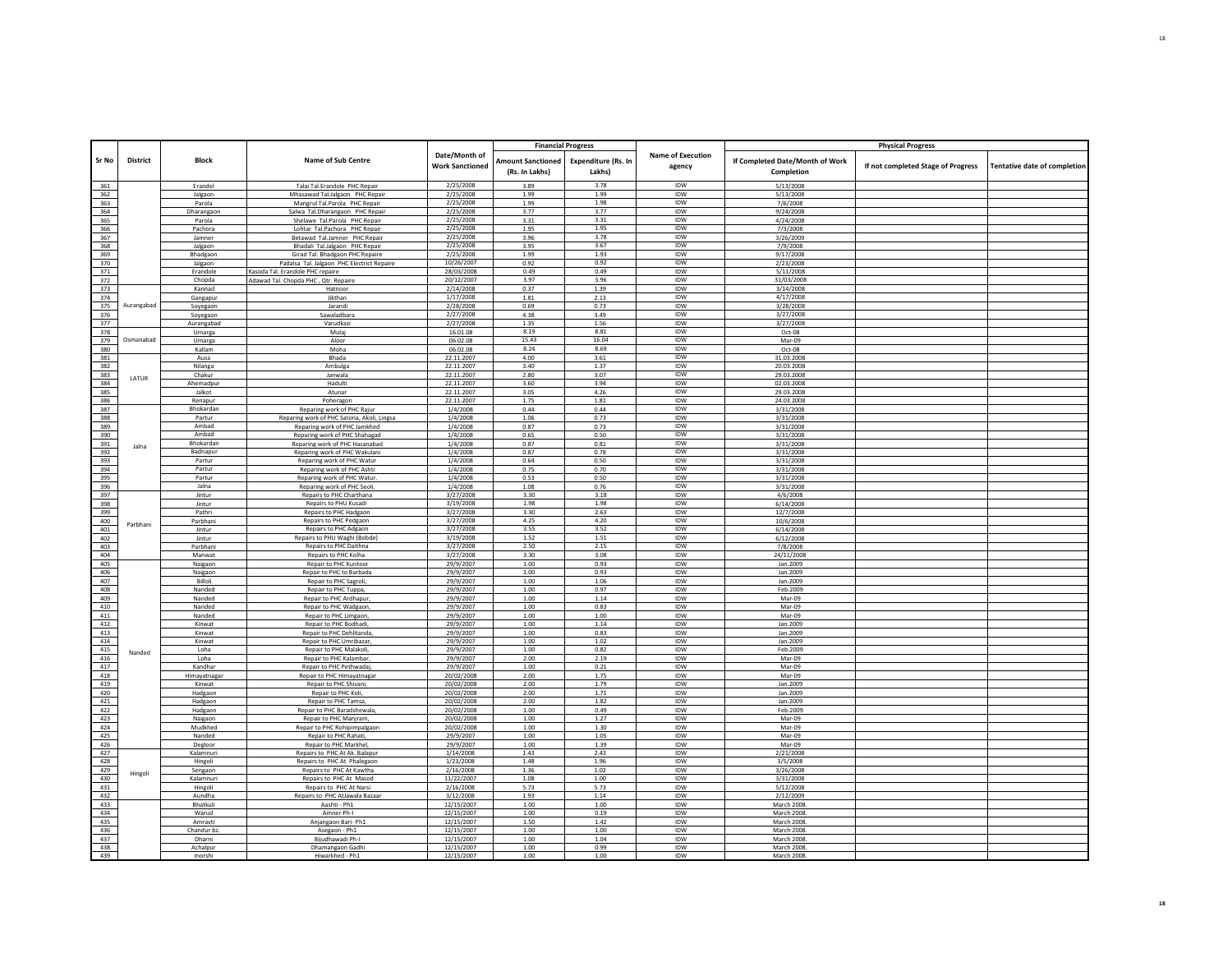|            |                 |                      |                                                                            |                                         | <b>Financial Progress</b>                  |                                      |                                    |                                               | <b>Physical Progress</b>           |                              |
|------------|-----------------|----------------------|----------------------------------------------------------------------------|-----------------------------------------|--------------------------------------------|--------------------------------------|------------------------------------|-----------------------------------------------|------------------------------------|------------------------------|
| Sr No      | <b>District</b> | <b>Block</b>         | Name of Sub Centre                                                         | Date/Month of<br><b>Work Sanctioned</b> | <b>Amount Sanctioned</b><br>(Rs. In Lakhs) | <b>Expenditure (Rs. In</b><br>Lakhs) | <b>Name of Execution</b><br>agency | If Completed Date/Month of Work<br>Completion | If not completed Stage of Progress | Tentative date of completion |
| 440        |                 | morshi               | Khed - Ph1                                                                 | 12/15/2007                              | 1.00                                       | 0.98                                 | IDW                                | March 2008.                                   |                                    |                              |
| 441        |                 | Tiwsa                | Kurha - Ph1                                                                | 12/15/2007                              | 1.00                                       | 0.93                                 | <b>IDW</b>                         | March 2008                                    |                                    |                              |
| 442        |                 | Nand.Kh.             | Loni Takli Ph-1                                                            | 12/15/2007                              | 1.00                                       | 1.05                                 | IDW                                | March 2008.                                   |                                    |                              |
| 443        |                 | Nand Kh              | Loni Takli Ph -2                                                           | 12/15/2007                              | 2.00                                       | 2.05                                 | IDW                                | March 2008                                    |                                    |                              |
| 444        |                 | Warud                | Loni Warud - Ph1                                                           | 12/15/2007                              | 1.00                                       | 0.97                                 | IDW                                | March 2008                                    |                                    |                              |
| 445<br>446 |                 | Amravati<br>tiwsa    | Mahuli J - Ph1<br>Mardi - Ph1                                              | 12/15/2007                              | 1.00<br>1.00                               | 1.01<br>0.84                         | IDW<br>IDW                         | March 2008.<br>March 2008                     |                                    |                              |
| 447        | Amravati        | Morshi               | Ner Pinglai - Ph1                                                          | 12/15/2007<br>12/15/2007                | 1.00                                       | 1.02                                 | IDW                                | March 2008                                    |                                    |                              |
| 448        |                 | Achalpur             | Pathrot - Ph1                                                              | 12/15/2007                              | 1.00                                       | 0.96                                 | IDW                                | March 2008.                                   |                                    |                              |
| 449        |                 | Warud                | Pusla - Ph1                                                                | 12/15/2007                              | 1.00                                       | $1.01\,$                             | IDW                                | March 2008.                                   |                                    |                              |
| 450        |                 | Warud                | Raiura Bz, Ph-I                                                            | 12/15/2007                              | 1.00                                       | 1.03                                 | <b>IDW</b>                         | <b>March 2008</b>                             |                                    |                              |
| 451        |                 | Daryaput             | Ramtirth - Ph1                                                             | 12/15/2007                              | 1.00                                       | 0.96                                 | IDW                                | March 2008.                                   |                                    |                              |
| 452<br>453 |                 | Dharni<br>Warud      | Sadrabadi Ph-I<br>Shendurjana Gh. - Ph1                                    | 12/15/2007<br>12/15/2007                | 1.00<br>1.00                               | 1.03<br>0.98                         | IDW<br>IDW                         | March 2008.<br>March 2008.                    |                                    |                              |
| 454        |                 | Dhaman.rly           | Tal.egaon D Ph-I                                                           | 12/15/2007                              | 1.00                                       | 1.02                                 | IDW                                | March 2008.                                   |                                    |                              |
| 455        |                 | Dhaman.rly           | Tal.egaon Th. - Ph1                                                        | 12/15/2007                              | 1.00                                       | 0.17                                 | IDW                                | March 2008                                    |                                    |                              |
| 456        |                 | Dhaman.rly           | Tal.wel - Ph1                                                              | 12/15/2007                              | 1.00                                       | 1.01                                 | IDW                                | March 2008.                                   |                                    |                              |
| 457        |                 | Chikhaladara         | Tembrusonda- Ph1                                                           | 12/15/2007                              | 1.00                                       | 1.05                                 | IDW                                | March 2008                                    |                                    |                              |
| 458        |                 | Morshi               | Vichori - Ph1                                                              | 12/15/2007                              | 1.00                                       | 1.05                                 | IDW                                | March 2008.                                   |                                    |                              |
| 459        |                 | Amravati             | Walgaon - Ph1                                                              | 12/15/2007                              | 1.00                                       | 1.04                                 | <b>IDW</b>                         | March 2008                                    |                                    |                              |
| 460        |                 | Daryapur             | Yeoda - Ph1                                                                | 12/15/2007                              | 1.00                                       | 1.01                                 | IDW                                | March 2008.                                   |                                    |                              |
| 461<br>462 |                 | Achalpur<br>Malkapur | Yesurana - Ph1<br>Umali                                                    | 12/15/2007<br>Oct-07                    | 1.00<br>1.84                               | 1.01<br>1.62                         | IDW<br><b>IDW</b>                  | March 2008.<br>31/03/2008                     |                                    |                              |
| 463        |                 | Buldana              | Hatedi                                                                     | Oct-07                                  | 1.84                                       | 1.50                                 | IDW                                | 31/03/2008                                    |                                    |                              |
| 464        |                 | Sangarmpur           | Sonala                                                                     | Oct-07                                  | 3.30                                       | 3.23                                 | IDW                                | 31/03/2008                                    |                                    |                              |
| 465        |                 | Chikhli              | Kinhola                                                                    | Oct-07                                  | $1.18\,$                                   | $1.15\,$                             | IDW                                | 31/03/2008                                    |                                    |                              |
| 466        |                 | Chikhli              | Ekalara                                                                    | Oct-07                                  | 2.80                                       | 2.68                                 | IDW                                | 31/03/2008                                    |                                    |                              |
| 467        |                 | Mehkar               | Dongaon                                                                    | Oct-07                                  | 1.00                                       | 0.90                                 | IDW                                | 31/03/2008                                    |                                    |                              |
| 468        |                 | Chikhli              | Amdapur                                                                    | Oct-07                                  | 1.99                                       | $1.18\,$                             | <b>IDW</b>                         | 31/03/2008                                    |                                    |                              |
| 469        | Buldana         | S.Raia               | Malkapur Pangra                                                            | Oct-07                                  | 1.94                                       | 1.85                                 | IDW                                | 31/03/2008                                    |                                    |                              |
| 470<br>471 |                 | Buldana<br>Shegaon   | Warwand<br>Jalamb                                                          | Oct-07<br>Oct-07                        | 0.91<br>1.97                               | 0.86<br>1.84                         | IDW<br>IDW                         | 31/03/2008<br>31/03/2008                      |                                    |                              |
| 472        |                 | Shegaon              | Jawala Bk                                                                  | $Oct-07$                                | 1.99                                       | 1.88                                 | IDW                                | 31/03/2008                                    |                                    |                              |
| 473        |                 | Khamgaon             | Botha Kaj                                                                  | Oct-07                                  | 1.97                                       | 1.21                                 | IDW                                | 31/03/2008                                    |                                    |                              |
| 474        |                 | Jalgaon j            | P. Kale                                                                    | Oct-07                                  | 0.84                                       | 0.37                                 | IDW                                | 31/03/2008                                    |                                    |                              |
| 475        |                 | Motala               | P. Devi                                                                    | Oct-07                                  | 1.99                                       | 1.93                                 | IDW                                | 31/03/2008                                    |                                    |                              |
| 476        |                 | Motala               | D. Badhe                                                                   | Oct-07                                  | 1.99                                       | 1.86                                 | IDW                                | 31/03/2008                                    |                                    |                              |
| 477<br>478 |                 | Nandura<br>Akot      | Takarkhed<br>Kawasa                                                        | Oct-07<br>Oct-07                        | 1.89<br>1.46                               | 1.79<br>0.55                         | IDW<br>IDW                         | 31/03/2008<br>3/30/2008                       |                                    |                              |
| 479        |                 | Barshitakli          | Mahan                                                                      | Oct-07                                  | 1.76                                       | 1.75                                 | IDW                                | 3/30/2008                                     |                                    |                              |
| 480        |                 | Balapur              | Wadegaon                                                                   | $Oct-07$                                | 1.49                                       | 1.38                                 | IDW                                | 4/8/2008                                      |                                    |                              |
| 481        |                 | Murtizapur           | Dhotra                                                                     | Oct-07                                  | 0.87                                       | 0.84                                 | IDW                                | 4/8/2008                                      |                                    |                              |
| 482        |                 | Patur                | Patur                                                                      | $Oct-07$                                | 1.99                                       | 1.98                                 | <b>IDW</b>                         | 4/8/2008                                      |                                    |                              |
| 483        |                 | Murtizapur           | Jamthi                                                                     | Oct-07                                  | 1.29                                       | 1.13                                 | IDW                                | 4/8/2008                                      |                                    |                              |
| 484<br>485 |                 | Akola                | Kurunkhed                                                                  | Oct-07                                  | 1.57                                       | 1.16                                 | <b>IDW</b>                         | 4/20/2008                                     |                                    |                              |
| 486        |                 | Akola<br>Barshitakli | Dhaba<br>Pinjar                                                            | Oct-07<br>Oct-07                        | 1.76<br>1.9                                | 1.64<br>1.89                         | IDW<br>IDW                         | 3/28/2008<br>3/28/2008                        |                                    |                              |
| 487        |                 | Barshitakli          | Mahan                                                                      | Oct-07                                  | 1.99                                       | 1.94                                 | IDW                                | 3/28/2008                                     |                                    |                              |
| 488        |                 | Akola                | Borgaon                                                                    | Oct-07                                  | 0.91                                       | 0.9                                  | IDW                                | 3/28/2008                                     |                                    |                              |
| 489        |                 | Akola                | Palso                                                                      | Oct-07                                  | 1.88                                       | 1.74                                 | <b>IDW</b>                         | 3/28/2008                                     |                                    |                              |
| 490        |                 | Akola                | Kurankhed                                                                  | Oct-07                                  | 1.98                                       | 1.76                                 | IDW                                | 3/28/2008                                     |                                    |                              |
| 491        |                 | Balapur              | Wadegaon                                                                   | Oct-07                                  | 1.23                                       | 1.23                                 | IDW                                | 3/28/2008                                     |                                    |                              |
| 492<br>493 | Akola           | Akot<br>Akola        | Kawasa                                                                     | Oct-07<br>Oct-07                        | 1.97<br>1.99                               | 1.96                                 | IDW<br>IDW                         | 3/28/2008                                     |                                    |                              |
| 494        |                 | Murtizapur           | Apatapa<br>Parad                                                           | Oct-07                                  | 1.95                                       | 1.24<br>1.39                         | IDW                                | 3/28/2008<br>3/28/2008                        |                                    |                              |
| 495        |                 | Patur                | Patur                                                                      | Oct-07                                  | 1.97                                       | 1.98                                 | IDW                                | 3/28/2008                                     |                                    |                              |
| 496        |                 | Murtizapu            | Kurum                                                                      | Oct-07                                  | 1.94                                       | 1.95                                 | IDW                                | 3/28/2008                                     |                                    |                              |
| 497        |                 | Barshitakli          | Dhaba                                                                      | Oct-07                                  | 1.78                                       | 1.78                                 | IDW                                | 5/7/2008                                      |                                    |                              |
| 498        |                 | Telhara              | Hiwarkhed                                                                  | Oct-07                                  | 1.88                                       | 1.84                                 | IDW                                | 5/7/2008                                      |                                    |                              |
| 499        |                 | Telhara              | Hiwarkhed                                                                  | Oct-07                                  | 1.99                                       | 1.99                                 | IDW<br><b>IDW</b>                  | 5/7/2008                                      |                                    |                              |
| 500<br>501 |                 | Telhara<br>Telhara   | Panchagawhan<br>Danapur                                                    | Oct-07<br>Oct-07                        | 1.99<br>1.99                               | 1.64<br>1.91                         | IDW                                | 5/7/2008<br>5/7/2008                          |                                    |                              |
| 502        |                 | Patur                | Alegaon                                                                    | Oct-07                                  | 1.98                                       | 1.98                                 | IDW                                | 5/7/2008                                      |                                    |                              |
| 503        |                 | Barshitakli          | Piniar                                                                     | Oct-07                                  | 1.99                                       | 1.76                                 | IDW                                | 5/7/2008                                      |                                    |                              |
| 504        |                 | Balapur              | Paras                                                                      | Oct-07                                  | 1.91                                       | 1.73                                 | IDW                                | 5/12/2008                                     |                                    |                              |
| 505        |                 | Balapur              | Hatrun                                                                     | Oct-07                                  | 1.5                                        | 1.49                                 | <b>IDW</b>                         | 3/30/2008                                     |                                    |                              |
| 506        |                 | Murtizapur           | Kurum                                                                      | Oct-07                                  | 1.91                                       | 1.63                                 | IDW                                | 4/8/2008                                      |                                    |                              |
| 507        |                 | Murtizanur           | Kurum                                                                      | $Oct-07$                                | 1.99                                       | 1.91                                 | <b>IDW</b>                         | 3/28/2008                                     |                                    |                              |
| 508<br>509 |                 | Babulgaon<br>Ner     | Repair & Construction of sumpwell at phc Pahur<br>Repair to phc Shirasgaon | 12/27/2007<br>12/27/2007                | 1.95<br>1.69                               | 1.93<br>1.59                         | IDW<br><b>IDW</b>                  | 2/26/2008<br>2/26/2008                        |                                    |                              |
| 510        |                 | Arni                 | Repairs of PHC Sadoba sawal                                                | 12/28/2007                              | 1.19                                       | 1.19                                 | IDW                                | 2/27/2008                                     |                                    |                              |
| 511        |                 | Arni                 | Construction Of Sumpwell PHC Sadoba sawali                                 | 1/22/2008                               | 0.90                                       | 0.88                                 | IDW                                | 3/21/2008                                     |                                    |                              |
| 512        |                 | Maregoan             | Repair to phc wegaon                                                       | 12/27/2007                              | 0.98                                       | 0.96                                 | IDW                                | 2/26/2008                                     |                                    |                              |
| 513        | Yavatmal        | Wani                 | Repairs of PHC Rajur and Construction Of Sumpwell                          | 1/9/2008                                | 1.85                                       | 1.81                                 | <b>IDW</b>                         | 3/8/2008                                      |                                    |                              |
| 514        |                 | Wani                 | Repairs of PHC Mukutban & Construction Of Sumpwell                         | 1/9/2008                                | 2.30                                       | 2.30                                 | <b>IDW</b>                         | 3/8/2008                                      |                                    |                              |
| 515        |                 | Pusad                | Repairs of PHC Shembalpimpri Construction Of Sumpwell                      | 1/24/2008                               | 1.90                                       | 1.86                                 | <b>IDW</b>                         | 3/23/2008                                     |                                    |                              |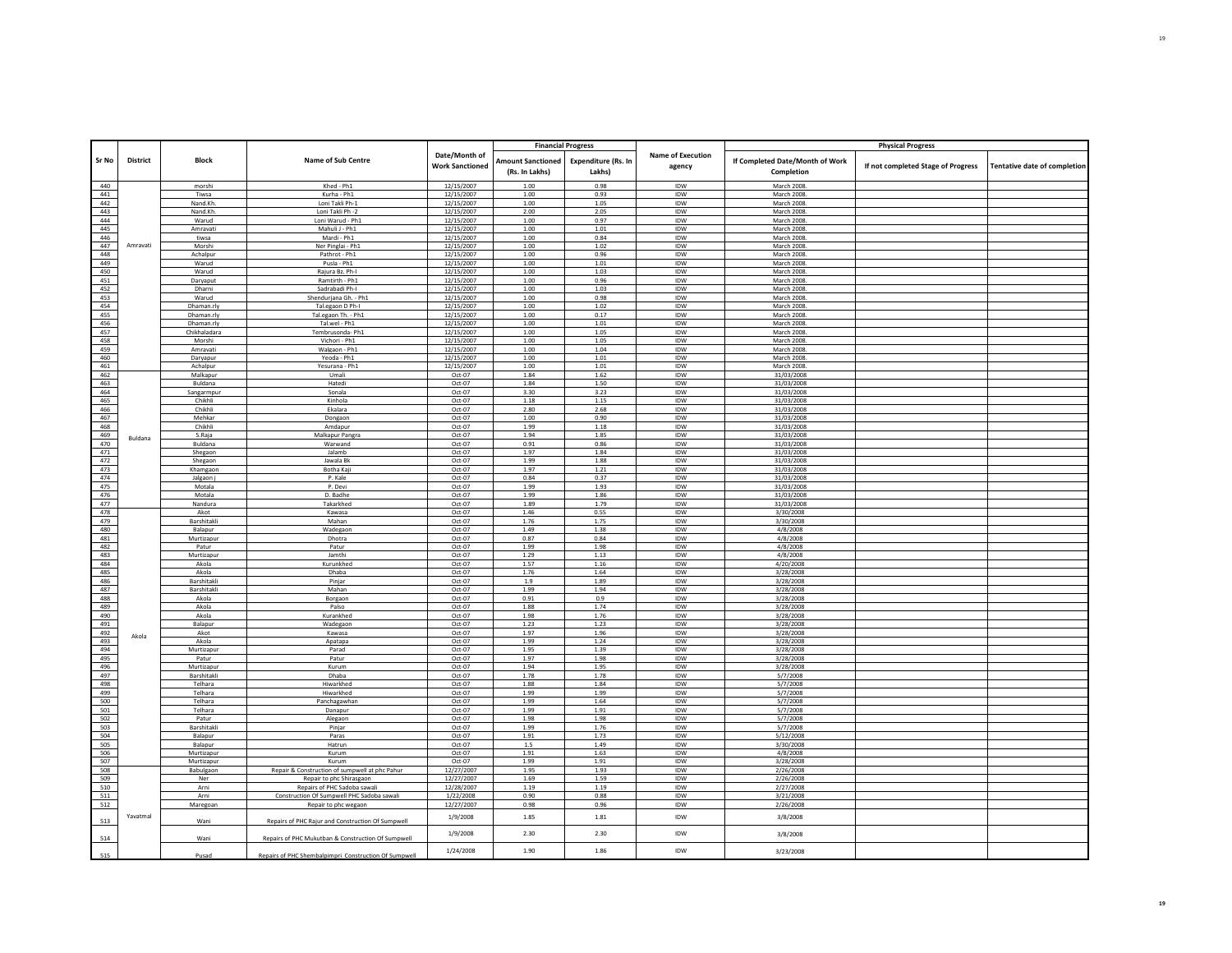| <b>Sr No</b> | <b>District</b> | <b>Block</b>      | Name of Sub Centre                                                       | Date/Month of<br><b>Work Sanctioned</b> | <b>Amount Sanctioned</b><br>(Rs. In Lakhs) | <b>Financial Progress</b><br><b>Expenditure (Rs. In</b><br>Lakhs) | Name of Execution<br>agency | If Completed Date/Month of Work<br>Completion | <b>Physical Progress</b><br>If not completed Stage of Progress | <b>Tentative date of completion</b> |
|--------------|-----------------|-------------------|--------------------------------------------------------------------------|-----------------------------------------|--------------------------------------------|-------------------------------------------------------------------|-----------------------------|-----------------------------------------------|----------------------------------------------------------------|-------------------------------------|
|              |                 |                   |                                                                          |                                         | 1.74                                       |                                                                   |                             | 3/23/2008                                     |                                                                |                                     |
| 516<br>517   |                 | Umarkhed          | Repairs of PHC Korata<br>Repair of PHC Adegaon                           | 1/24/2008<br>2/2/2008                   | 1.98                                       | 1.42<br>1.77                                                      | IDW<br>IDW                  | 29/01/09                                      |                                                                |                                     |
| 518          |                 | Hingana<br>Saoner | Repair of PHC Badegaon ( Main building)                                  | 2/2/2008                                | 2.00                                       | 1.99                                                              | IDW                         | 31/03/2008                                    |                                                                |                                     |
| 519          |                 | Saoner            | Badegaon(O.T.-Building)                                                  | 2/2/2008                                | 1.99                                       | 1.84                                                              | IDW                         | 29/12/08                                      |                                                                |                                     |
| 520          |                 | Umred             | Repair of PHC Bela                                                       | 2/2/2008                                | 0.95                                       | 0.82                                                              | <b>IDW</b>                  | 31/12/08                                      |                                                                |                                     |
| 521          |                 | Nagpur            | Repair of PHC Borkhedi,                                                  | 2/2/2008                                | 1.99                                       | 1.98                                                              | IDW                         | 29/12/08                                      |                                                                |                                     |
| 522          |                 | Saoner            | Repair of PHC Chicholi                                                   | 2/2/2008                                | 1.99                                       | 1.61                                                              | <b>IDW</b>                  | 31/03/2008                                    |                                                                |                                     |
| 523          |                 | Parshioni         | Repair of PHC Dahegaon Josh                                              | 2/2/2008                                | 1.52                                       | 1.50                                                              | IDW                         | 31/03/2008                                    |                                                                |                                     |
| 524          |                 | Kalmeshwar        | Repair of PHC Dhapewada                                                  | 2/2/2008                                | 0.51                                       | 0.33                                                              | IDW                         | 29/12/08                                      |                                                                |                                     |
| 525          |                 | Parshioni         | Repair of PHC Dorli,                                                     | 2/2/2008                                | 1.96                                       | 1.96                                                              | IDW                         | 31/03/2008                                    |                                                                |                                     |
| 526          |                 | Kamptee           | Repair of PHC Gumthala(O.T.)                                             | 2/2/2008                                | 1.99                                       | 1.97                                                              | <b>IDW</b>                  | 31/03/2008                                    |                                                                |                                     |
| 527          |                 | Kamptee           | Repair of PHC Gumthala (LR),                                             | 2/2/2008                                | 1.99                                       | 1.86                                                              | IDW                         | 31/03/2008                                    |                                                                |                                     |
| 528<br>529   |                 | Kamptee           | Repair of PHC Gumthi.                                                    | 2/2/2008<br>2/2/2008                    | 1.99<br>1.99                               | 1.89<br>1.98                                                      | IDW                         | 31/03/2008<br>29/12/08                        |                                                                |                                     |
|              |                 | Ramtek            | Repair of PHC Hiwara bajar                                               |                                         | 1.43                                       | 1.42                                                              | <b>IDW</b><br>IDW           |                                               |                                                                |                                     |
| 530          |                 | Narkhed           | Repair of PHC Jalalkheda,                                                | 2/2/2008                                |                                            |                                                                   | <b>IDW</b>                  | 29/12/08                                      |                                                                |                                     |
| 531<br>532   |                 | Bhiwapur<br>Katol | Repair of PHC Jawali<br>Repair of PHC Kacharisawanga( PHC .- Building)   | 2/2/2008<br>2/2/2008                    | 1.99<br>2.00                               | 1.79<br>1.89                                                      | IDW                         | 31/12/08<br>31/03/2008                        |                                                                |                                     |
| 533          |                 | Katol             | Repair of PHC Kacharisawanga(O.T. Building),                             | 2/2/2008                                | 1.98                                       | 1.89                                                              | <b>IDW</b>                  | 29/12/08                                      |                                                                |                                     |
| 534          |                 | Hingana           | Repair of PHC Kanholibara                                                | 2/2/2008                                | 1.22                                       | 1.14                                                              | IDW                         | 29/12/08                                      |                                                                |                                     |
| 535          |                 | Saoner            | Repair of PHC Khapa,                                                     | 2/2/2008                                | 1.99                                       | 1.95                                                              | IDW                         | 30/12/08                                      |                                                                |                                     |
| 536          |                 | Mouda             | Repair of PHC Kondamendhi                                                | 2/2/2008                                | 1.99                                       | 1.86                                                              | <b>IDW</b>                  | 31/03/2008                                    |                                                                |                                     |
| 537          |                 | Katol             | Repair of PHC Kondhali                                                   | 2/2/2008                                | 1.96                                       | 1.95                                                              | IDW                         | 31/03/2008                                    |                                                                |                                     |
| 538          |                 | Umred             | Repair of PHC Makardhokada                                               | 2/2/2008                                | 1.99                                       | 1.52                                                              | <b>IDW</b>                  | 31/03/2008                                    |                                                                |                                     |
| 539          | Nagpur          | Kuhi              | Repair of PHC Mandhal                                                    | 2/2/2008                                | 1.88                                       | $1.8\,$                                                           | IDW                         | 29/12/08                                      |                                                                |                                     |
| 540          |                 | Ramtek            | <b>Renair of PHC Mansar</b>                                              | 2/2/2008                                | 1.95                                       | 1.92                                                              | <b>IDW</b>                  | 29/12/08                                      |                                                                |                                     |
| 541          |                 | Narkhed           | Repair of PHC Mendhala                                                   | 2/2/2008                                | 1.99                                       | 1.96                                                              | IDW                         | 31/03/2008                                    |                                                                |                                     |
| 542          |                 | Kalmeshwar        | Repair of PHC Mohpa                                                      | 2/2/2008                                | 1.92                                       | 1.56                                                              | IDW                         | 30/12/08                                      |                                                                |                                     |
| 543          |                 | Mouda             | Repair of PHC Mouda,                                                     | 2/2/2008                                | 1.96                                       | 1.96                                                              | IDW                         | 30/12/08                                      |                                                                |                                     |
| 544          |                 | Ramtek            | Repair of PHC Nagardhan                                                  | 2/2/2008                                | 1.96                                       | 1.7                                                               | IDW                         | 29/12/08                                      |                                                                |                                     |
| 545          |                 | Bhiwapur          | Repair of PHC Naand                                                      | 2/2/2008                                | 1.41                                       | 1.37                                                              | IDW                         | 29/12/08                                      |                                                                |                                     |
| 546          |                 | Parshioni         | Repair of PHC Navegaon khair                                             | 2/2/2008                                | 1.98                                       | 1.85                                                              | IDW                         | 30/12/08                                      |                                                                |                                     |
| 547          |                 | Umred             | Repair of PHC Pachgaon                                                   | 2/2/2008                                | 1.66                                       | 1.56                                                              | IDW                         | 29/12/08                                      |                                                                |                                     |
| 548          |                 | Saoner            | Repair of PHC Patansawangi                                               | 2/2/2008                                | 1.85                                       | 1.79                                                              | IDW                         | 31/03/2008                                    |                                                                |                                     |
| 549          |                 | Hingana           | Repair of PHC Raipur,                                                    | 2/2/2008                                | 1.65                                       | 1.63                                                              | IDW                         | 29/12/08                                      |                                                                |                                     |
| 550          |                 | Kuhi              | Repair of PHC Salwa,                                                     | 2/2/2008                                | 1.30                                       | 0.69                                                              | IDW                         | 30/12/08                                      |                                                                |                                     |
| 551          |                 | Parshion          | Repair of PHC Satak                                                      | 2/2/2008                                | 1.46                                       | 1.45                                                              | IDW                         | 30/12/08                                      |                                                                |                                     |
| 552          |                 | Narkhed           | Repair of PHC Sawargaon                                                  | 2/2/2008                                | 0.86                                       | 0.85                                                              | IDW                         | 30/12/08                                      |                                                                |                                     |
| 553<br>554   |                 | Umred<br>Bhiwapur | Repair of PHC Sirsi,                                                     | 2/2/2008                                | 1.89<br>0.94                               | 1.84<br>0.93                                                      | IDW<br>IDW                  | 29/12/08<br>29/12/08                          |                                                                |                                     |
| 555          |                 |                   | Repair of PHC Somnala                                                    | 2/2/2008<br>2/2/2008                    | 1.93                                       | 1.92                                                              | IDW                         | 29/12/08                                      |                                                                |                                     |
| 556          |                 | Hingana<br>Mouda  | Repair of PHC Takalghat<br>Repair of PHC Tarsa,                          | 2/2/2008                                | 1.99                                       | 1.96                                                              | IDW                         | 29/12/08                                      |                                                                |                                     |
| 557          |                 | Kalmeshwar        | Repair of PHC Tishti,                                                    | 2/2/2008                                | 1.00                                       | 0.9                                                               | IDW                         | 31/03/2008                                    |                                                                |                                     |
| 558          |                 | Kuhi              | Repair of PHC Titur                                                      | 2/2/2008                                | 0.82                                       | 0.81                                                              | <b>IDW</b>                  | 31/12/08                                      |                                                                |                                     |
| 559          |                 | Kuhi              | Repair of PHC Veltur                                                     | 2/2/2008                                | 1.96                                       | 1.95                                                              | IDW                         | 29/12/08                                      |                                                                |                                     |
| 560          |                 | Nagpur            | Repair of PHC Vyahad                                                     | 2/2/2008                                | 1.13                                       | 1.13                                                              | IDW                         | 29/12/08                                      |                                                                |                                     |
| 561          |                 | Parshioni         | Repair of PHC Kanhan                                                     | 2/2/2008                                | 1.92                                       | 1.05                                                              | IDW                         | 31/03/2008                                    |                                                                |                                     |
| 562          |                 | Bhandara          | Renovation to PHC Building At Shahapur                                   | 26/12/2007                              | 2.00                                       | 1.80                                                              | IDW                         | 9/2/2008                                      |                                                                |                                     |
| 563          |                 | Tumsar            | Renovation to PHC Building At Dewhadi                                    | 26/12/2007                              | 2.00                                       | 1.95                                                              | <b>IDW</b>                  | 7/2/2008                                      |                                                                |                                     |
| 564          |                 | Bhandara          | Renovation to PHC Building At Dhargaon                                   | 26/12/2007                              | 2.00                                       | 1.84                                                              | IDW                         | 5/2/2008                                      |                                                                |                                     |
| 565          |                 | Mohadi            | Renovation to PHC Building At Karadi                                     | 26/12/2007                              | 2.00                                       | 1.92                                                              | <b>IDW</b>                  | 9/2/2008                                      |                                                                |                                     |
| 566          |                 | Mohadi            | Renovation to PHC Building At Warathi                                    | 26/12/2007                              | 2.00                                       | 2.00                                                              | IDW                         | 18/2/2008                                     |                                                                |                                     |
| 567          |                 | Tumsar            | Renovation to PHC Building At Gobarwahi                                  | 26/12/2007                              | 2.00                                       | 1.97                                                              | <b>IDW</b>                  | 9/2/2008                                      |                                                                |                                     |
| 568          | Bhandara        | Lakhani           | Renovation to PHC Otr. Pohara                                            | 13/3/2008                               | 7.34                                       | 7.32                                                              | IDW                         | 7/6/2008                                      |                                                                |                                     |
| 569          |                 | Sakoli            | Renovation to PHC Qtr. Ekodi                                             | 28/2/2008                               | 7.86                                       | 7.81                                                              | IDW                         | 23/5/2008                                     |                                                                |                                     |
| 570          |                 | Sakoli            | Renovation to PHC Qtr. Gondumari                                         | 28/2/2008                               | 7.48                                       | 7.47                                                              | IDW                         | 15/6/2008                                     |                                                                |                                     |
| 571<br>572   |                 | Pouni<br>Mohadi   | Renovation to PHC Qtr. Kondha<br>Renovation to PHC Qtr. Jaamb            | 28/2/2008<br>9/3/2008                   | 2.75<br>7.81                               | 2.73<br>7.79                                                      | IDW<br>IDW                  | 27/5/2008<br>6/6/2008                         |                                                                |                                     |
| 573          |                 | Bhandara          | Renovation to PHC Qtr. Mohadura                                          | 27/2/2008                               | 7.37                                       | 7.35                                                              | IDW                         | 25/5/2008                                     |                                                                |                                     |
| 574          |                 | Pouni             | Renovation to PHC Qtr. Dhargaon                                          | 10/3/2008                               | 8.09                                       | 8.07                                                              | IDW                         | 15/10/2008                                    |                                                                |                                     |
| 575          |                 | Sakoli            | Construction of Septic Tank At PHC Virsi                                 | 25/3/2008                               | 0.61                                       | 0.59                                                              | IDW                         | 31/3/2008                                     |                                                                |                                     |
| 576          |                 | Sadak/Arjun       | Repair to P.H.C. Building At. Shenda in                                  | 15.10.2007                              | 1.10                                       | 1.05                                                              | <b>IDW</b>                  | 05.11.2007                                    |                                                                |                                     |
|              |                 |                   | Repair to P.H.C. Building & Providing Water Supply Fitting in            |                                         |                                            |                                                                   |                             |                                               |                                                                |                                     |
| 577          |                 | Salekasa          | P.H.C. Building At. Satgaon in                                           | 15.10.2007                              | 1.25                                       | 1.20                                                              | IDW                         | 30.11.2007                                    |                                                                |                                     |
|              |                 |                   | Repair to P.H.C. Building & Providing Water Supply Fitting in            | 15.10.2007                              | 0.90                                       | 0.72                                                              | IDW                         | 31.3.2008                                     |                                                                |                                     |
| 578          |                 | Tiroda            | P.H.C. Building At. Wadegaon in                                          |                                         |                                            |                                                                   |                             |                                               |                                                                |                                     |
| 579          |                 | Gondia            | Repair to P.H.C. Building At. Rawanwadi in                               | 20.10.2007                              | 1.20                                       | 1.13                                                              | IDW                         | 07.11.2007                                    |                                                                |                                     |
| 580          | Gondia          | Salekasa          | Providing Water Proofing & Repairs to main Building in P.H.C.<br>Bejipar | 06.02.2008                              | 2.00                                       | 1.77                                                              | IDW                         | 14.02.2008                                    |                                                                |                                     |
| 581          |                 | Gondia            | Providing A.C. Sheet Roof & Ceilling to P.H.C. Rawanwadi                 | 03.03.2008                              | 5.00                                       | 5.07                                                              | IDW                         | 17.03.2008                                    |                                                                |                                     |
| 582          |                 | Deori             | Repairs to Sanitation in Kakodi P.H.C.                                   | 03.03.2008                              | 1.20                                       | 1.10                                                              | IDW                         | 30.03.2008                                    |                                                                |                                     |
| 583          |                 | Arjuni/Mor        | Repairs to Main Building in PHC Shenda in                                | 03.03.2008                              | 9.00                                       | 8.85                                                              | IDW                         | 31.07.2008                                    |                                                                |                                     |
| 584          |                 | Arjuni/Mor        | Repairs to Main Building in PHC Gothangaon in                            | 03.03.2008                              | 5.00                                       | 4.80                                                              | IDW                         | 24.03.2008                                    |                                                                |                                     |
| 585          |                 | Gondia            | Repairs to Quarters Building in PHC Kamtha in                            | 03.03.2008                              | 8.50                                       | 8.19                                                              | <b>IDW</b>                  | 30.03.2008                                    |                                                                |                                     |
| 586          |                 | Chimur            | Shankarpur                                                               | December 2007                           | 0.60                                       | 0.54                                                              | IDW                         | Mar-08                                        |                                                                |                                     |
| 587<br>588   |                 | Korpana<br>Mul    | Mandwa<br>Chiroli                                                        | December 2007<br>December 2007          | 0.60<br>0.60                               | 0.53                                                              | IDW<br><b>IDW</b>           | Mar-08<br>$Mar-08$                            |                                                                |                                     |
| 589          |                 | Nagbhid           | Maushi                                                                   | December 2007                           | 0.55                                       | 0.51<br>0.49                                                      | IDW                         | Mar-08                                        |                                                                |                                     |
| 590          |                 | Mu                | Chirol                                                                   | December 2007                           | 0.60                                       | 0.53                                                              | <b>IDW</b>                  | Mar-08                                        |                                                                |                                     |
|              |                 |                   |                                                                          |                                         |                                            |                                                                   |                             |                                               |                                                                |                                     |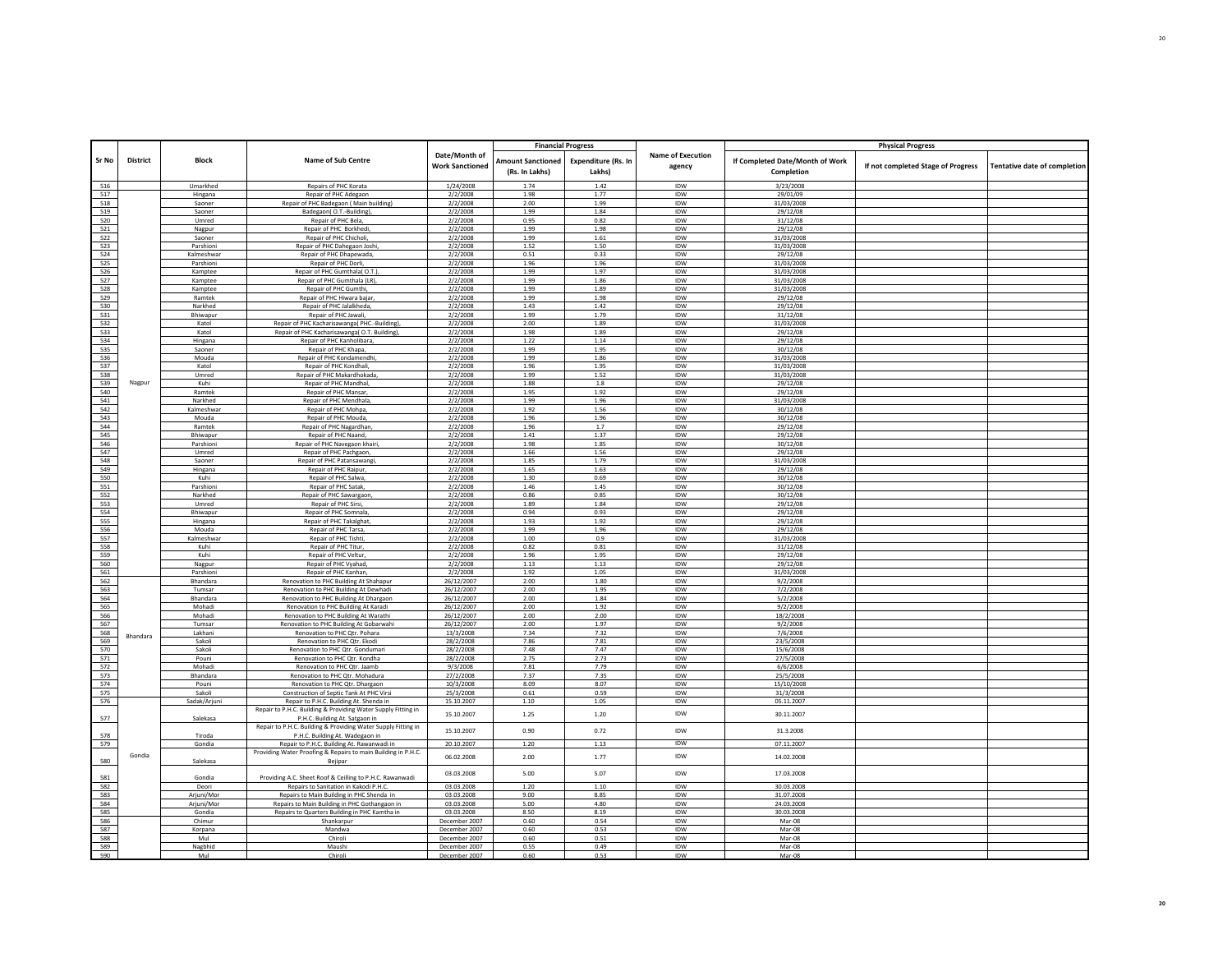| Sr No                   | <b>District</b> | <b>Block</b>          | Name of Sub Centre                                                                   | Date/Month of<br><b>Work Sanctioned</b> | <b>Amount Sanctioned</b><br>(Rs. In Lakhs) | <b>Financial Progress</b><br><b>Expenditure (Rs. In</b><br>Lakhs) | <b>Name of Execution</b><br>agency | If Completed Date/Month of Work<br>Completion | <b>Physical Progress</b><br>If not completed Stage of Progress | <b>Tentative date of completion</b> |
|-------------------------|-----------------|-----------------------|--------------------------------------------------------------------------------------|-----------------------------------------|--------------------------------------------|-------------------------------------------------------------------|------------------------------------|-----------------------------------------------|----------------------------------------------------------------|-------------------------------------|
| 591                     |                 | Bhadrawati            | Majari                                                                               | March 2008                              | 0.60                                       | 0.48                                                              | <b>IDW</b>                         | May-08                                        |                                                                |                                     |
| 592                     |                 | Bhadrawati            | Chandankheda                                                                         | March 2008                              | 0.55                                       | 0.48                                                              | IDW                                | May-08                                        |                                                                |                                     |
| 593                     |                 | Nagbhid               | Talodhi                                                                              | December 2007                           | 0.58                                       | 0.48                                                              | <b>IDW</b>                         | $Mar-08$                                      |                                                                |                                     |
| 594                     |                 | Gondpipari            | Tohogaon                                                                             | March 2008                              | 1.20                                       | 1.17                                                              | IDW                                | May-08                                        |                                                                |                                     |
| 595                     |                 | Korpana               | Virur Gadegaon                                                                       | March 2008                              | 1.00                                       | 0.85                                                              | IDW                                | May-08                                        |                                                                |                                     |
| 596                     |                 | Korpana               | Gadchandur                                                                           | March 2008                              | 2.00                                       | 1.93                                                              | IDW                                | $May-08$                                      |                                                                |                                     |
| 597                     | Chandarapur     | Ballarpur             | Ballarpur                                                                            | March 2008                              | 0.90                                       | 0.70                                                              | <b>IDW</b>                         | May-08                                        |                                                                |                                     |
| 598                     |                 | Ballarpur             | Ballarpur                                                                            | <b>March 2008</b>                       | 0.60                                       | 0.51                                                              | IDW                                | May-08                                        |                                                                |                                     |
| 599<br>600              |                 | Bhadrawati<br>Korpana | Ghodpeth<br>Gadchandur                                                               | March 2008<br>March 2008                | 2.00<br>1.35                               | 1.85<br>1.25                                                      | IDW<br>IDW                         | May-08                                        |                                                                |                                     |
| 601                     |                 | Bhadrawati            | Ghodpeth                                                                             | March 2008                              | 0.50                                       | 0.44                                                              | IDW                                | May-08<br>May-08                              |                                                                |                                     |
| 602                     |                 | Chimur                | <b>Rhisi</b>                                                                         | March 2008                              | 1.50                                       | 1.36                                                              | <b>IDW</b>                         | May-08                                        |                                                                |                                     |
| 603                     |                 | Bhadrawati            | Mudholi                                                                              | March 2008                              | 0.60                                       | 0.55                                                              | IDW                                | May-08                                        |                                                                |                                     |
| 604                     |                 | Bhadrawati            | Mudholi                                                                              | March 2008                              | 0.60                                       | 0.55                                                              | <b>IDW</b>                         | May-08                                        |                                                                |                                     |
| 605                     |                 | Warora                | Madheli                                                                              | March 2008                              | 0.30                                       | 0.25                                                              | IDW                                | May-08                                        |                                                                |                                     |
| 606                     |                 | Warora                | Madheli                                                                              | March 2008                              | 0.20                                       | 0.18                                                              | IDW                                | May-08                                        |                                                                |                                     |
| 607                     |                 | Warora                | Madheli                                                                              | March 2008                              | 0.25                                       | 0.20                                                              | <b>IDW</b>                         | May-08                                        |                                                                |                                     |
| 608                     |                 | Chandrapur            | Chichpalli                                                                           | March 2008                              | 0.90                                       | 0.78                                                              | IDW                                | May-08                                        |                                                                |                                     |
| 609                     |                 | Saoli                 | Saoli                                                                                | March 2008                              | 0.60                                       | 0.53                                                              | IDW                                | May-08                                        |                                                                |                                     |
| 610                     |                 | Dhanora               | Pendhari                                                                             | Oct-07                                  | 0.80                                       | 0.79                                                              | IDW                                | 31-03-2008                                    |                                                                |                                     |
| 611                     |                 | Gadchiroli            | Pardi                                                                                | Oct-07                                  | 1.30                                       | 1.29                                                              | <b>IDW</b>                         | 27-03-2008                                    |                                                                |                                     |
| 612                     | Gadchiroli      | Aheri                 | Kamlapur                                                                             | Oct-07                                  | 1.33                                       | 1.33                                                              | IDW                                | 31-03-2008                                    |                                                                |                                     |
| 613                     |                 | Charmoshi             | Bhendala                                                                             | Oct-07                                  | 0.71                                       | 0.69                                                              | IDW                                | 31-03-2008                                    |                                                                |                                     |
| 614                     |                 | Kurkheda              | Kadholi                                                                              | $Oct-07$                                | 2.00                                       | 1.90                                                              | <b>IDW</b>                         | 2/4/2008                                      |                                                                |                                     |
| 615<br>616              |                 | Armori<br>Armori      | Vairagadh<br>Delanwadi                                                               | Oct-07<br>Oct-07                        | 2.00<br>2.00                               | 1.57<br>0.81                                                      | IDW<br>IDW                         | 31-03-2008<br>31-03-2008                      |                                                                |                                     |
| 617                     |                 | Deoli                 | Repairing Work PHC Building at Deoli                                                 | 1/25/2008                               | 1.43                                       | 1.211                                                             | IDW                                | 3/8/2008                                      |                                                                |                                     |
| 618                     |                 | Deoli                 | Repairing Work PHC Building at Giroli                                                | 1/25/2008                               | 1.33                                       | 1.463                                                             | <b>IDW</b>                         | 3/30/2008                                     |                                                                |                                     |
| 619                     |                 | Deoli                 | Repairing Work PHC Building at Nachangaon                                            | 1/25/2008                               | 0.42                                       | 0.318                                                             | IDW                                | 3/25/2008                                     |                                                                |                                     |
| 620                     |                 | Deoli                 | Repairing Work PHC Building at Vijaygopal                                            | 1/25/2008                               | 1.09                                       | 1.329                                                             | IDW                                | 5/24/2008                                     |                                                                |                                     |
| 621                     |                 | Wardha                | Repairing Work PHC Building at Waifad                                                | 1/25/2008                               | 0.53                                       | 0.424                                                             | IDW                                | 4/25/2008                                     |                                                                |                                     |
| 622                     |                 | Wardha                | Repairing Work PHC Building at Talegaon T                                            | 1/25/2008                               | 1.23                                       | 1.221                                                             | IDW                                | 3/30/2008                                     |                                                                |                                     |
| 623                     |                 | Seloo                 | Repairing Work PHC Building at Kharangana G                                          | 1/25/2008                               | 0.80                                       | 0.456                                                             | <b>IDW</b>                         | 3/13/2008                                     |                                                                |                                     |
| 624                     |                 | Arvi                  | Repairing Work PHC Building at Jalgaon                                               | 1/25/2008                               | 0.72                                       | 0.782                                                             | IDW                                | 4/13/2008                                     |                                                                |                                     |
| 625                     | Wardha          | Hinganghat            | Repairing Work PHC Building at Burkoni                                               | 1/25/2008                               | 1.01                                       | 0.68                                                              | <b>IDW</b>                         | 5/30/2008                                     |                                                                |                                     |
| 626                     |                 | S'pur                 | Repairing Work PHC Building at Girad                                                 | 1/25/2008                               | 1.13                                       | 0.648                                                             | IDW                                | 5/30/2008                                     |                                                                |                                     |
| 627                     |                 | Ashti                 | Repairing Work PHC Building at Ashti                                                 | 1/25/2008                               | 0.62                                       | 0.67                                                              | IDW                                | 4/1/2008                                      |                                                                |                                     |
| 628                     |                 | Ashti                 | Repairing Work PHC Building at Sahur                                                 | 1/25/2008                               | 0.89                                       | 0.74                                                              | IDW                                | 4/30/2008                                     |                                                                |                                     |
| 629<br>630              |                 | Seloo<br>Seloo        | Repairing Work PHC Building at Salaikala                                             | 1/25/2008                               | 1.98<br>1.34                               | 1.191<br>0.706                                                    | <b>IDW</b><br>IDW                  | 3/22/2008                                     |                                                                |                                     |
|                         |                 | Arvi                  | Repairing Work PHC Building at Dahegaon Go                                           | 1/25/2008<br>1/25/2008                  | 0.73                                       | 0.734                                                             | IDW                                | 5/20/2008                                     |                                                                |                                     |
| 631<br>632              |                 | Arvi                  | Repairing Work PHC Building at Kharangana M<br>Repairing Work PHC Building at Rohana | 1/25/2008                               | 1.23                                       | 1.373                                                             | IDW                                | 3/2/2008                                      |                                                                |                                     |
| 633                     |                 | karanja               | Repairing Work PHC Building at 'K' gram                                              | 1/25/2008                               | 1.27                                       | 1.202                                                             | IDW                                | 3/28/2008<br>3/26/2008                        |                                                                |                                     |
| 634                     |                 | S'pur                 | Repairing Work PHC Building at Mandgaon                                              | 1/25/2008                               | 1.36                                       | 1.291                                                             | IDW                                | 5/11/2008                                     |                                                                |                                     |
|                         |                 |                       | Total                                                                                |                                         | 1398.24                                    | 1321.75                                                           |                                    |                                               |                                                                |                                     |
|                         |                 |                       |                                                                                      |                                         |                                            |                                                                   |                                    |                                               |                                                                |                                     |
|                         |                 |                       |                                                                                      |                                         |                                            | <b>CHCs</b>                                                       |                                    |                                               |                                                                |                                     |
|                         |                 |                       |                                                                                      |                                         |                                            |                                                                   |                                    |                                               |                                                                |                                     |
|                         |                 |                       |                                                                                      | Date/Month of Work                      |                                            | <b>Financial Progress</b>                                         |                                    |                                               | <b>Physical Progress</b>                                       |                                     |
| Sr No                   | District        | <b>Block</b>          | Name of Sub Centre                                                                   | Sanctioned                              | Amount Sanctioned (Rs.                     | <b>Expenditure (Rs. In</b>                                        | <b>Name of Execution agency</b>    | If Completed Date/Month of Work               | If not completed Stage of Progress                             | <b>Tentative date of completion</b> |
|                         |                 | Talasari              | Electrification at RH Talasari                                                       | 25.03.2008                              | In Lakhs)<br>5.59                          | Lakhs)<br>5.59                                                    | PWD                                | Completion<br>09.08.2008                      |                                                                |                                     |
| $\overline{2}$          |                 | Palghar               | Repairs to Bldg. at RH Manor                                                         | 12.02.2008                              | 20.00                                      | 20.00                                                             | <b>PWD</b>                         | 11.02.2009                                    |                                                                |                                     |
| $\overline{\mathbf{3}}$ |                 | Mokhada               | Electrification at RH Mokhada                                                        | 20.03.2008                              | 9.12                                       | 9.12                                                              | PWD                                | 15.06.2008                                    |                                                                |                                     |
| $\overline{4}$          |                 | Talasari              | Repairs to Bldg. at RH Talasari                                                      | 15.02.2008                              | 4.00                                       | 4.00                                                              | PWD                                | 20.08.2008                                    |                                                                |                                     |
| $5 -$                   |                 | Virar                 | Repairs to Bldg. at RH Virar                                                         | 22.02.2008                              | 14.17                                      | 14.17                                                             | <b>PWD</b>                         | 15.12.2008                                    |                                                                |                                     |
| 6                       | Thane           | Virar                 | Repairs to main Bldg. at RH Virar                                                    | 20.02.2008                              | 8.57                                       | 8.57                                                              | PWD                                | 17.10.2008                                    |                                                                |                                     |
| 7                       |                 | Wada                  | Electrification at RH Wada                                                           | 12.03.2008                              | 5.97                                       | 5.97                                                              | <b>PWD</b>                         | 19.10.2008                                    |                                                                |                                     |
| 8                       |                 | Wada                  | Repairs & painting to RH Wada                                                        | 12.03.2008                              | 1.46                                       | 1.46                                                              | PWD                                | 19.10.2008                                    |                                                                |                                     |
| 9                       |                 | Wada                  | Repairs to blood storage room at RH Wada                                             | 12.03.2008                              | 0.43                                       | 0.43                                                              | <b>PWD</b>                         | 19.10.2008                                    |                                                                |                                     |
| 10                      |                 | Jawhar                | Electrification at Kutir Rugnalaya Javhar                                            | 12.02.2008                              | 5.97                                       | 5.97                                                              | PWD                                | 08.08.2008                                    |                                                                |                                     |
| $11\,$                  |                 | Akkalkot              | S.R. to R.H. Akkalkot                                                                | 25.03.2008                              | 4.85                                       | 4.85                                                              | I.D.W.                             | 31.12.2008                                    |                                                                |                                     |
| 12                      |                 | Mangalwedha           | S.R. to R.H. Mangalwedha                                                             | 25.03.2008                              | 13.67                                      | 13.67                                                             | I.D.W.                             | 31.12.2008                                    |                                                                |                                     |
| 13                      | Solapur         | Barshi                | S.R. to R.H.Pangri                                                                   | 25.03.2008                              | 18.07                                      | 18.07                                                             | I.D.W.                             | 27.01.2009                                    |                                                                |                                     |
| 14                      |                 | Madha                 | S.R. to R.H.Kurudwadi                                                                | 25.03.2008                              | 13.14                                      | 13.14                                                             | I.D.W.                             | 20.09.2008                                    |                                                                |                                     |
| 15<br>16                |                 | Malshiras             | S.R.to R.H.Natepute<br>Dabhadi                                                       | 25.03.2008<br>Mar-2007                  | 14.99<br>1.95                              | 14.99<br>1.95                                                     | I.D.W.<br>I.D.W                    | 20.09.2008<br>Mar-2007                        |                                                                |                                     |
| 17                      |                 | Malegaon<br>Chandvad  | Chandvad                                                                             | Mar-2007                                | 1.76                                       | 1.76                                                              | I.D.W.                             | Mar-2007                                      |                                                                |                                     |
| $18\,$                  |                 | Deola                 | Deola                                                                                | Mar-2007                                | $1.11\,$                                   | $1.11\,$                                                          | I.D.W.                             | Mar-2007                                      |                                                                |                                     |
| 19                      | Nashik          | Dindori               | Dindori                                                                              | Mar-2007                                | 2.52                                       | 2.52                                                              | I.D.W.                             | Mar-2007                                      |                                                                |                                     |
| 20                      |                 | Satana                | Satana                                                                               | Mar-2007                                | 2.83                                       | 2.83                                                              | I.D.W.                             | Mar-2007                                      |                                                                |                                     |
| 21                      |                 | Malegaon              | Zodge                                                                                | Mar-2007                                | 0.98                                       | 0.98                                                              | I.D.W.                             | Mar-2007                                      |                                                                |                                     |
| ${\bf 22}$              |                 | Parola                | Parola Tal. Parola Blood Storage Unit Repaire                                        | 10/26/2007                              | 0.87                                       | 0.85                                                              | IDW                                | 2/23/2008                                     |                                                                |                                     |
| 23                      |                 |                       | Mehunbare Tal. Chalisgaon Blood Storage Repaire                                      | 10/26/2007                              | 0.87                                       | 0.84                                                              | <b>IDW</b>                         | 2/23/2008                                     |                                                                |                                     |
|                         | Jalgaon         | Chalisgon             |                                                                                      |                                         |                                            |                                                                   |                                    |                                               |                                                                |                                     |
| 24                      |                 | Bhadgaon              | Bhadgaon Tal. Bhadgaon RH Repair                                                     | 12/26/2007                              | 1.49                                       | 1.49                                                              | <b>IDW</b>                         | 5/26/2008                                     |                                                                |                                     |
| 25                      |                 | Bodwad                | Bodwad Tal.Bodwa RH Repair                                                           | 2/25/2008                               | 3.97                                       | 3.98                                                              | IDW                                | 5/26/2008                                     |                                                                |                                     |
| 26                      |                 | Pahur                 | Pahur Tal.Jamner RH Repair                                                           | 2/25/2008                               | 2.37                                       | 2.37                                                              | IDW                                | 5/26/2008                                     |                                                                |                                     |
| 27                      |                 | Kandhar               | Renair to RH Kandhar, Tal, Kandha                                                    | 15/10/2007                              | 2.50                                       | 2.47                                                              | <b>IDW</b>                         | Feb.2009                                      |                                                                |                                     |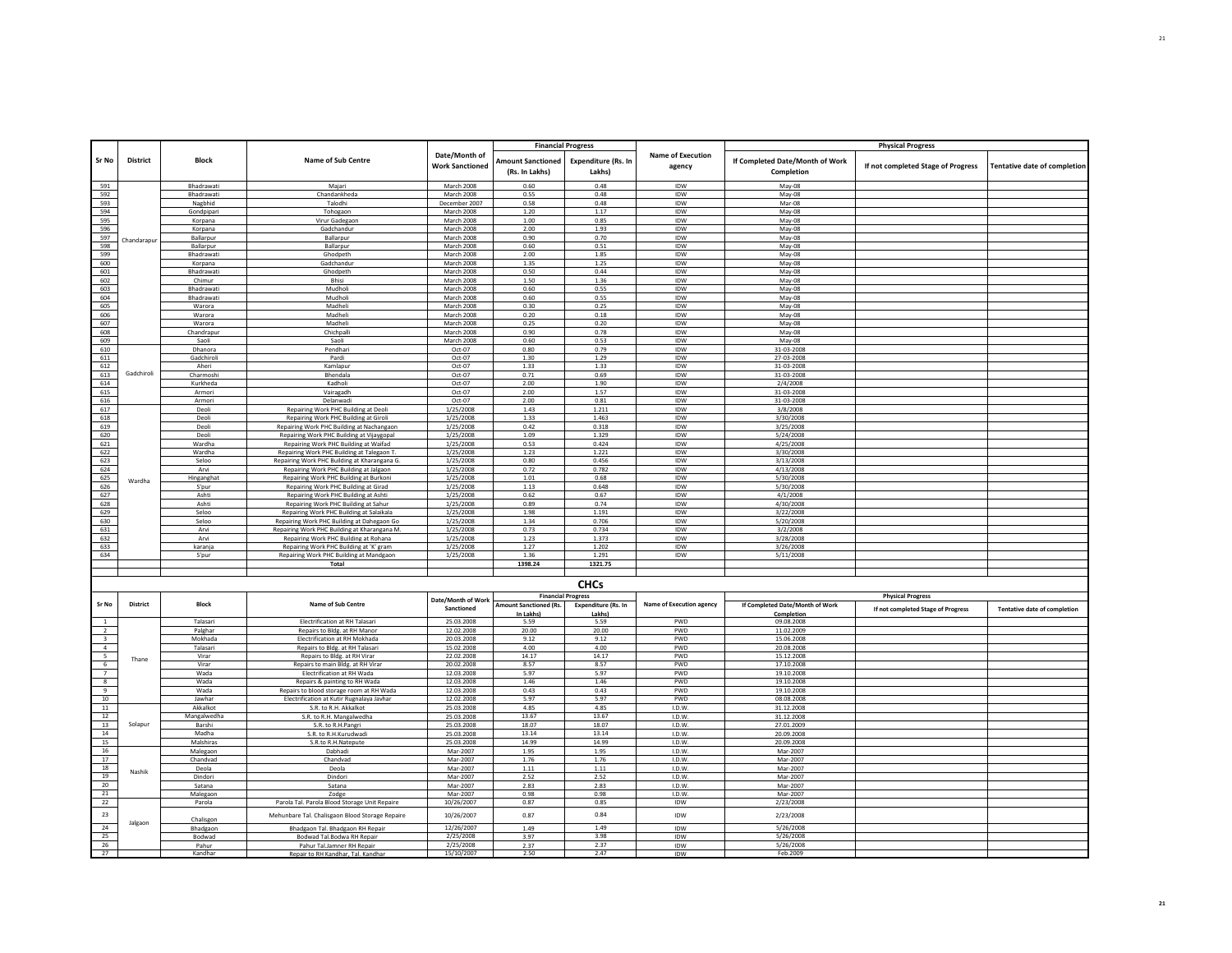| Sr No                   | <b>District</b> | <b>Block</b>   | Name of Sub Centre                                                            | Date/Month of<br><b>Work Sanctioned</b> | <b>Amount Sanctioned</b><br>(Rs. In Lakhs) | <b>Financial Progress</b><br><b>Expenditure (Rs. In</b><br>Lakhs) | <b>Name of Execution</b><br>agency | If Completed Date/Month of Work<br>Completion | <b>Physical Progress</b><br>If not completed Stage of Progress | <b>Tentative date of completion</b> |
|-------------------------|-----------------|----------------|-------------------------------------------------------------------------------|-----------------------------------------|--------------------------------------------|-------------------------------------------------------------------|------------------------------------|-----------------------------------------------|----------------------------------------------------------------|-------------------------------------|
| 28                      |                 | Mudkhed        | Repair to RH Barad, Tal. Mudkhed                                              | 15/10/2007                              | 0.50                                       | 0.41                                                              | IDW                                | Feb.2009                                      |                                                                |                                     |
| 29                      |                 | mudkhed        | Repair to RH Mukhed,                                                          | 15/10/2007                              | 0.60                                       | 0.57                                                              | IDW                                | Jan.2009                                      |                                                                |                                     |
| 30                      |                 | Himavatnaga    | Repair to RH Himayatnagar                                                     | 15/10/2007                              | 0.75                                       | 0.75                                                              | <b>IDW</b>                         | Jan.2009                                      |                                                                |                                     |
| 31                      | Nanded          | Naigaon        | Repairs to RH Naigaon                                                         | 15/10/2007                              | 5.00                                       | 5.00                                                              | IDW                                | Feb.2009                                      |                                                                |                                     |
| 32                      |                 | Nanded         | Repairs to main Bldg. at ANM Training & Other Works                           | 15/10/2007                              | 5.00                                       | 5.00                                                              | IDW                                | Feb.2009                                      |                                                                |                                     |
| 33                      |                 | Nanded         | Hostel repair ANM Training & Other Works                                      | 15/10/2007                              | 5.00                                       | 5.00                                                              | IDW                                | Mar-09                                        |                                                                |                                     |
| 34                      |                 | Loha           | F.R.U. repair RH Loha                                                         | 15/10/2007                              | 3.29                                       | 3.29                                                              | IDW                                | Mar-09                                        |                                                                |                                     |
| 35                      |                 | Patur          | Chatari                                                                       | 2007-08                                 | 1.97                                       | 1.84                                                              | IDW                                | 5/12/2008                                     |                                                                |                                     |
| 36                      | Akola           | Patur          | Chatari                                                                       | 2007-08                                 | 1.45                                       | 1.45                                                              | IDW                                | 5/12/2008                                     |                                                                |                                     |
| 37                      |                 | Barshitakli    | Barshitakli                                                                   | 2007-08                                 | 1.99                                       | 1.98                                                              | IDW                                | 5/12/2008                                     |                                                                |                                     |
| 38                      |                 | Katol          | Repair of RH Katol                                                            | 2/2/2008                                | 1.00                                       | 0.89                                                              | IDW                                | 31/03/2008                                    |                                                                |                                     |
| 39                      |                 | Narkhed        | Repair of RH Narkhed                                                          | 2/2/2008                                | 1.00                                       | 0.99                                                              | IDW                                | 31/03/2008                                    |                                                                |                                     |
| 40                      |                 | Parshioni      | Repair of RH Parshioni                                                        | 2/2/2008                                | 1.99                                       | $1.81\,$                                                          | IDW                                | 31/03/2008                                    |                                                                |                                     |
| 41                      | Nagpur          | Kuhi           | Repair of RH Kuhi                                                             | 2/2/2008                                | 0.99                                       | 0.92                                                              | IDW                                | 29/12/08                                      |                                                                |                                     |
| 42                      |                 | Umred          | Repair of RH Umred                                                            | 2/2/2008                                | 0.99                                       | 0.92                                                              | <b>IDW</b>                         | 29/12/08                                      |                                                                |                                     |
| 43                      |                 | Hingna         | Repair of RH Hingna                                                           | 2/2/2008                                | 0.99                                       | 0.96                                                              | IDW                                | 29/12/08                                      |                                                                |                                     |
| 44                      |                 | Pouni          | Repairing of Rural HospiTal. Pouni                                            | 18/3/2008                               | 18.10                                      | 18.10                                                             | IDW                                | 15/7/2008                                     |                                                                |                                     |
| 45                      | Bhandara        | Mohadi         | Special Repairing to Rural HospiTal. Mohad                                    | 18/3/2008                               | 13.64                                      | 13.64                                                             | IDW                                | 13/7/2008                                     |                                                                |                                     |
| 46                      |                 | Gondia         | Repairs to Pediatric Ward at B.G.W. HospiTal. Gondia. In                      | 15.10.2007                              | 1.00                                       | 0.99                                                              | IDW                                | 03.11.2007                                    |                                                                |                                     |
| 47                      | Gondia          | Sadak/Arjuni   | Repairs to R.H. Building At. R.H. HospiTal. Sadak/Arjuni in                   | 15.10.2007                              | 1.50                                       | 1.47                                                              | <b>IDW</b>                         | 26.10.2007                                    |                                                                |                                     |
| 48                      |                 | Goregaon       | Repairs to GospiTal. Building At. R. H. HospiTal. Goregaon in                 | 16.10.2007                              | 1.00                                       | 0.95                                                              | IDW                                | 29.10.2007                                    |                                                                |                                     |
|                         |                 |                | Total                                                                         |                                         | 230.97                                     | 230.09                                                            |                                    |                                               |                                                                |                                     |
|                         |                 |                |                                                                               |                                         |                                            | <b>SDHs/ Area Hospitals</b>                                       |                                    |                                               |                                                                |                                     |
| Sr No                   | <b>District</b> | <b>Block</b>   | Name of Sub Centre                                                            | Date/Month of Worl<br>Sanctioned        | Amount Sanctioned (Rs.                     | <b>Financial Progress</b><br><b>Expenditure (Rs. In</b>           | Name of Execution agency           | If Completed Date/Month of Work               | <b>Physical Progress</b>                                       | Tentative date of completion        |
|                         |                 |                |                                                                               |                                         | In Lakhs)                                  | Lakhsl                                                            |                                    | Completion                                    | If not completed Stage of Progress                             |                                     |
| <sup>1</sup>            |                 | Dahanu         | Repairs to Bldg. at SDH Dahanu                                                | 21.02.2008                              | 12.49                                      | 12.49                                                             | PWD                                | 15.11.2008                                    |                                                                |                                     |
| $\overline{2}$          | Thane           | Ulhasnagar     | Repairs to Bldg. at Central HospiTal. Ulhasnagar - 3                          | 18.02.2008                              | 8.83                                       | 8.83                                                              | PWD                                | 17.06.2008                                    |                                                                |                                     |
| $\overline{\mathbf{3}}$ |                 | Ulhasnagar     | Electrification at Central HospiTal. Ulhasnagar - 4                           | 23.02.2008                              | 2.28                                       | 2.28                                                              | PWD                                | 20.05.2008                                    |                                                                |                                     |
| $\overline{4}$          | Solapur         | Malshiras      | S.R. to R.H. Akluj                                                            | 25.03.2008                              | 7.31                                       | 7.31                                                              | I.D.W.                             | 27.01.2009                                    |                                                                |                                     |
| $5\overline{5}$         |                 | Chopda         | Chopda Tal. Chopda Blood Storage Unit                                         | 11/28/2007                              | 1.26                                       | 0.8                                                               | I.D.W.                             | 3/18/2008                                     |                                                                |                                     |
|                         | Jalgaon         | M.Nagar        | Muktainagar Tal. M.Nagar Blood Storage Unit                                   | 12/20/2007                              | 0.31                                       | 0.26                                                              | I.D.W.                             | 3/18/2008                                     |                                                                |                                     |
| $\frac{6}{7}$           |                 | Raver          | Raver Tal. Raver SDH Repair                                                   | 12/20/2007                              | 3.10                                       | 3.10                                                              | I.D.W                              | 18/03/2008                                    |                                                                |                                     |
| $\overline{\mathbf{8}}$ |                 | Degloor        | Repairs to SDH Degloor                                                        | 15/10/2007                              | 4.63                                       | 4.63                                                              | IDW                                | Feb.2009                                      |                                                                |                                     |
| 9                       | Nanded          | Hadgaon        | Repairs at SDH Hadgaon                                                        | 15/10/2007                              | 3.52                                       | 3.52                                                              | IDW                                | Feb.2009                                      |                                                                |                                     |
| 10                      |                 | Mudkhed        | Repairs at SDH Mukhed                                                         | 15/10/2007                              | 2.34                                       | 2.34                                                              | IDW                                | Feb.2009                                      |                                                                |                                     |
| 11                      |                 | Ramtek         | Repair of SDH Ramtek                                                          | 2/2/2008                                | 0.93                                       | 0.92                                                              | IDW                                | 31/03/2008                                    |                                                                |                                     |
| 12                      | Nagpur          | Kamptee        | Repair of SDH Kamptee                                                         | 2/2/2008                                | 1.20                                       | 1.09                                                              | IDW                                | 31/12/08                                      |                                                                |                                     |
|                         |                 |                | Total                                                                         |                                         | 48.20                                      | 47.57                                                             |                                    |                                               |                                                                |                                     |
|                         |                 |                |                                                                               |                                         |                                            |                                                                   |                                    |                                               |                                                                |                                     |
|                         |                 |                |                                                                               |                                         |                                            | <b>District Hospitals</b>                                         |                                    |                                               |                                                                |                                     |
|                         |                 |                |                                                                               |                                         |                                            | <b>Financial Progress</b>                                         |                                    |                                               | <b>Physical Progress</b>                                       |                                     |
| Sr No                   | District        | <b>Block</b>   | Name of Sub Centre                                                            | Date/Month of Work                      | <b>Amount Sanctioned (Rs.</b>              | <b>Expenditure (Rs. In</b>                                        | <b>Name of Execution agency</b>    | If Completed Date/Month of Work               |                                                                |                                     |
|                         |                 |                |                                                                               | Sanctioned                              | In Lakhs)                                  | Lakhs)                                                            |                                    | Completion                                    | If not completed Stage of Progress                             | <b>Tentative date of completion</b> |
| $\overline{1}$          | Thane           | Thane          | Repairs to main Bldg. at DH Thane                                             | 25.02.2008                              | 6.53                                       | 6.53                                                              | <b>PWD</b>                         | 27.11.2008                                    |                                                                |                                     |
| $\overline{2}$          | Ratnagiri       | Ratnagiri      | Repair work at Ratnagiri                                                      | 12-Mar-08                               | 4.5                                        | 4.5                                                               | I.D.W.                             | Feb-08                                        |                                                                |                                     |
| $\overline{\mathbf{3}}$ |                 | Satara         | Repairs to DTT At DH Satara                                                   | 1/15/2008                               | 3.00                                       | 2.97                                                              | I.D.W                              | 4/25/2008                                     |                                                                |                                     |
| $\overline{a}$          | Satara          | Satara         | Electrification Of DTT At DH Satara                                           | 1/2/2008                                | 0.49                                       | 0.45                                                              | I.D.W.                             | 4/7/2008                                      |                                                                |                                     |
| 5                       |                 | Buldana        | Renevation of Telemedicin Room @ D.H. Buldana                                 | Oct-07                                  | 0.84                                       | 0.78                                                              | I.D.W                              | 31/03/2008                                    |                                                                |                                     |
| 6                       |                 | <b>Buldana</b> | Renevation of Emunization Room @ D.H. Buldana                                 | Oct-07                                  | 1.13                                       | 1.00                                                              | I.D.W.                             | 31/03/2008                                    |                                                                |                                     |
| $\overline{7}$          | Buldana         | Buldana        | Renevation of Labortary @ D.H. Buldana                                        | Oct-07                                  | 0.72                                       | 0.61                                                              | I.D.W.                             | 31/03/2008                                    |                                                                |                                     |
| $\overline{\mathbf{8}}$ |                 | Buldana        | Repairs of P.M. Room @ D.H. Buldana                                           | Oct-07                                  | 1.64                                       | 1.63                                                              | I.D.W.                             | 31/03/2008                                    |                                                                |                                     |
| 9                       |                 | Buldana        | Repairs to infection ward @ D.H. Buldana                                      | Oct-07                                  | 1.99                                       | 1.77                                                              | I.D.W.                             | 31/03/2008                                    |                                                                |                                     |
| $10$                    |                 | Akola          | Construction of Garden at Pediatric Ward in G.H.                              | Oct-07                                  | 1.99                                       | 1.97                                                              | I.D.W.                             | 5/12/2008                                     |                                                                |                                     |
| $11\,$                  |                 | Akola          | Colouring & Repairs of passage to Dilevary ward and Mail                      |                                         | 1.99                                       | 1.96                                                              | I.D.W.                             | 5/12/2008                                     |                                                                |                                     |
| 12                      |                 | Akola          | building<br>Construction of shade near Panpoi at G.H.                         | Oct-07<br>Oct-07                        | 1.98                                       | 1.93                                                              | I.D.W.                             | 5/12/2008                                     |                                                                |                                     |
| 13                      |                 | Akola          | Colouring & Repairs of passage of Emergiency ward and Main<br>building at G.H | Oct-07                                  | 1.9                                        | 1.81                                                              | I.D.W                              | 5/12/2008                                     |                                                                |                                     |
| 14                      |                 | Akola          | Construction of Septic tank & west water drainage at G.H.                     | Oct-07                                  | 1.98                                       | 1.15                                                              | I.D.W.                             | 5/12/2008                                     |                                                                |                                     |
| 15                      | Akola           | Akola          | Repairs of nursing Hostel Building 1,2 & 3 at G.H. Premises                   | Oct-07                                  | 1.99                                       | 1.86                                                              | I.D.W.                             | 5/12/2008                                     |                                                                |                                     |
| 16                      |                 | Akola          | Repairs of nursing Hostel Building 4,5 & 6 at G.H. Premises                   | Oct-07                                  | 1.97                                       | $1.81\,$                                                          | I.D.W.                             | 5/12/2008                                     |                                                                |                                     |
| $17\,$                  |                 | Akola          | Repairs to N.H. Building 1 to 11 at G.H. premises (old paying<br>ward)        | Oct-07                                  | 1.98                                       | 1.15                                                              | I.D.W.                             | 5/12/2008                                     |                                                                |                                     |
| 18                      |                 | Akola          | Repairs to school classroom for nursing Hostel Building at G.H.<br>Premises   | Oct-07                                  | 1.97                                       | 1.86                                                              | I.D.W.                             | 5/12/2008                                     |                                                                |                                     |
| 19                      |                 | Akola          | Repairs & Colouring of Nursing School at G.H. Akola (office<br>huilding)      | Oct-07                                  | 1.94                                       | 1.41                                                              | I.D.W.                             | 5/12/2008                                     |                                                                |                                     |